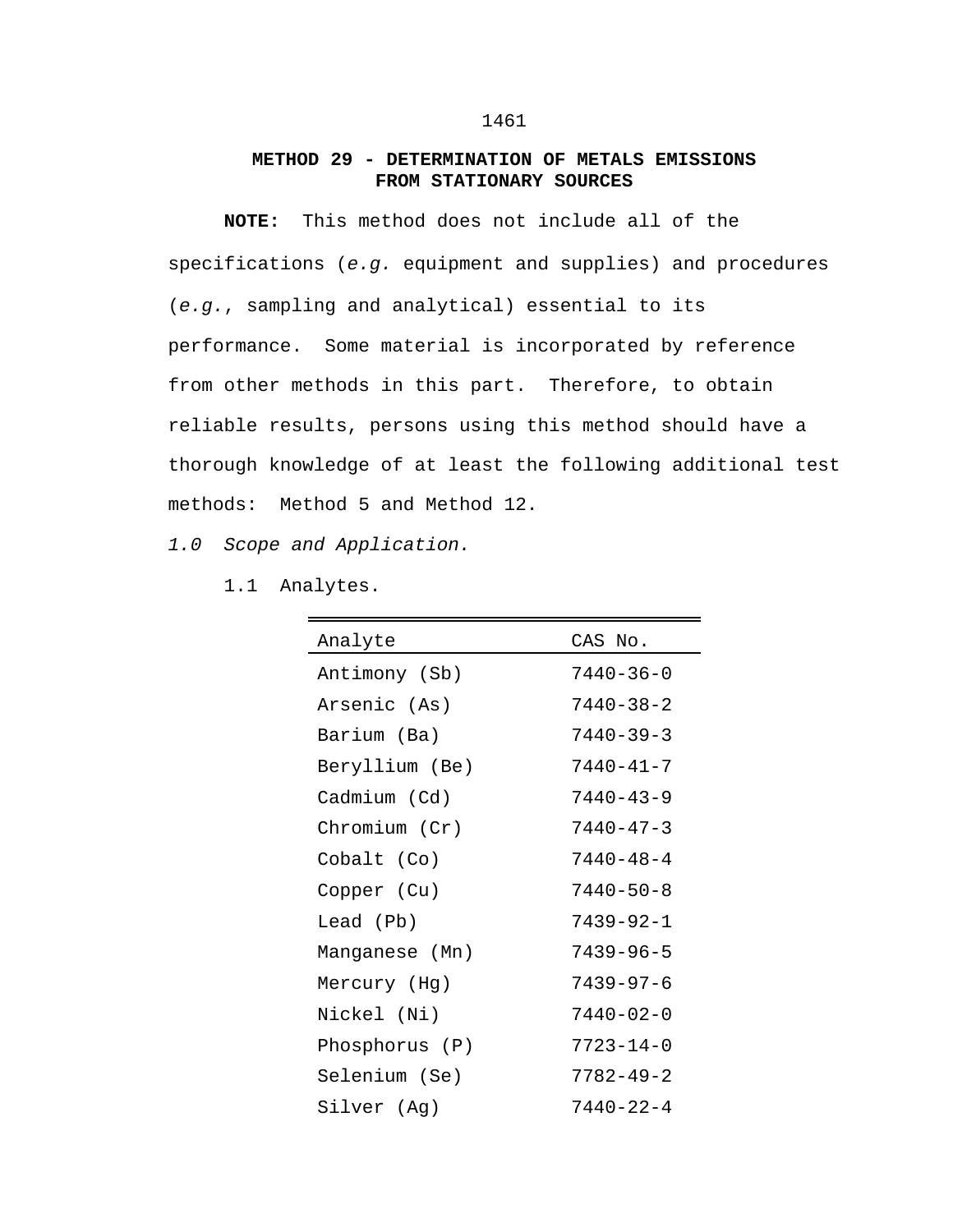| Analyte       | CAS No.         |
|---------------|-----------------|
| Thallium (Tl) | $7440 - 28 - 0$ |
| Zinc (Zn)     | $7440 - 66 - 6$ |

1.2 Applicability. This method is applicable to the determination of metals emissions from stationary sources. This method may be used to determine particulate emissions in addition to the metals emissions if the prescribed procedures and precautions are followed.

1.2.1 Hg emissions can be measured, alternatively, using EPA Method 101A of Appendix B, 40 CFR Part 61. Method 101-A measures only Hg but it can be of special interest to sources which need to measure both Hg and Mn emissions.

*2.0 Summary of Method.*

2.1 Principle. A stack sample is withdrawn isokinetically from the source, particulate emissions are collected in the probe and on a heated filter, and gaseous emissions are then collected in an aqueous acidic solution of hydrogen peroxide (analyzed for all metals including Hg) and an aqueous acidic solution of potassium permanganate (analyzed only for Hg). The recovered samples are digested, and appropriate fractions are analyzed for Hg by cold vapor atomic absorption spectroscopy (CVAAS) and for Sb, As, Ba, Be, Cd, Cr, Co, Cu, Pb, Mn, Ni, P, Se, Ag, Tl, and Zn by inductively coupled argon plasma emission spectroscopy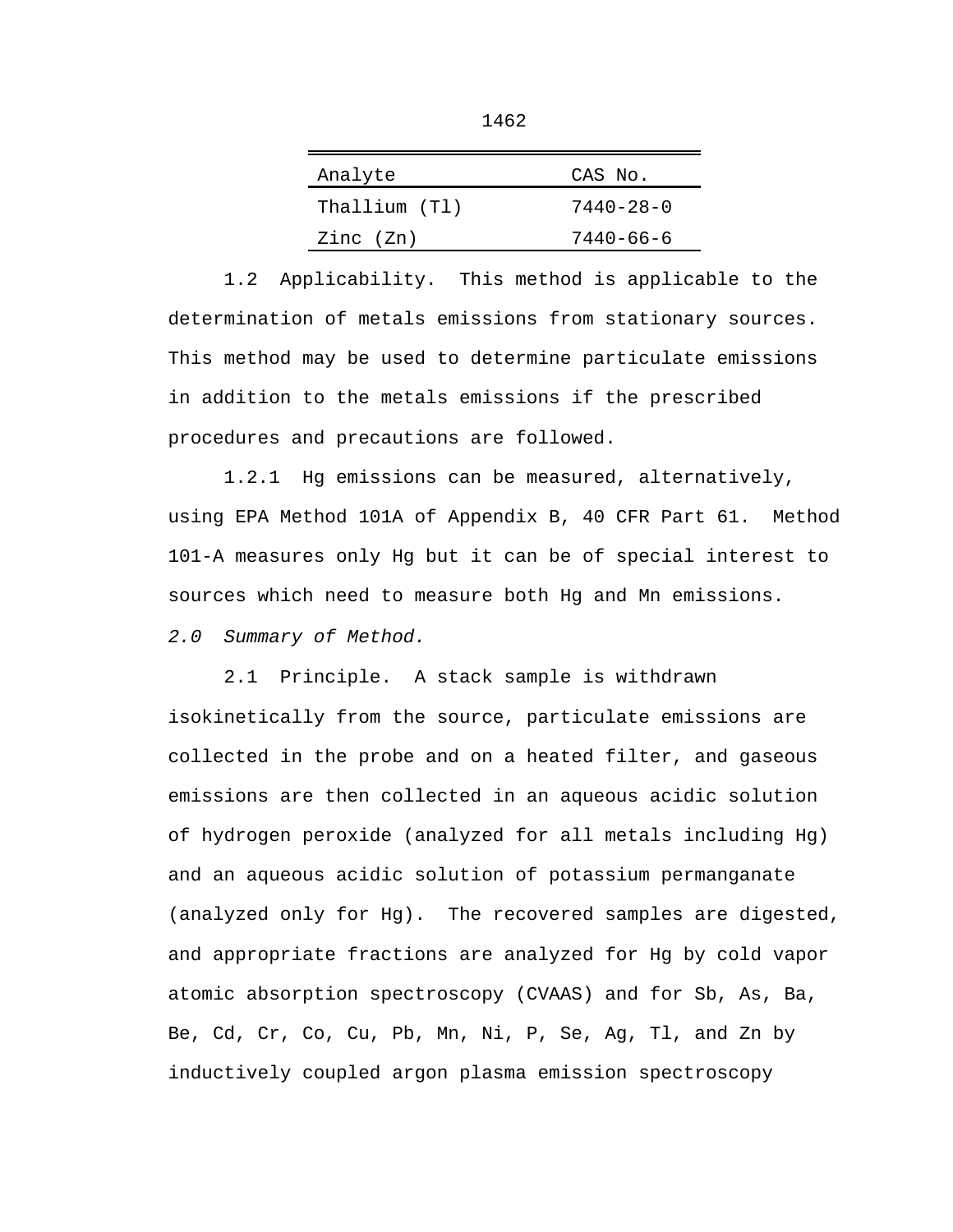(ICAP) or atomic absorption spectroscopy (AAS). Graphite furnace atomic absorption spectroscopy (GFAAS) is used for analysis of Sb, As, Cd, Co, Pb, Se, and Tl if these elements require greater analytical sensitivity than can be obtained by ICAP. If one so chooses, AAS may be used for analysis of all listed metals if the resulting in-stack method detection limits meet the goal of the testing program. Similarly, inductively coupled plasma-mass spectroscopy (ICP-MS) may be used for analysis of Sb, As, Ba, Be, Cd, Cr, Co, Cu, Pb, Mn, Ni, Ag, Tl and Zn.

*3.0 Definitions.* [Reserved]

*4.0 Interferences.*

4.1 Iron (Fe) can be a spectral interference during the analysis of As, Cr, and Cd by ICAP. Aluminum (Al) can be a spectral interference during the analysis of As and Pb by ICAP. Generally, these interferences can be reduced by diluting the analytical sample, but such dilution raises the in-stack detection limits. Background and overlap corrections may be used to adjust for spectral interferences. Refer to Method 6010 of Reference 2 in Section 16.0 or the other analytical methods used for details on potential interferences to this method. For all GFAAS analyses, use matrix modifiers to limit interferences, and matrix match all standards.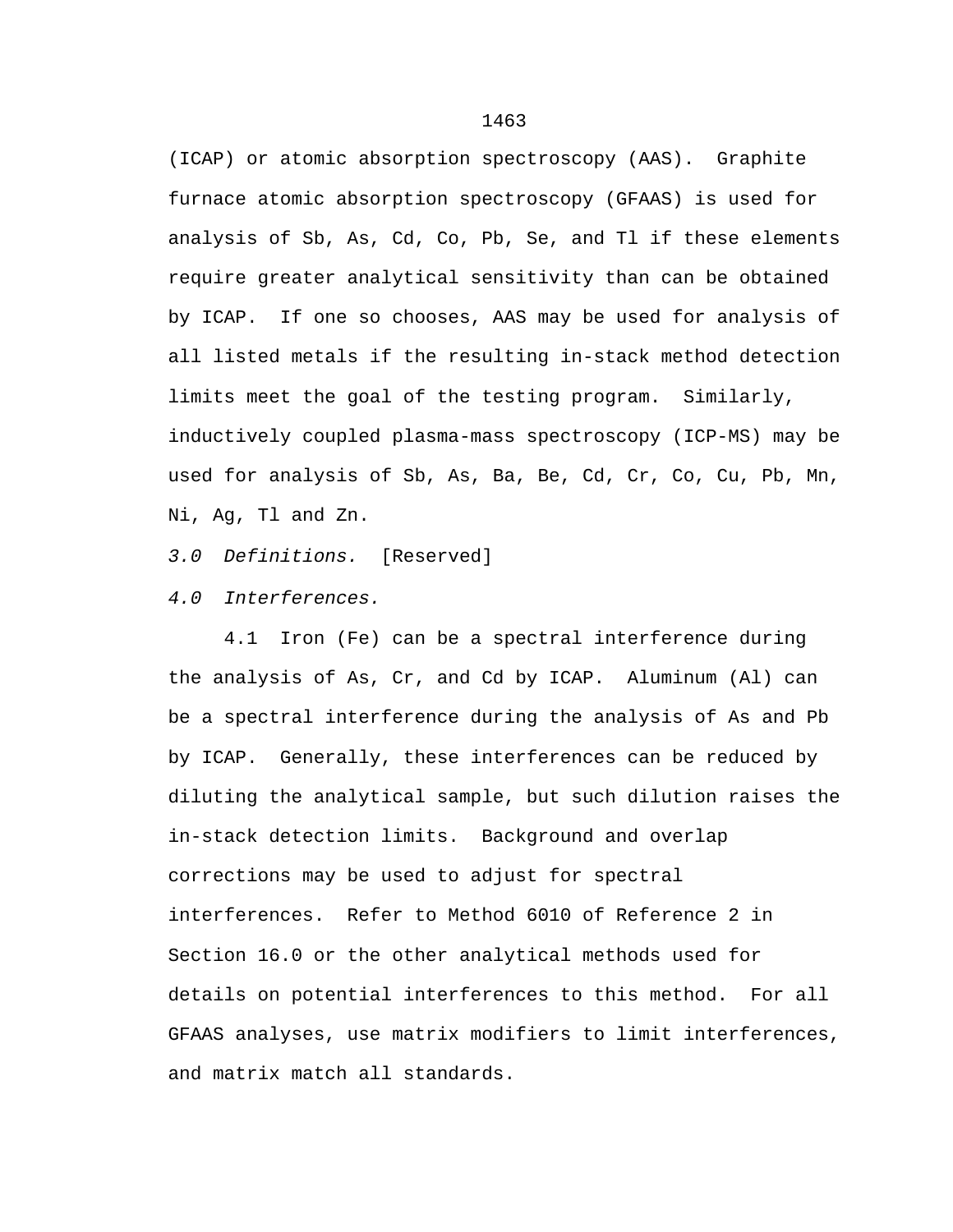*5.0 Safety.*

5.1 Disclaimer. This method may involve hazardous materials, operations, and equipment. This test method may not address all of the safety problems associated with its use. It is the responsibility of the user of this test method to establish appropriate safety and health practices and to determine the applicability of regulatory limitations prior to performing this test method.

5.2 Corrosive Reagents. The following reagents are hazardous. Personal protective equipment and safe procedures are useful in preventing chemical splashes. If contact occurs, immediately flush with copious amounts of water at least 15 minutes. Remove clothing under shower and decontaminate. Treat residual chemical burn as thermal burn.

5.2.1 Nitric Acid (HNO<sub>3</sub>). Highly corrosive to eyes, skin, nose, and lungs. Vapors cause bronchitis, pneumonia, or edema of lungs. Reaction to inhalation may be delayed as long as 30 hours and still be fatal. Provide ventilation to limit exposure. Strong oxidizer. Hazardous reaction may occur with organic materials such as solvents.

5.2.2 Sulfuric Acid  $(H_2SO_4)$ . Rapidly destructive to body tissue. Will cause third degree burns. Eye damage may result in blindness. Inhalation may be fatal from spasm of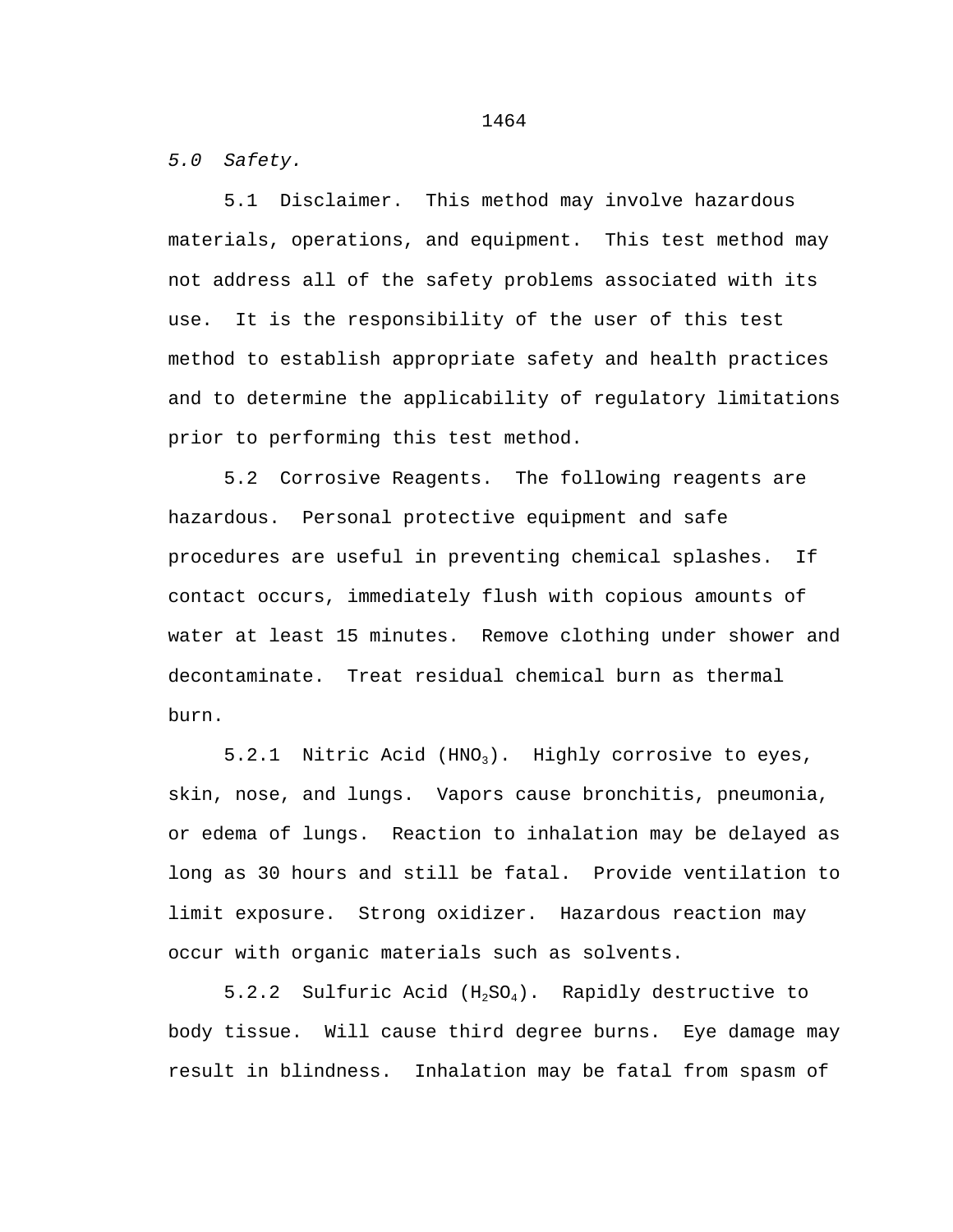the larynx, usually within 30 minutes. May cause lung tissue damage with edema. 1 mg/m<sup>3</sup> for 8 hours will cause lung damage or, in higher concentrations, death. Provide ventilation to limit inhalation. Reacts violently with metals and organics.

5.2.3 Hydrochloric Acid (HCl). Highly corrosive liquid with toxic vapors. Vapors are highly irritating to eyes, skin, nose, and lungs, causing severe damage. May cause bronchitis, pneumonia, or edema of lungs. Exposure to concentrations of 0.13 to 0.2 percent can be lethal to humans in a few minutes. Provide ventilation to limit exposure. Reacts with metals, producing hydrogen gas.

5.2.4 Hydrofluoric Acid (HF). Highly corrosive to eyes, skin, nose, throat, and lungs. Reaction to exposure may be delayed by 24 hours or more. Provide ventilation to limit exposure.

5.2.5 Hydrogen Peroxide  $(H_2O_2)$ . Irritating to eyes, skin, nose, and lungs. 30%  $H_2O_2$  is a strong oxidizing agent. Avoid contact with skin, eyes, and combustible material. Wear gloves when handling.

5.2.6 Potassium Permanganate  $(KMnO<sub>4</sub>)$ . Caustic, strong oxidizer. Avoid bodily contact with.

5.2.7 Potassium Persulfate. Strong oxidizer. Avoid bodily contact with. Keep containers well closed and in a cool place.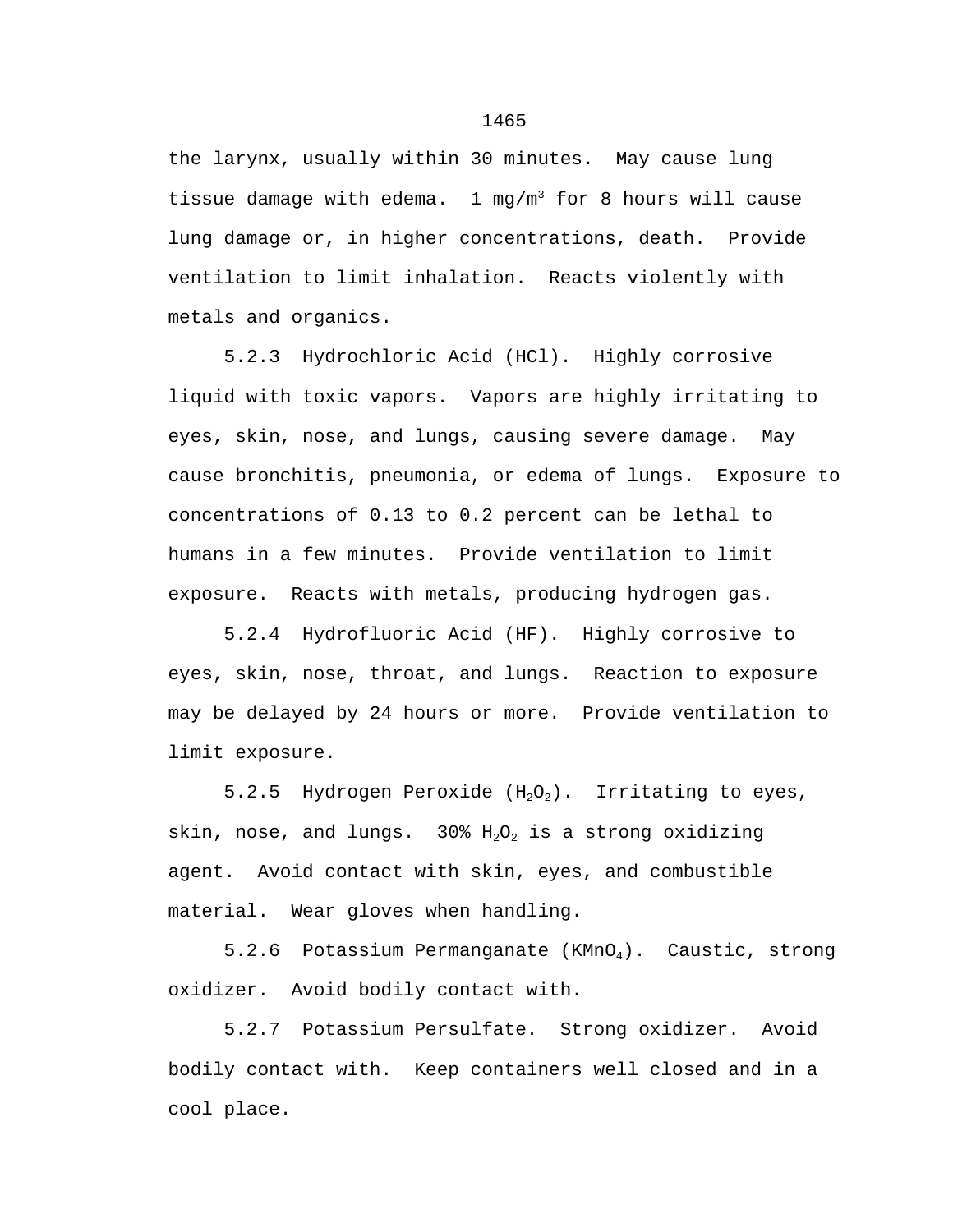5.3 Reaction Pressure. Due to the potential reaction of the potassium permanganate with the acid, there could be pressure buildup in the acidic KMnO4 absorbing solution storage bottle. Therefore these bottles shall not be fully filled and shall be vented to relieve excess pressure and prevent explosion potentials. Venting is required, but not in a manner that will allow contamination of the solution. A No. 70-72 hole drilled in the container cap and Teflon liner has been used.

*6.0 Equipment and Supplies.*

6.1 Sampling. A schematic of the sampling train is shown in Figure 29-1. It has general similarities to the Method 5 train.

6.1.1 Probe Nozzle (Probe Tip) and Borosilicate or Quartz Glass Probe Liner. Same as Method 5, Sections 6.1.1.1 and 6.1.1.2, except that glass nozzles are required unless alternate tips are constructed of materials that are free from contamination and will not interfere with the sample. If a probe tip other than glass is used, no correction to the sample test results to compensate for the nozzle's effect on the sample is allowed. Probe fittings of plastic such as Teflon, polypropylene, etc. are recommended instead of metal fittings to prevent contamination. If one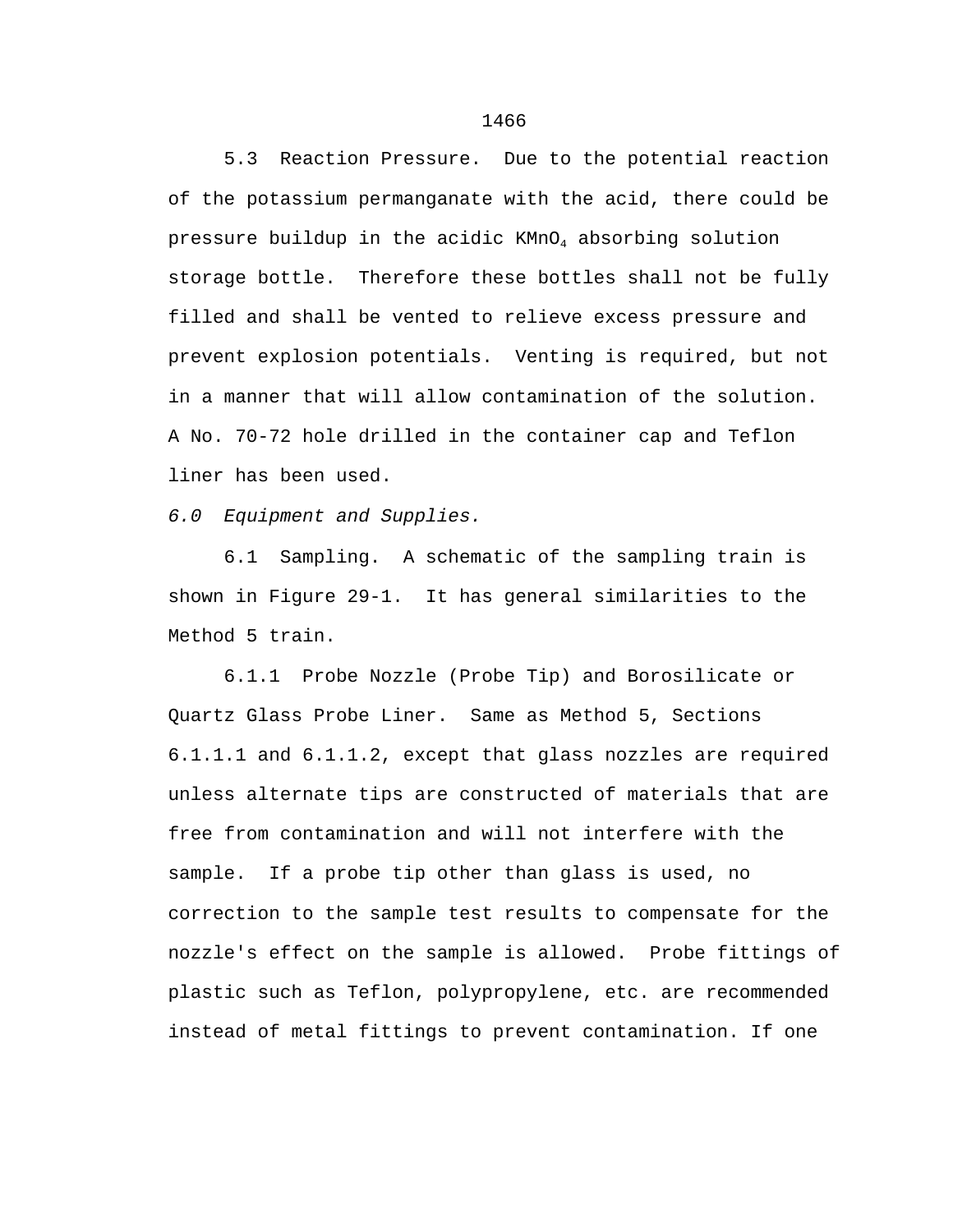chooses to do so, a single glass piece consisting of a combined probe tip and probe liner may be used.

6.1.2 Pitot Tube and Differential Pressure Gauge. Same as Method 2, Sections 6.1 and 6.2, respectively.

6.1.3 Filter Holder. Glass, same as Method 5, Section 6.1.1.5, except use a Teflon filter support or other non-metallic, non-contaminating support in place of the glass frit.

6.1.4 Filter Heating System. Same as Method 5, Section 6.1.1.6.

6.1.5 Condenser. Use the following system for condensing and collecting gaseous metals and determining the moisture content of the stack gas. The condensing system shall consist of four to seven impingers connected in series with leak-free ground glass fittings or other leak-free, non-contaminating fittings. Use the first impinger as a moisture trap. The second impinger (which is the first  $HNO<sub>3</sub>/H<sub>2</sub>O<sub>2</sub>$  impinger) shall be identical to the first impinger in Method 5. The third impinger (which is the second  $HNO<sub>3</sub>/H<sub>2</sub>O<sub>2</sub>$  impinger) shall be a Greenburg Smith impinger with the standard tip as described for the second impinger in Method 5, Section 6.1.1.8. The fourth (empty) impinger and the fifth and sixth (both acidified  $KMD<sub>4</sub>$ ) impingers are the same as the first impinger in Method 5. Place a temperature sensor capable of measuring to within  $1^{\circ}C$  ( $2^{\circ}F$ ) at the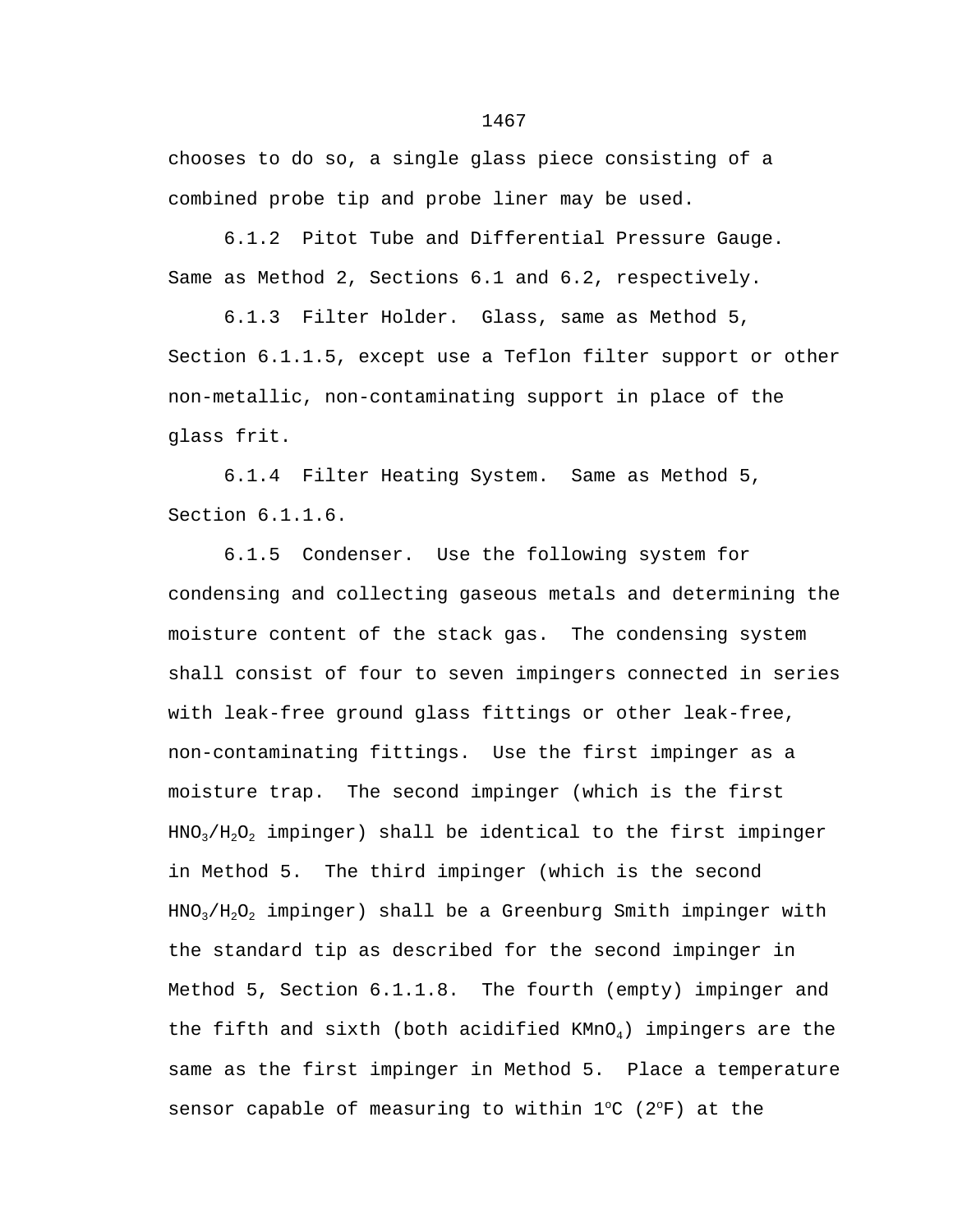outlet of the last impinger. If no Hg analysis is planned, then the fourth, fifth, and sixth impingers are not used.

6.1.6 Metering System, Barometer, and Gas Density Determination Equipment. Same as Method 5, Sections 6.1.1.9, 6.1.2, and 6.1.3, respectively.

6.1.7 Teflon Tape. For capping openings and sealing connections, if necessary, on the sampling train.

6.2 Sample Recovery. Same as Method 5, Sections 6.2.1 through 6.2.8 (Probe-Liner and Probe-Nozzle Brushes or Swabs, Wash Bottles, Sample Storage Containers, Petri Dishes, Glass Graduated Cylinder, Plastic Storage Containers, Funnel and Rubber Policeman, and Glass Funnel), respectively, with the following exceptions and additions:

6.2.1 Non-metallic Probe-Liner and Probe-Nozzle Brushes or Swabs. Use non-metallic probe-liner and probenozzle brushes or swabs for quantitative recovery of materials collected in the front-half of the sampling train.

6.2.2 Sample Storage Containers. Use glass bottles (see Section 8.1 of this Method) with Teflon-lined caps that are non-reactive to the oxidizing solutions, with capacities of 1000- and 500-ml, for storage of acidified  $KMD_{4}$ containing samples and blanks. Glass or polyethylene bottles may be used for other sample types.

6.2.3 Graduated Cylinder. Glass or equivalent. 6.2.4 Funnel. Glass or equivalent.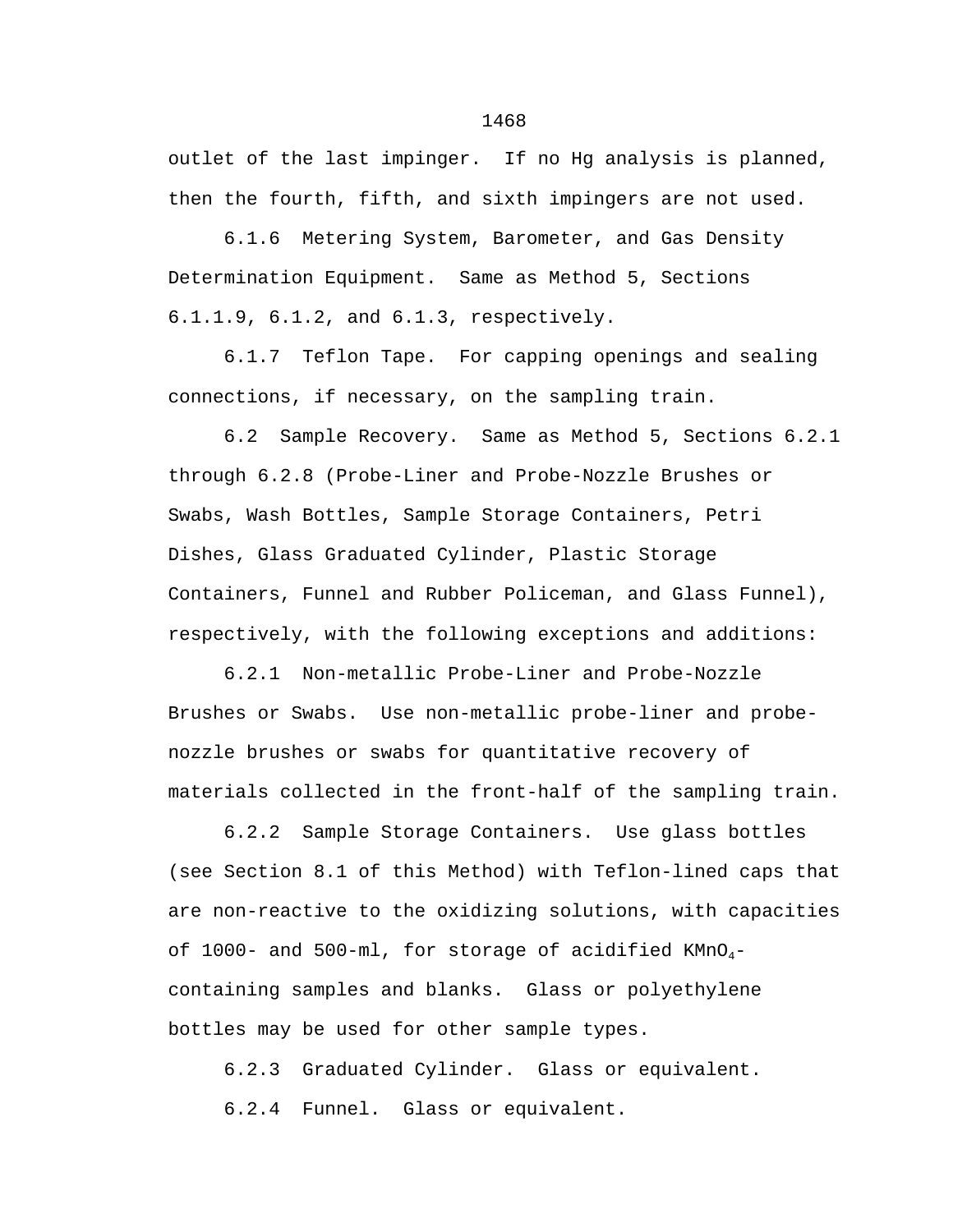6.2.5 Labels. For identifying samples.

6.2.6 Polypropylene Tweezers and/or Plastic Gloves. For recovery of the filter from the sampling train filter holder.

6.3 Sample Preparation and Analysis.

6.3.1 Volumetric Flasks, 100-ml, 250-ml, and 1000-ml. For preparation of standards and sample dilutions.

6.3.2 Graduated Cylinders. For preparation of reagents.

6.3.3 Parr Bombs or Microwave Pressure Relief Vessels with Capping Station (CEM Corporation model or equivalent). For sample digestion.

6.3.4 Beakers and Watch Glasses. 250-ml beakers, with watch glass covers, for sample digestion.

6.3.5 Ring Stands and Clamps. For securing equipment such as filtration apparatus.

6.3.6 Filter Funnels. For holding filter paper.

6.3.7 Disposable Pasteur Pipets and Bulbs.

6.3.8 Volumetric Pipets.

6.3.9 Analytical Balance. Accurate to within 0.1 mg.

6.3.10 Microwave or Conventional Oven. For heating samples at fixed power levels or temperatures, respectively.

6.3.11 Hot Plates.

6.3.12 Atomic Absorption Spectrometer (AAS). Equipped with a background corrector.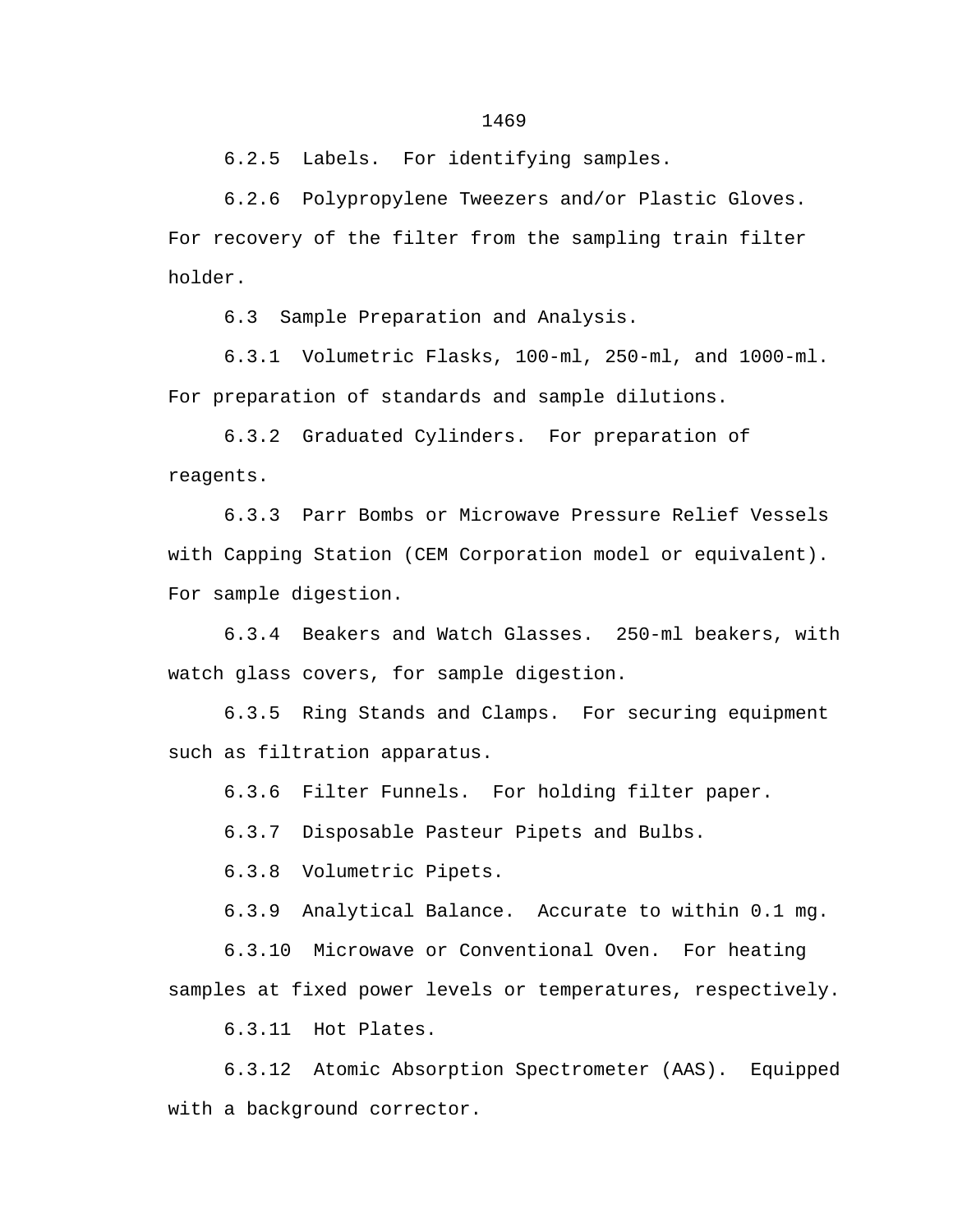6.3.12.1 Graphite Furnace Attachment. With Sb, As, Cd, Co, Pb, Se, and Tl hollow cathode lamps (HCLs) or electrodeless discharge lamps (EDLs). Same as Reference 2 in Section 16.0. Methods 7041 (Sb), 7060 (As), 7131 (Cd), 7201 (Co), 7421 (Pb), 7740 (Se), and 7841 (Tl).

6.3.12.2 Cold Vapor Mercury Attachment. With a mercury HCL or EDL, an air recirculation pump, a quartz cell, an aerator apparatus, and a heat lamp or desiccator tube. The heat lamp shall be capable of raising the temperature at the quartz cell by  $10^{\circ}$ C above ambient, so that no condensation forms on the wall of the quartz cell. Same as Method 7470 in Reference 2 in Section 16.0. See **NOTE 2:** Section 11.1.3 for other acceptable approaches for analysis of Hg in which analytical detection limits of 0.002 ng/ml were obtained.

6.3.13 Inductively Coupled Argon Plasma Spectrometer. With either a direct or sequential reader and an alumina torch. Same as EPA Method 6010 in Reference 2 in Section 16.0.

6.3.14 Inductively Coupled Plasma-Mass Spectrometer. Same as EPA Method 6020 in Reference 2 in Section 16.0.

*7.0 Reagents and Standards.*

7.1 Unless otherwise indicated, it is intended that all reagents conform to the specifications established by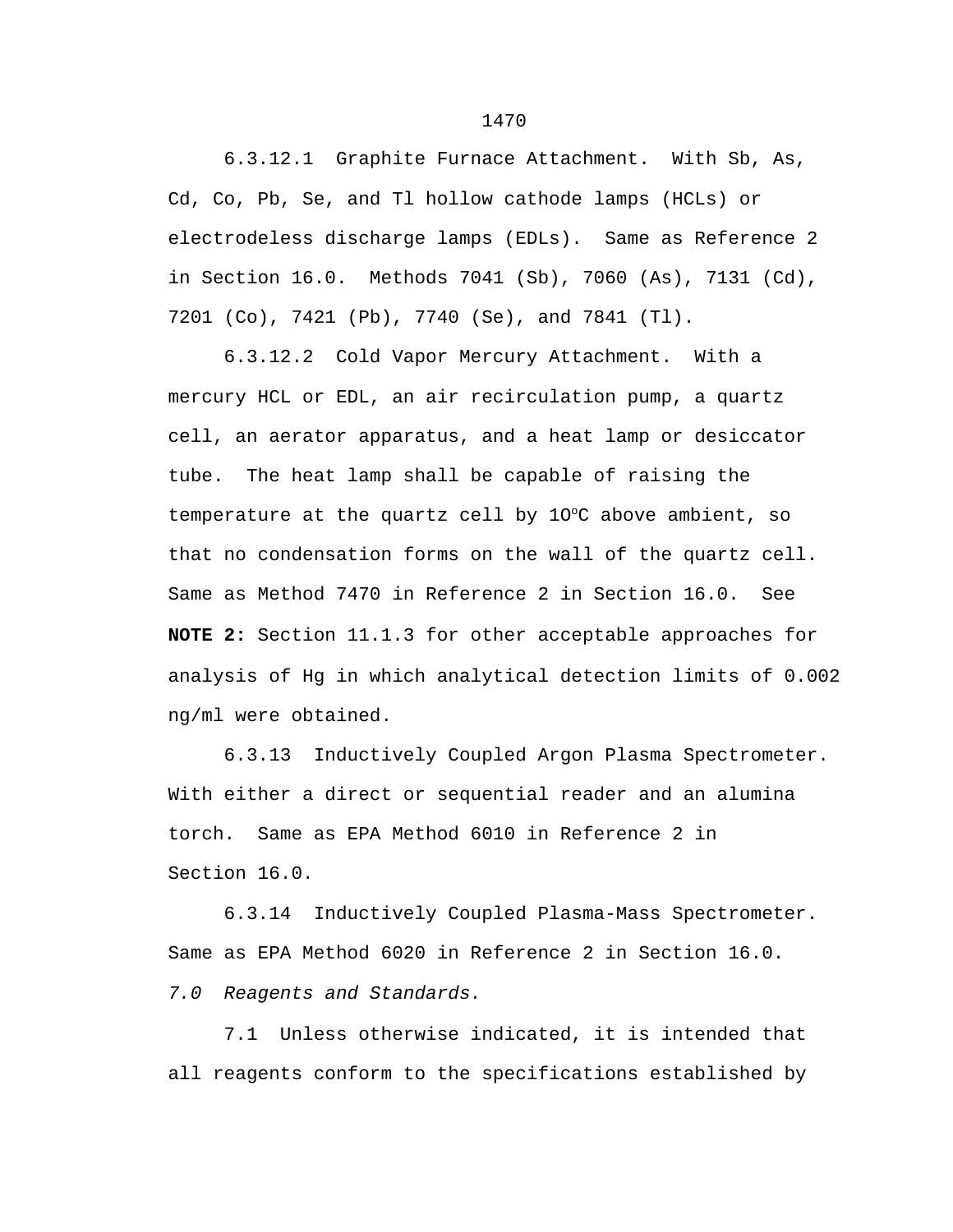the Committee on Analytical Reagents of the American Chemical Society, where such specifications are available. Otherwise, use the best available grade.

7.2 Sampling Reagents.

 7.2.1 Sample Filters. Without organic binders. The filters shall contain less than 1.3  $\mu q / \text{in.}^2$  of each of the metals to be measured. Analytical results provided by filter manufacturers stating metals content of the filters are acceptable. However, if no such results are available, analyze filter blanks for each target metal prior to emission testing. Quartz fiber filters meeting these requirements are recommended. However, if glass fiber filters become available which meet these requirements, they may be used. Filter efficiencies and unreactiveness to sulfur dioxide (SO<sub>2</sub>) or sulfur trioxide (SO<sub>3</sub>) shall be as described in Section 7.1.1 of Method 5.

7.2.2 Water. To conform to ASTM Specification D1193- 77 or 91, Type II (incorporated by reference -- see §60.17). If necessary, analyze the water for all target metals prior to field use. All target metals should be less than 1 ng/ml.

7.2.3 HNO<sub>3</sub>, Concentrated. Baker Instra-analyzed or equivalent.

7.2.4 HCl, Concentrated. Baker Instra-analyzed or equivalent.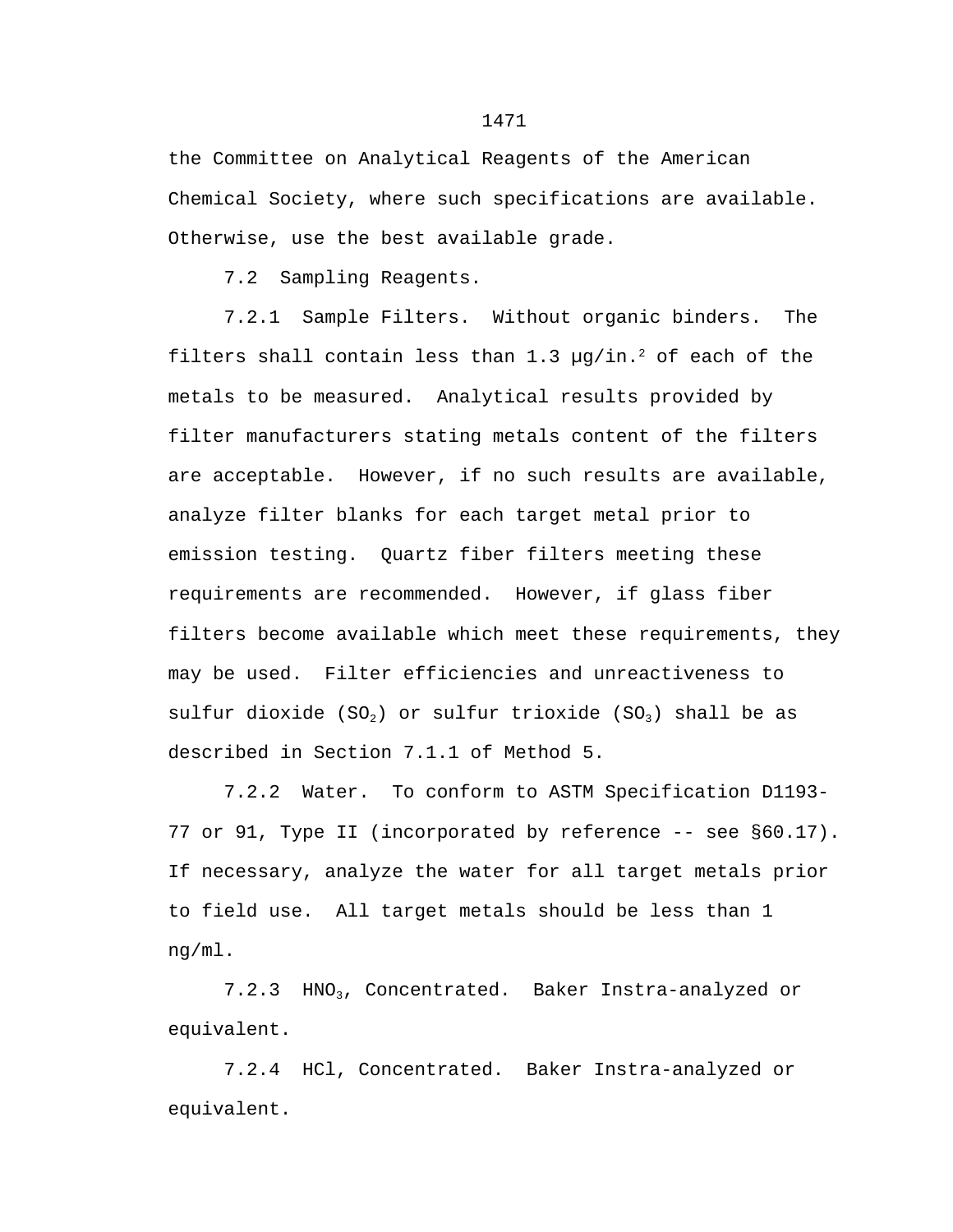1472

 $7.2.5$  H<sub>2</sub>O<sub>2</sub>, 30 Percent (V/V).

7.2.6 KMnO4.

7.2.7 H<sub>2</sub>SO<sub>4</sub>, Concentrated.

7.2.8 Silica Gel and Crushed Ice. Same as Method 5, Sections 7.1.2 and 7.1.4, respectively.

7.3 Pretest Preparation of Sampling Reagents.

7.3.1  $HNO<sub>3</sub>/H<sub>2</sub>O<sub>2</sub>$  Absorbing Solution, 5 Percent  $HNO<sub>3</sub>/10$ Percent  $H_2O_2$ . Add carefully with stirring 50 ml of concentrated HNO<sub>3</sub> to a 1000-ml volumetric flask containing approximately 500 ml of water, and then add carefully with stirring 333 ml of 30 percent  $H_2O_2$ . Dilute to volume with water. Mix well. This reagent shall contain less than 2 ng/ml of each target metal.

7.3.2 Acidic KMnO<sub>4</sub> Absorbing Solution, 4 Percent KMnO<sub>4</sub>  $(W/V)$ , 10 Percent  $H_2SO_4$  (V/V). Prepare fresh daily. Mix carefully, with stirring, 100 ml of concentrated  $H_2SO_4$  into approximately 800 ml of water, and add water with stirring to make a volume of 1 liter: this solution is 10 percent  $H_2SO_4$  (V/V). Dissolve, with stirring, 40 g of KMnO<sub>4</sub> into 10 percent  $H_2SO_4$  (V/V) and add 10 percent  $H_2SO_4$  (V/V) with stirring to make a volume of 1 liter. Prepare and store in glass bottles to prevent degradation. This reagent shall contain less than 2 ng/ml of Hg.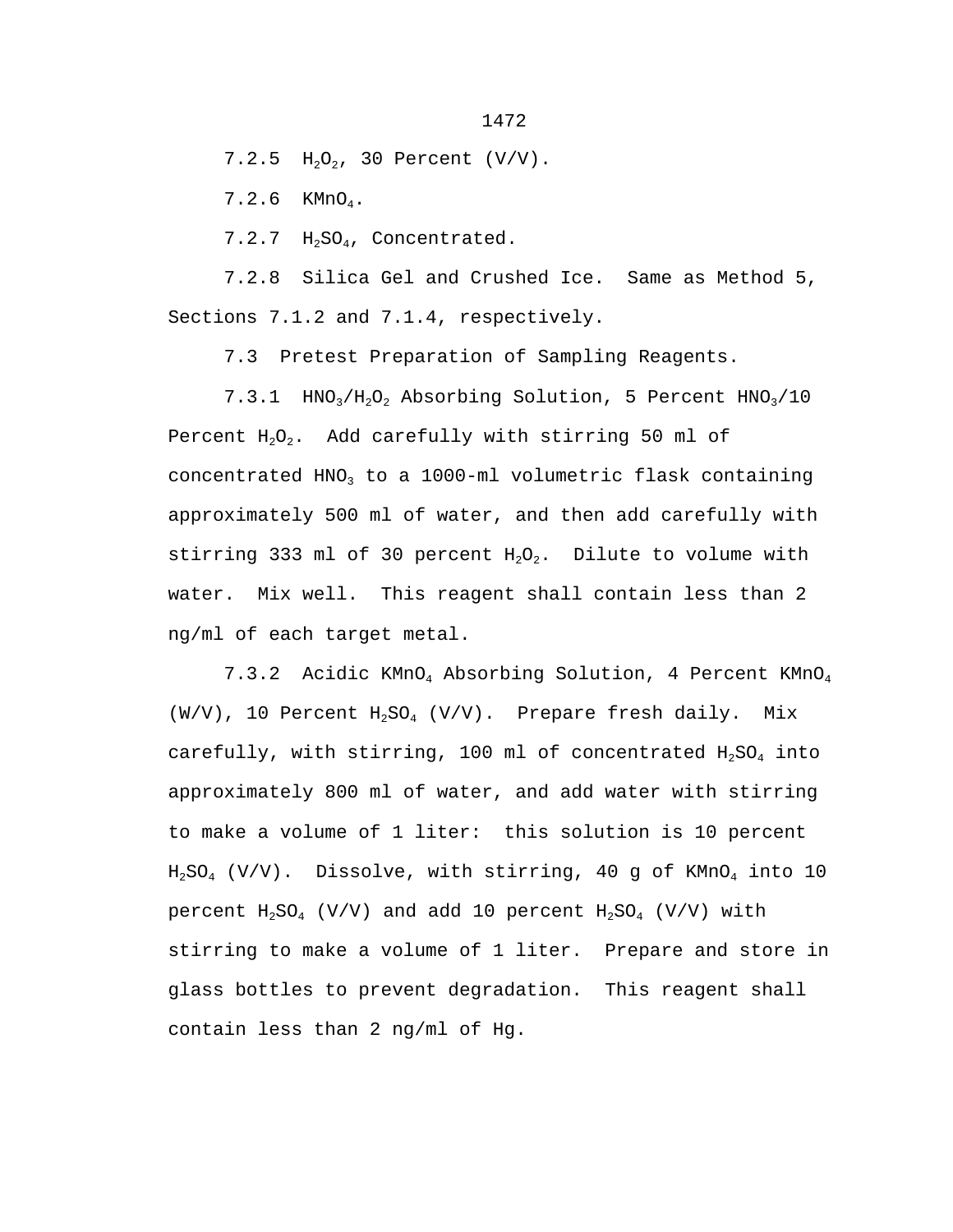**Precaution:** To prevent autocatalytic decomposition of the permanganate solution, filter the solution through Whatman 541 filter paper.

 $7.3.3$  HNO<sub>3</sub>,  $0.1$  N. Add with stirring  $6.3$  ml of concentrated  $HNO<sub>3</sub>$  (70 percent) to a flask containing approximately 900 ml of water. Dilute to 1000 ml with water. Mix well. This reagent shall contain less than 2 ng/ml of each target metal.

7.3.4 HCl, 8 N. Carefully add with stirring 690 ml of concentrated HCl to a flask containing 250 ml of water. Dilute to 1000 ml with water. Mix well. This reagent shall contain less than 2 ng/ml of Hg.

7.4 Glassware Cleaning Reagents.

7.4.1 HNO<sub>3</sub>, Concentrated. Fisher ACS grade or equivalent.

7.4.2 Water. To conform to ASTM Specifications D1193, Type II.

7.4.3 HNO<sub>3</sub>, 10 Percent  $(V/V)$ . Add with stirring 500 ml of concentrated  $HNO<sub>3</sub>$  to a flask containing approximately 4000 ml of water. Dilute to 5000 ml with water. Mix well. This reagent shall contain less than 2 ng/ml of each target metal.

7.5 Sample Digestion and Analysis Reagents. The metals standards, except Hg, may also be made from solid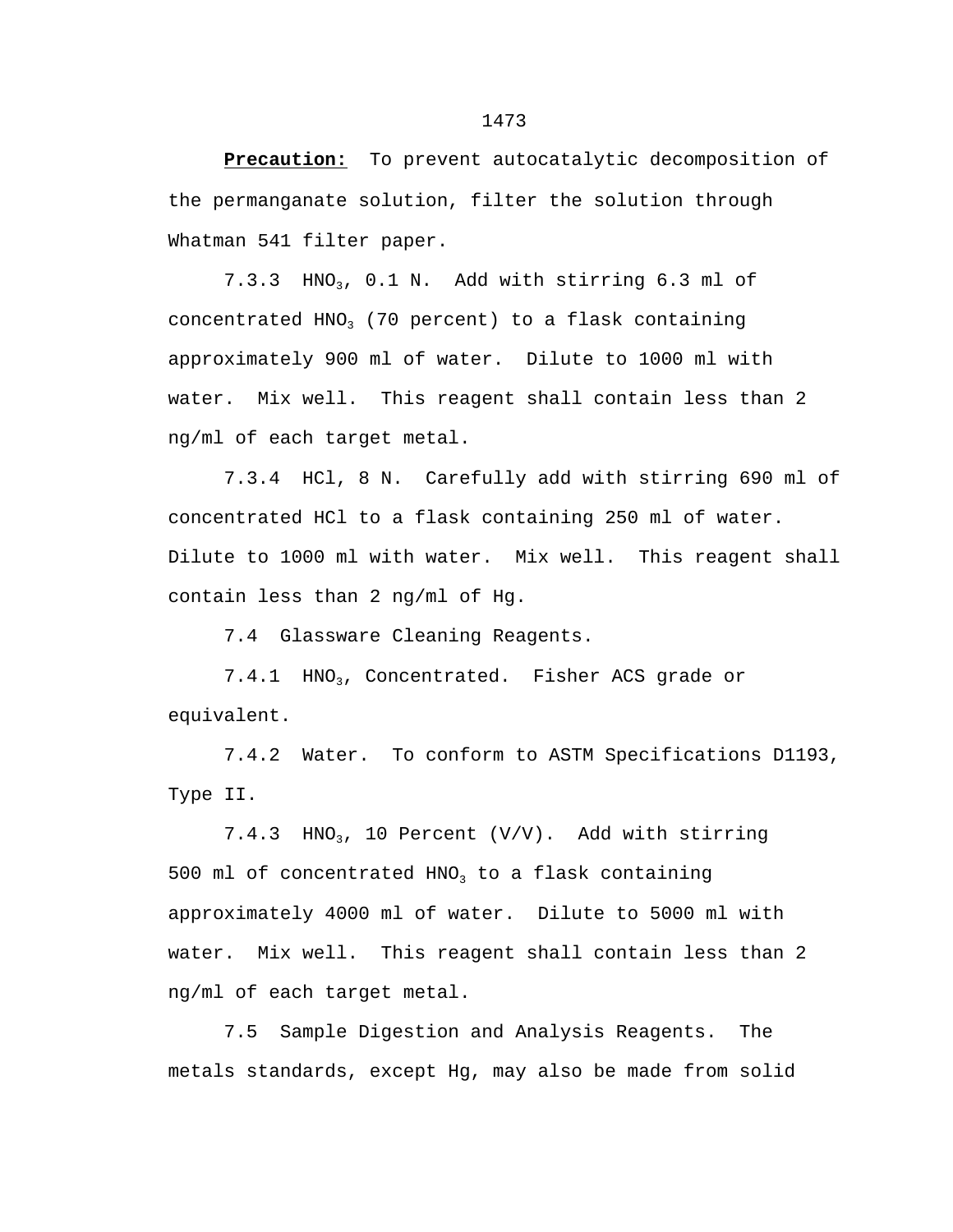chemicals as described in Reference 3 in Section 16.0. Refer to References 1, 2, or 5 in Section 16.0 for additional information on Hg standards. The 1000 µg/ml Hg stock solution standard may be made according to Section 7.2.7 of Method 101A.

7.5.1 HCl, Concentrated.

7.5.2 HF, Concentrated.

7.5.3 HNO<sub>3</sub>, Concentrated. Baker Instra-analyzed or equivalent.

7.5.4 HNO<sub>3</sub>, 50 Percent  $(V/V)$ . Add with stirring 125 ml of concentrated HNO<sub>3</sub> to 100 ml of water. Dilute to 250 ml with water. Mix well. This reagent shall contain less than 2 ng/ml of each target metal.

7.5.5  $HNO<sub>3</sub>$ , 5 Percent (V/V). Add with stirring 50 ml of concentrated HNO3 to 800 ml of water. Dilute to 1000 ml with water. Mix well. This reagent shall contain less than 2 ng/ml of each target metal.

7.5.6 Water. To conform to ASTM Specifications D1193, Type II.

7.5.7 Hydroxylamine Hydrochloride and Sodium Chloride Solution. See Reference 2 In Section 16.0 for preparation.

7.5.8 Stannous Chloride. See Reference 2 in Section 16.0 for preparation.

7.5.9 KMnO4, 5 Percent (W/V). See Reference 2 in Section 16.0 for preparation.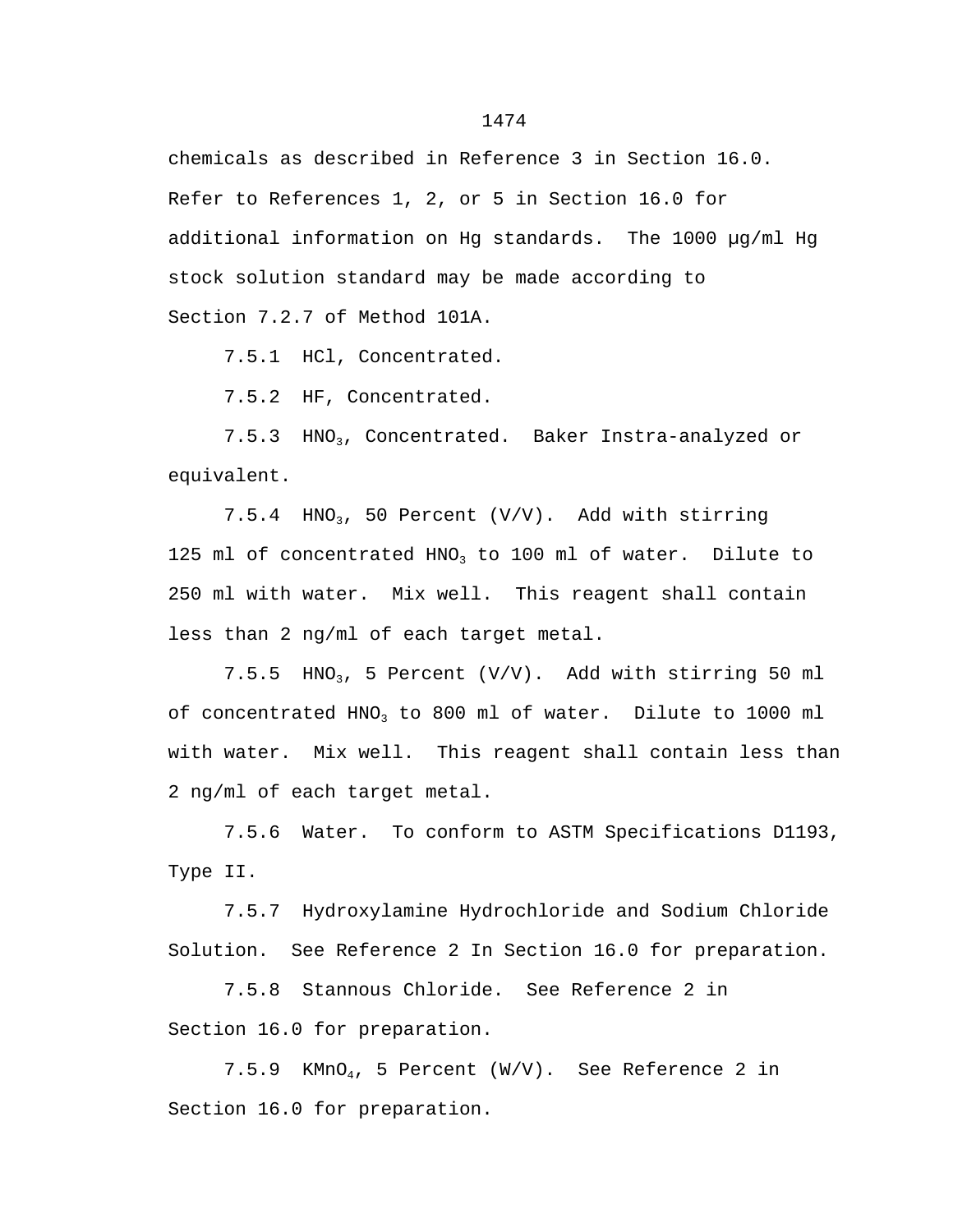7.5.10 H<sub>2</sub>SO<sub>4</sub>, Concentrated.

7.5.11 Potassium Persulfate, 5 Percent (W/V). See Reference 2 in Section 16.0 for preparation.

7.5.12 Nickel Nitrate,  $Ni(MO_3)_2.6H_2O$ .

7.5.13 Lanthanum Oxide,  $La<sub>2</sub>O<sub>3</sub>$ .

7.5.14 Hg Standard (AAS Grade), 1000 µg/ml.

7.5.15 Pb Standard (AAS Grade), 1000 µg/ml.

7.5.16 As Standard (AAS Grade), 1000 µg/ml.

7.5.17 Cd Standard (AAS Grade), 1000 µg/ml.

7.5.18 Cr Standard (AAS Grade), 1000 µg/ml.

7.5.19 Sb Standard (AAS Grade), 1000 µg/ml.

7.5.20 Ba Standard (AAS Grade), 1000 µg/ml.

7.5.21 Be Standard (AAS Grade), 1000 µg/ml.

7.5.22 Co Standard (AAS Grade), 1000 µg/ml.

7.5.23 Cu Standard (AAS Grade), 1000 µg/ml.

7.5.24 Mn Standard (AAS Grade), 1000 µg/ml.

7.5.25 Ni Standard (AAS Grade), 1000 µg/ml.

7.5.26 P Standard (AAS Grade), 1000 µg/ml.

7.5.27 Se Standard (AAS Grade), 1000 µg/ml.

7.5.28 Ag Standard (AAS Grade), 1000 µg/ml.

7.5.29 Tl Standard (AAS Grade), 1000 µg/ml.

7.5.30 Zn Standard (AAS Grade), 1000 µg/ml.

7.5.31 Al Standard (AAS Grade), 1000 µg/ml.

7.5.32 Fe Standard (AAS Grade), 1000 µg/ml.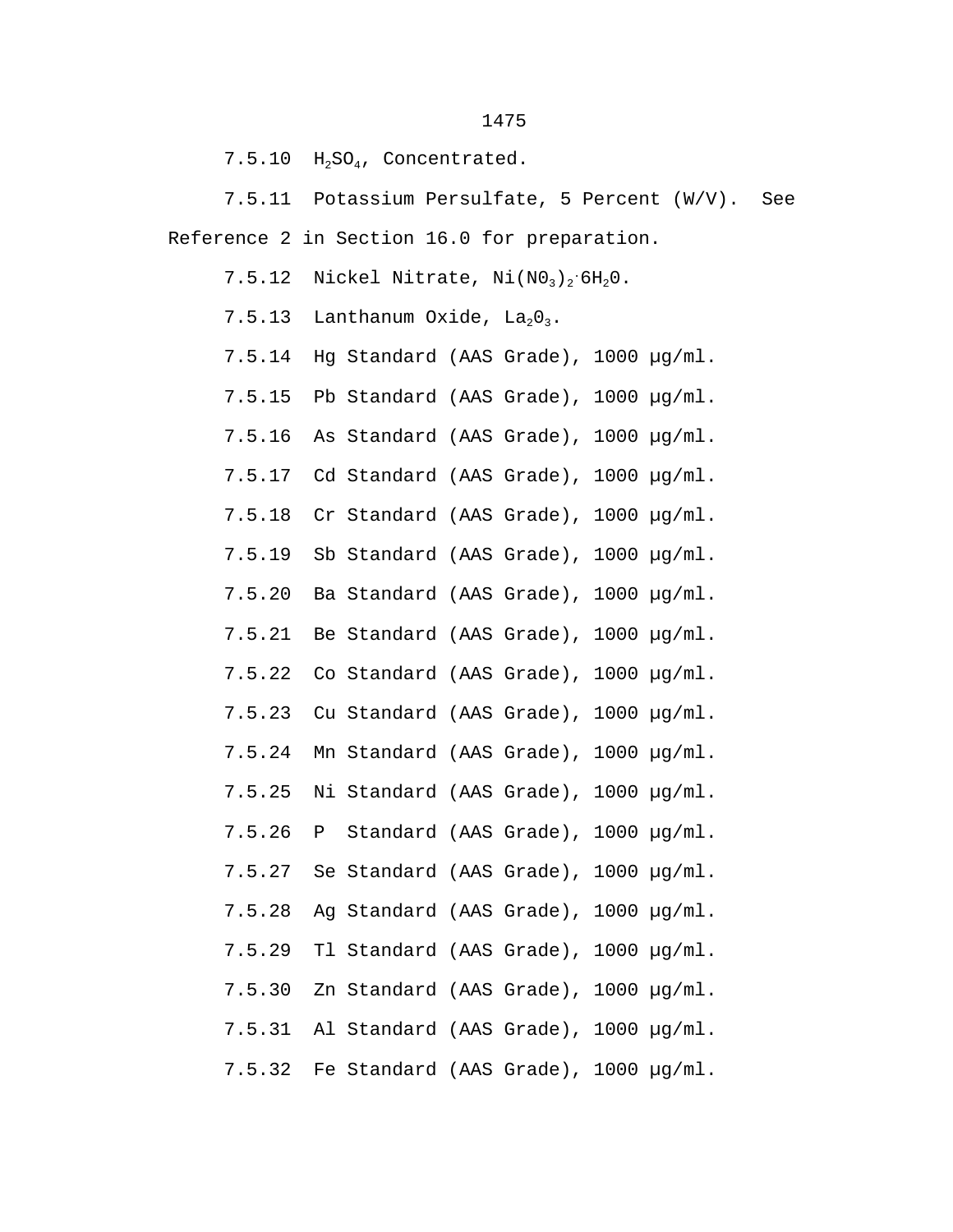7.5.33 Hg Standards and Quality Control Samples. Prepare fresh weekly a 10 µg/ml intermediate Hg standard by adding 5 ml of 1000 µg/ml Hg stock solution prepared according to Method 101A to a 500-ml volumetric flask; dilute with stirring to 500 ml by first carefully adding 20 ml of 15 percent  $HNO<sub>3</sub>$  and then adding water to the 500-ml volume. Mix well. Prepare a 200 ng/ml working Hg standard solution fresh daily: add 5 ml of the 10 µg/ml intermediate standard to a 250-ml volumetric flask, and dilute to 250 ml with 5 ml of 4 percent  $KMD<sub>4</sub>$ , 5 ml of 15 percent  $HNO<sub>3</sub>$ , and then water. Mix well. Use at least five separate aliquots of the working Hg standard solution and a blank to prepare the standard curve. These aliquots and blank shall contain 0.0, 1.0, 2.0, 3.0, 4.0, and 5.0 ml of the working standard solution containing 0, 200, 400, 600, 800, and 1000 ng Hg, respectively. Prepare quality control samples by making a separate 10 µg/ml standard and diluting until in the calibration range.

7.5.34 ICAP Standards and Quality Control Samples. Calibration standards for ICAP analysis can be combined into four different mixed standard solutions as follows:

MIXED STANDARD SOLUTIONS FOR ICAP ANALYSIS

| Solution | Elements                      |
|----------|-------------------------------|
|          | As, Be, Cd, Mn,<br>Pb, Se, Zn |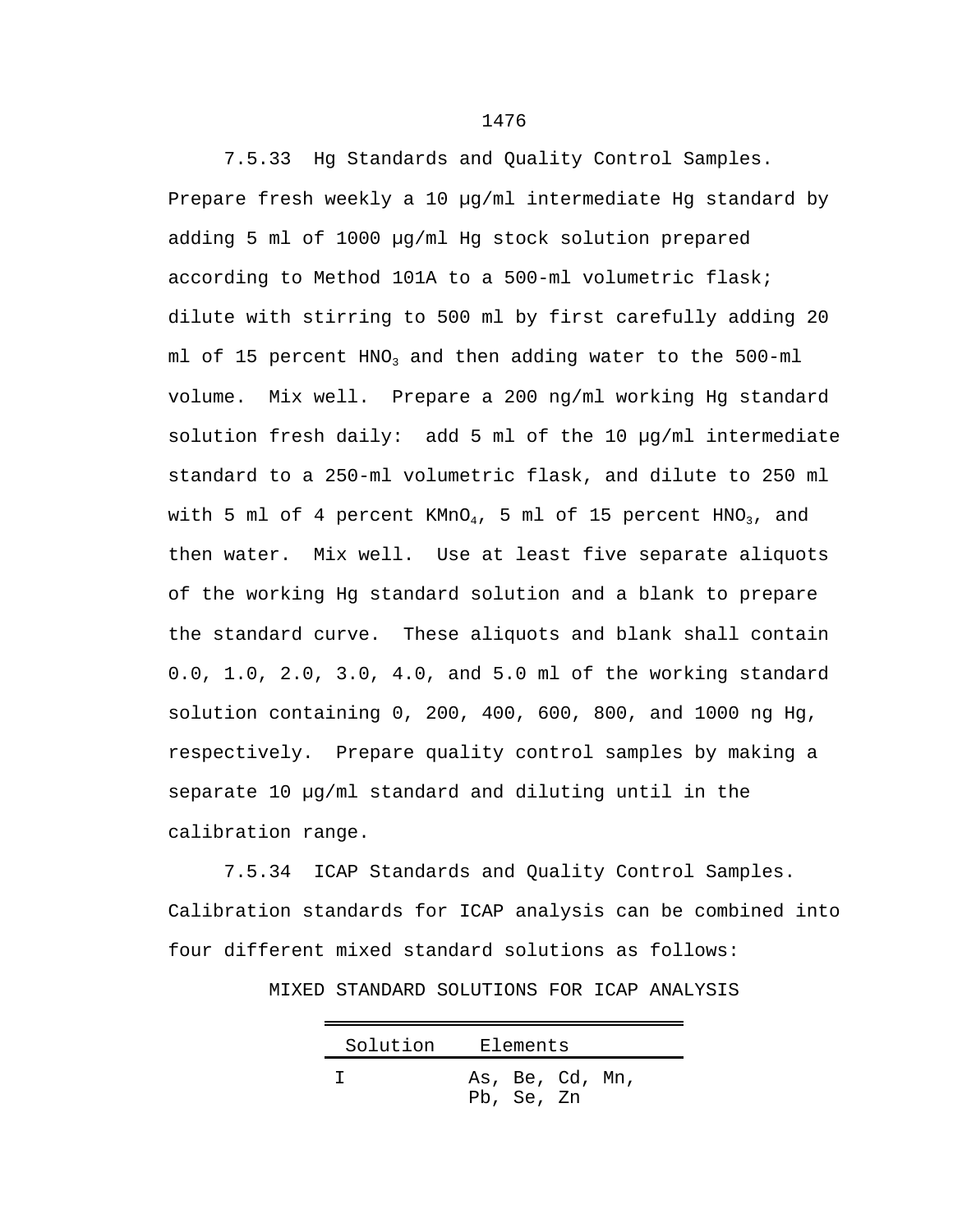| TT. | Ba, Co, Cu, Fe |
|-----|----------------|
| TTT | Al, Cr, Ni     |
| TV. | Ag, P, Sb, Tl  |

Prepare these standards by combining and diluting the appropriate volumes of the 1000 µg/ml solutions with 5 percent  $HNO<sub>3</sub>$ . A minimum of one standard and a blank can be used to form each calibration curve. However, prepare a separate quality control sample spiked with known amounts of the target metals in quantities in the mid-range of the calibration curve. Suggested standard levels are 25 µg/ml for Al, Cr and Pb, 15 µg/ml for Fe, and 10 µg/ml for the remaining elements. Prepare any standards containing less than 1 µg/ml of metal on a daily basis. Standards containing greater than 1 µg/ml of metal should be stable for a minimum of 1 to 2 weeks. For ICP-MS, follow Method 6020 in EPA Publication SW-846 Third Edition (November 1986) including updates I, II, IIA, IIB and III, as incorporated by reference in §60.17(i).

7.5.35 GFAAS Standards. Sb, As, Cd, Co, Pb, Se, and Tl. Prepare a 10 µg/ml standard by adding 1 ml of 1000 µg/ml standard to a 100-ml volumetric flask. Dilute with stirring to 100 ml with 10 percent  $HNO<sub>3</sub>$ . For GFAAS, matrix match the standards. Prepare a 100 ng/ml standard by adding 1 ml of the 10 µg/ml standard to a 100-ml volumetric flask,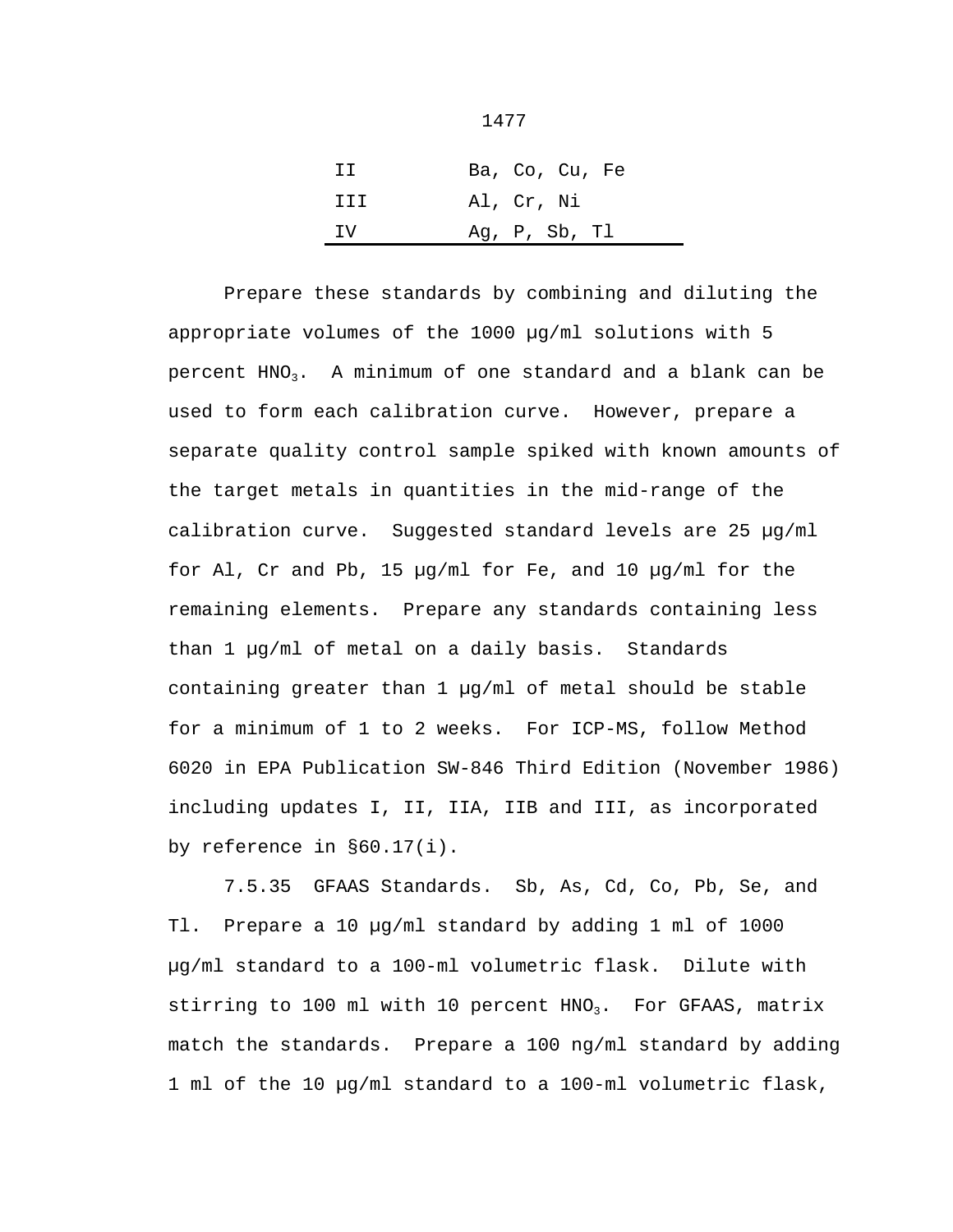and dilute to 100 ml with the appropriate matrix solution. Prepare other standards by diluting the 100 ng/ml standards. Use at least five standards to make up the standard curve. Suggested levels are 0, 10, 50, 75, and 100 ng/ml. Prepare quality control samples by making a separate 10 µg/ml standard and diluting until it is in the range of the samples. Prepare any standards containing less than 1 µq/ml of metal on a daily basis. Standards containing greater than 1  $\mu q$ /ml of metal should be stable for a minimum of 1 to 2 weeks.

7.5.36 Matrix Modifiers.

7.5.36.1 Nickel Nitrate, 1 Percent (V/V). Dissolve 4.956 g of  $Ni(N0<sub>3</sub>)$ , 6H<sub>2</sub>O or other nickel compound suitable for preparation of this matrix modifier in approximately 50 ml of water in a 100-ml volumetric flask. Dilute to 100 ml with water.

7.5.36.2 Nickel Nitrate, 0.1 Percent (V/V). Dilute 10 ml of 1 percent nickel nitrate solution to 100 ml with water. Inject an equal amount of sample and this modifier into the graphite furnace during GFAAS analysis for As.

7.5.36.3 Lanthanum. Carefully dissolve 0.5864 g of  $La<sub>2</sub>O<sub>3</sub>$  in 10 ml of concentrated HNO<sub>3</sub>, and dilute the solution by adding it with stirring to approximately 50 ml of water. Dilute to 100 ml with water, and mix well. Inject an equal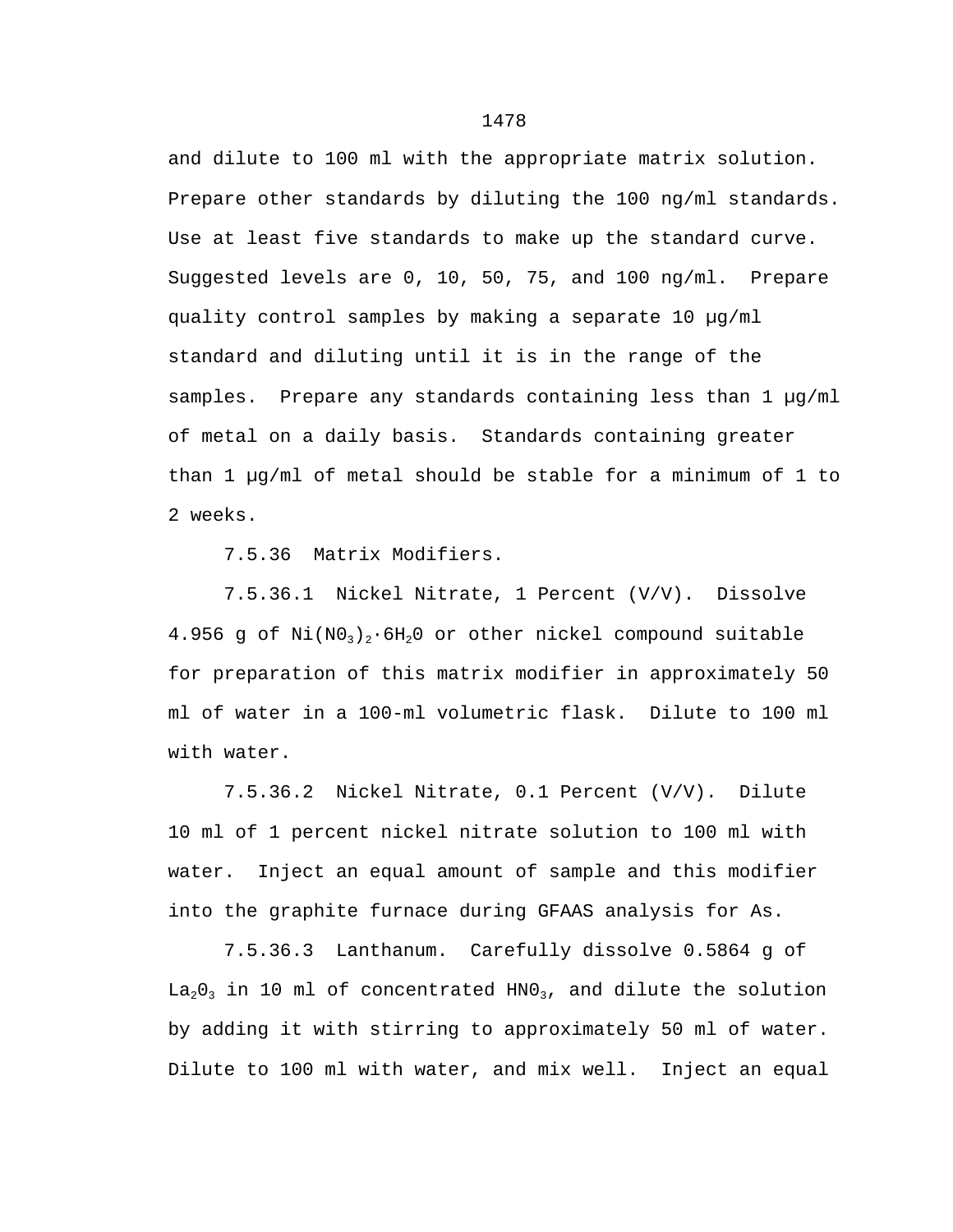amount of sample and this modifier into the graphite furnace during GFAAS analysis for Pb.

7.5.37 Whatman 40 and 541 Filter Papers (or equivalent). For filtration of digested samples.

*8.0 Sample Collection, Preservation, Transport, and Storage.*

8.1 Sampling. The complexity of this method is such that, to obtain reliable results, both testers and analysts must be trained and experienced with the test procedures, including source sampling; reagent preparation and handling; sample handling; safety equipment and procedures; analytical calculations; reporting; and the specific procedural descriptions throughout this method.

8.1.1 Pretest Preparation. Follow the same general procedure given in Method 5, Section 8.1, except that, unless particulate emissions are to be determined, the filter need not be desiccated or weighed. First, rinse all sampling train glassware with hot tap water and then wash in hot soapy water. Next, rinse glassware three times with tap water, followed by three additional rinses with water. Then soak all glassware in a 10 percent (V/V) nitric acid solution for a minimum of 4 hours, rinse three times with water, rinse a final time with acetone, and allow to air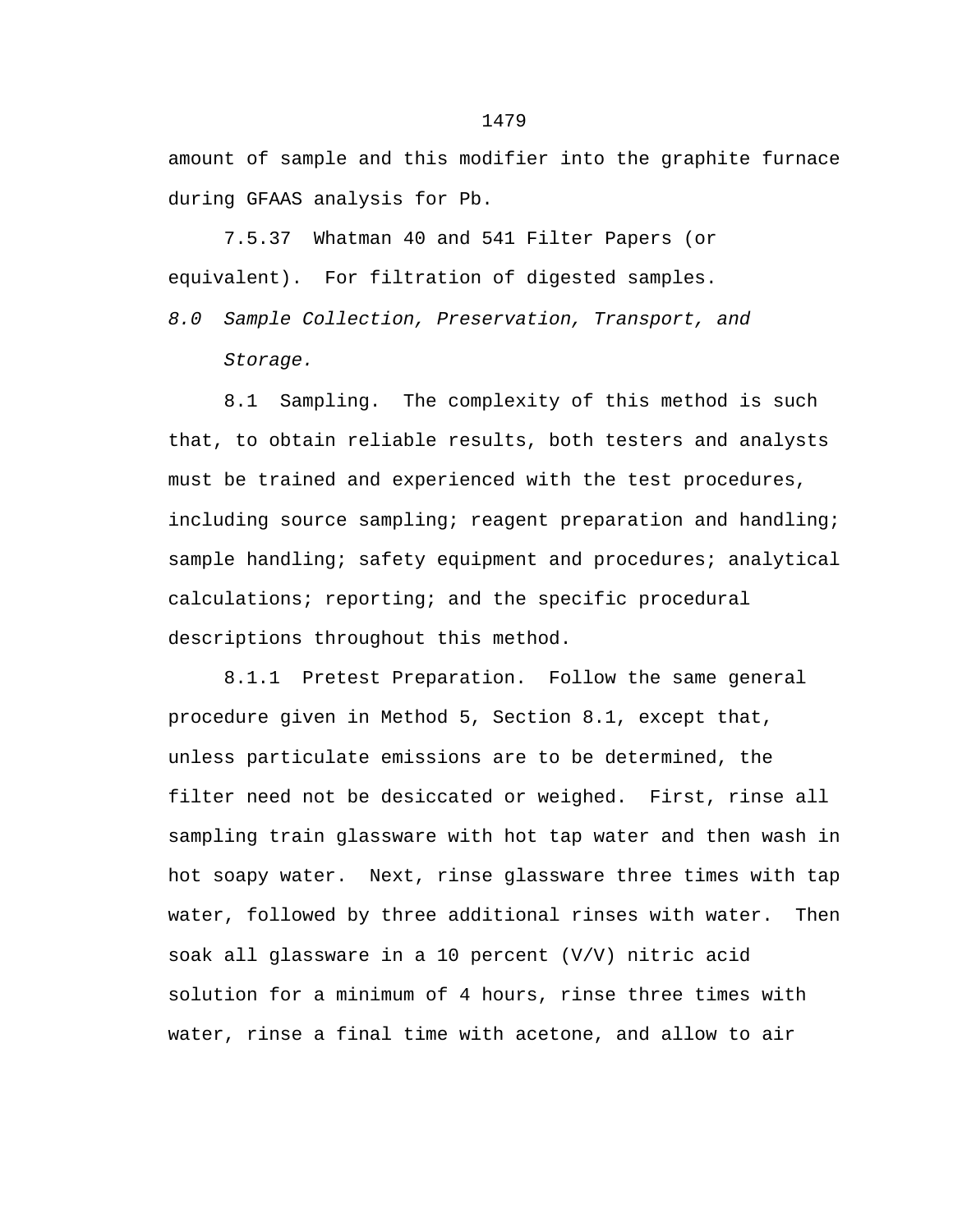dry. Cover all glassware openings where contamination can occur until the sampling train is assembled for sampling.

8.1.2 Preliminary Determinations. Same as Method 5, Section 8.1.2.

8.1.3 Preparation of Sampling Train.

8.1.3.1 Set up the sampling train as shown in Figure 29-1. Follow the same general procedures given in Method 5, Section 8.3, except place 100 ml of the  $HNO<sub>3</sub>/H<sub>2</sub>O<sub>2</sub>$  solution (Section 7.3.1 of this method) in each of the second and third impingers as shown in Figure 29-1. Place 100 ml of the acidic  $KMD<sub>4</sub>$  absorbing solution (Section 7.3.2 of this method) in each of the fifth and sixth impingers as shown in Figure 29-1, and transfer approximately 200 to 300 g of preweighed silica gel from its container to the last impinger. Alternatively, the silica gel may be weighed directly in the impinger just prior to final train assembly.

8.1.3.2 Based on the specific source sampling conditions, the use of an empty first impinger can be eliminated if the moisture to be collected in the impingers will be less than approximately 100 ml.

8.1.3.3 If Hg analysis will not be performed, the fourth, fifth, and sixth impingers as shown in Figure 29-1 are not required.

8.1.3.4 To insure leak-free sampling train connections and to prevent possible sample contamination problems, use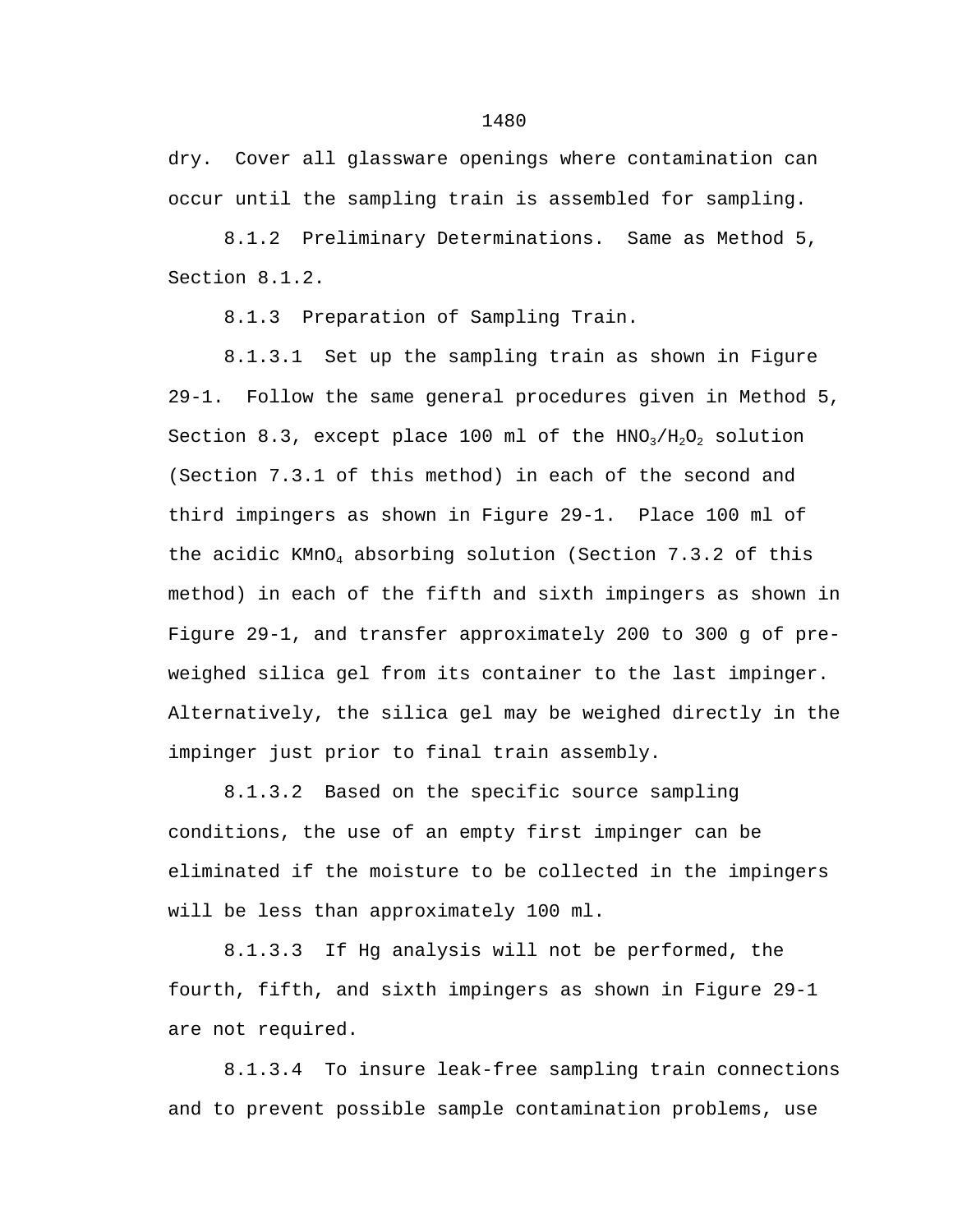Teflon tape or other non-contaminating material instead of silicone grease.

**Precaution:** Exercise extreme care to prevent contamination within the train. Prevent the acidic  $KMDQ_4$ from contacting any glassware that contains sample material to be analyzed for Mn. Prevent acidic  $H_2O_2$  from mixing with the acidic  $KMD<sub>4</sub>$ .

8.1.4 Leak-Check Procedures. Follow the leak-check procedures given in Method 5, Section 8.4.2 (Pretest Leak-Check), Section 8.4.3 (Leak-Checks During the Sample Run), and Section 8.4.4 (Post-Test Leak-Checks).

8.1.5 Sampling Train Operation. Follow the procedures given in Method 5, Section 8.5. When sampling for Hg, use a procedure analogous to that described in Section 8.1 of Method 101A, 40 CFR Part 61, Appendix B, if necessary to maintain the desired color in the last acidified permanganate impinger. For each run, record the data required on a data sheet such as the one shown in Figure 5-3 of Method 5.

8.1.6 Calculation of Percent Isokinetic. Same as Method 5, Section 12.11.

8.2 Sample Recovery.

8.2.1 Begin cleanup procedures as soon as the probe is removed from the stack at the end of a sampling period. The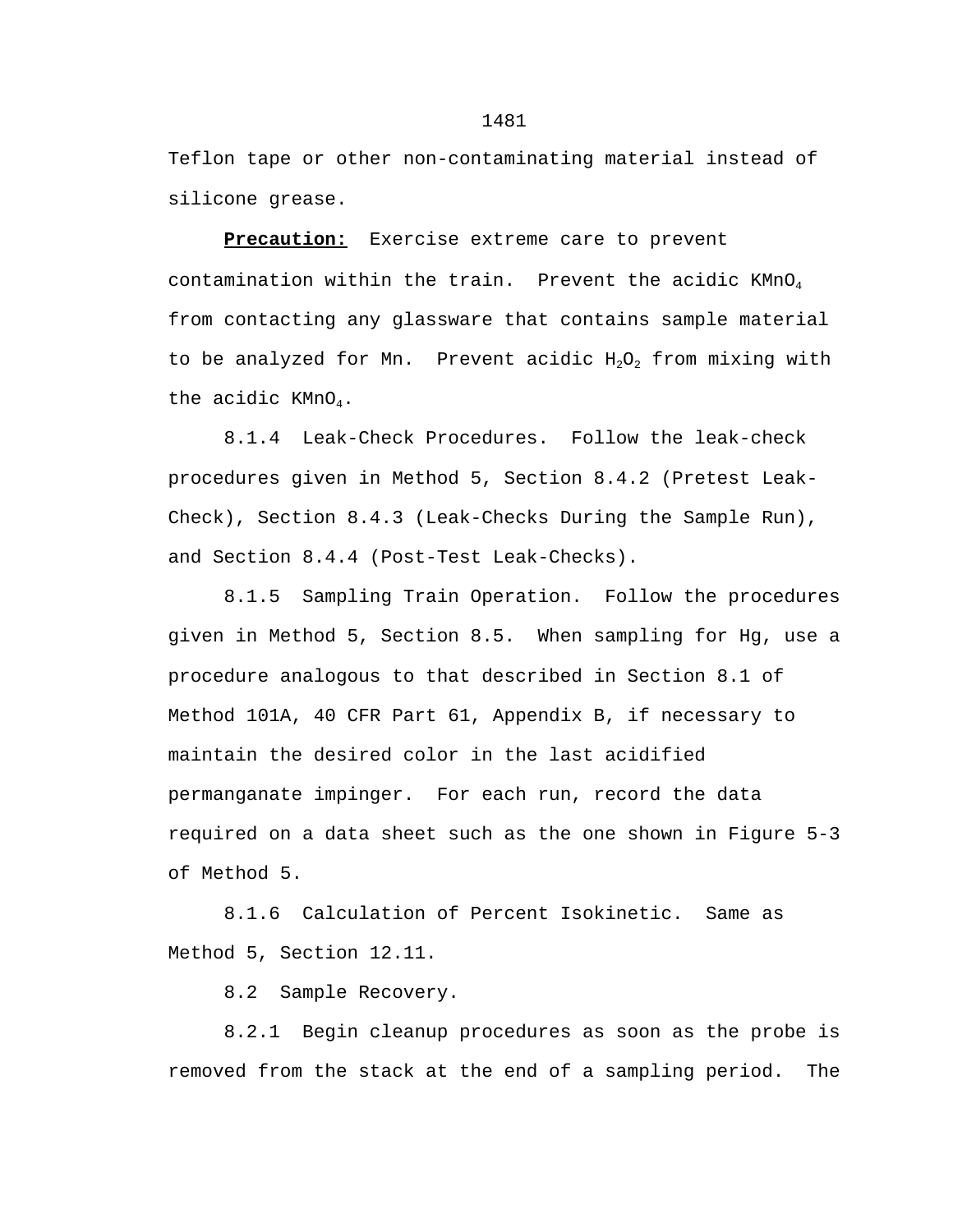probe should be allowed to cool prior to sample recovery. When it can be safely handled, wipe off all external particulate matter near the tip of the probe nozzle and place a rinsed, non-contaminating cap over the probe nozzle to prevent losing or gaining particulate matter. Do not cap the probe tip tightly while the sampling train is cooling; a vacuum can form in the filter holder with the undesired result of drawing liquid from the impingers onto the filter.

8.2.2 Before moving the sampling train to the cleanup site, remove the probe from the sampling train and cap the open outlet. Be careful not to lose any condensate that might be present. Cap the filter inlet where the probe was fastened. Remove the umbilical cord from the last impinger and cap the impinger. Cap the filter holder outlet and impinger inlet. Use non-contaminating caps, whether groundglass stoppers, plastic caps, serum caps, or Teflon® tape to close these openings.

8.2.3 Alternatively, the following procedure may be used to disassemble the train before the probe and filter holder/oven are completely cooled: Initially disconnect the filter holder outlet/impinger inlet and loosely cap the open ends. Then disconnect the probe from the filter holder or cyclone inlet and loosely cap the open ends. Cap the probe tip and remove the umbilical cord as previously described.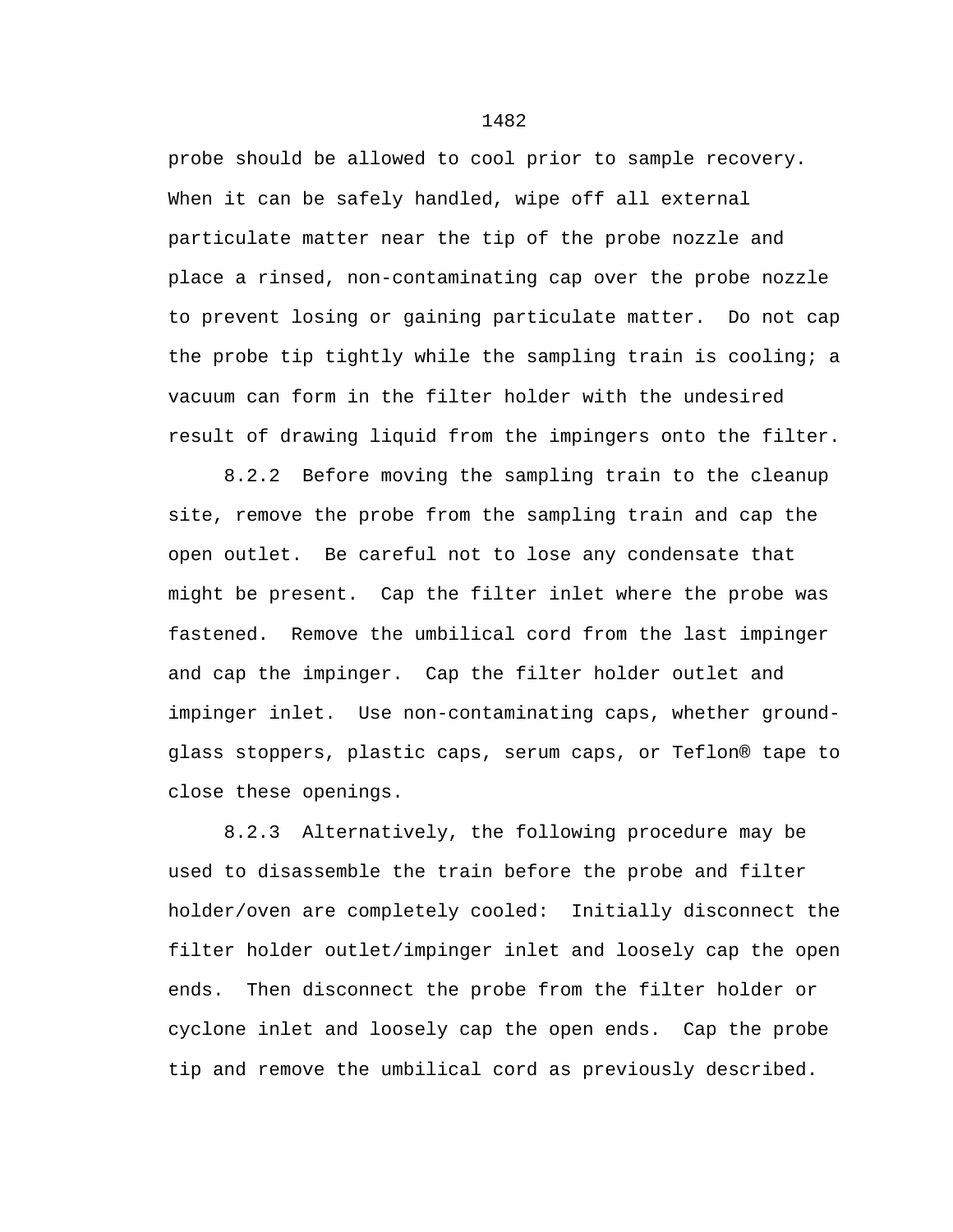8.2.4 Transfer the probe and filter-impinger assembly to a cleanup area that is clean and protected from the wind and other potential causes of contamination or loss of sample. Inspect the train before and during disassembly and note any abnormal conditions. Take special precautions to assure that all the items necessary for recovery do not contaminate the samples. The sample is recovered and treated as follows (see schematic in Figures 29-2a and  $29-2b$ ):

8.2.5 Container No. 1 (Sample Filter). Carefully remove the filter from the filter holder and place it in its labeled petri dish container. To handle the filter, use either acid-washed polypropylene or Teflon coated tweezers or clean, disposable surgical gloves rinsed with water and dried. If it is necessary to fold the filter, make certain the particulate cake is inside the fold. Carefully transfer the filter and any particulate matter or filter fibers that adhere to the filter holder gasket to the petri dish by using a dry (acid-cleaned) nylon bristle brush. Do not use any metal-containing materials when recovering this train. Seal the labeled petri dish.

8.2.6 Container No. 2 (Acetone Rinse). Perform this procedure only if a determination of particulate emissions is to be made. Quantitatively recover particulate matter and any condensate from the probe nozzle, probe fitting,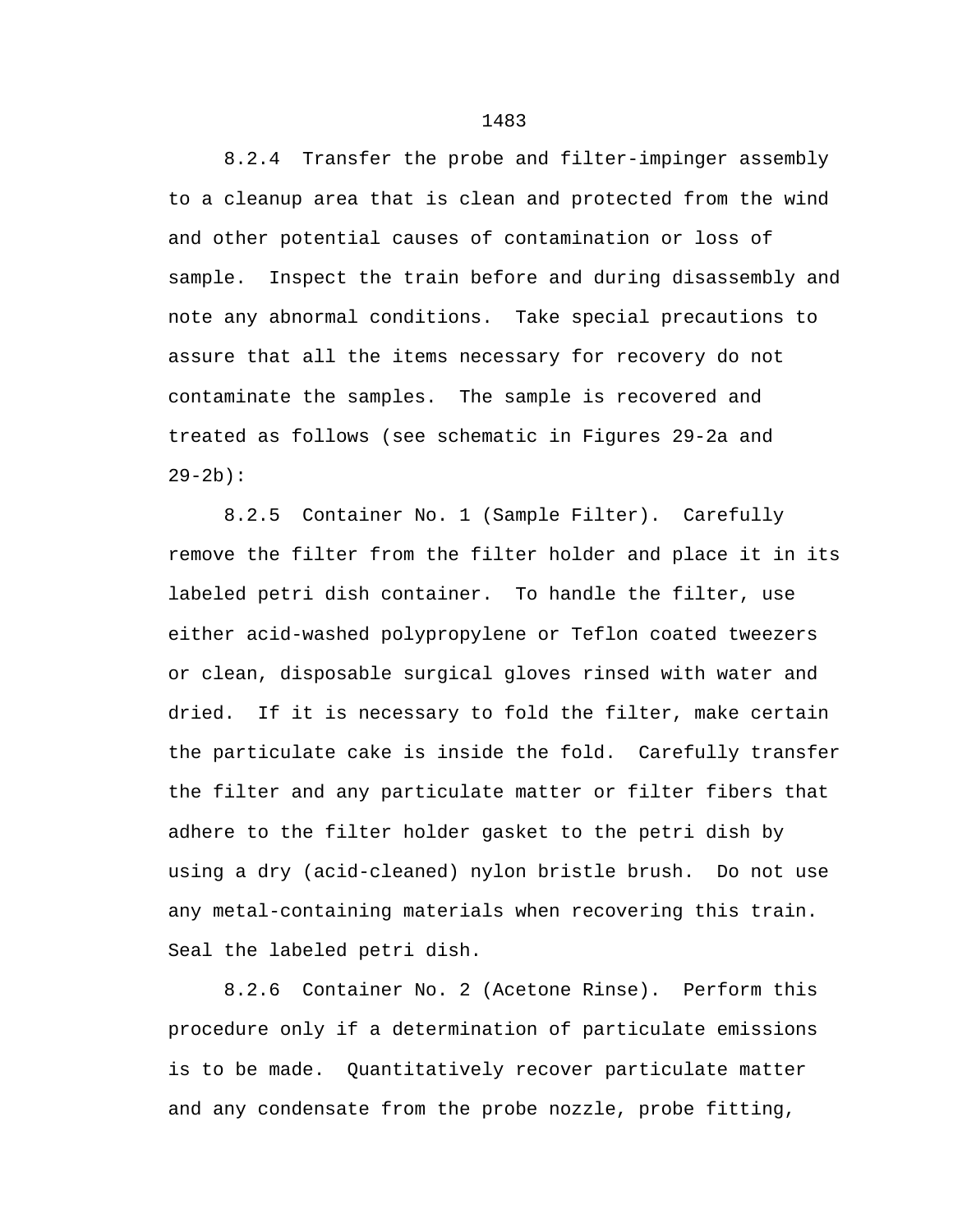probe liner, and front half of the filter holder by washing these components with a total of 100 ml of acetone, while simultaneously taking great care to see that no dust on the outside of the probe or other surfaces gets in the sample. The use of exactly 100 ml is necessary for the subsequent blank correction procedures. Distilled water may be used instead of acetone when approved by the Administrator and shall be used when specified by the Administrator; in these cases, save a water blank and follow the Administrator's directions on analysis.

8.2.6.1 Carefully remove the probe nozzle, and clean the inside surface by rinsing with acetone from a wash bottle while brushing with a non-metallic brush. Brush until the acetone rinse shows no visible particles, then make a final rinse of the inside surface with acetone.

8.2.6.2 Brush and rinse the sample exposed inside parts of the probe fitting with acetone in a similar way until no visible particles remain. Rinse the probe liner with acetone by tilting and rotating the probe while squirting acetone into its upper end so that all inside surfaces will be wetted with acetone. Allow the acetone to drain from the lower end into the sample container. A funnel may be used to aid in transferring liquid washings to the container. Follow the acetone rinse with a non-metallic probe brush. Hold the probe in an inclined position, squirt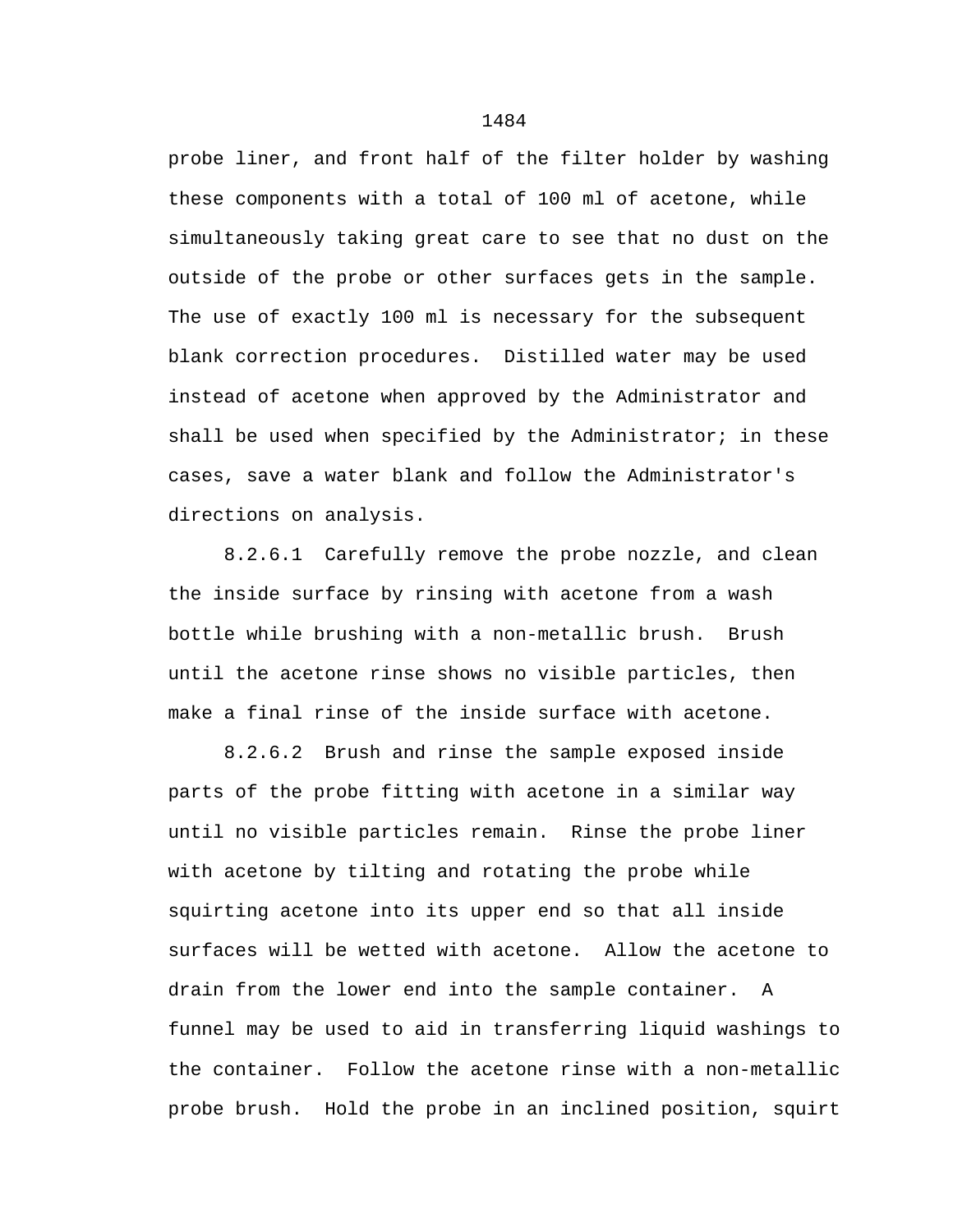acetone into the upper end as the probe brush is being pushed with a twisting action three times through the probe. Hold a sample container underneath the lower end of the probe, and catch any acetone and particulate matter which is brushed through the probe until no visible particulate matter is carried out with the acetone or until none remains in the probe liner on visual inspection. Rinse the brush with acetone, and quantitatively collect these washings in the sample container. After the brushing, make a final acetone rinse of the probe as described above.

8.2.6.3 It is recommended that two people clean the probe to minimize sample losses. Between sampling runs, keep brushes clean and protected from contamination. Clean the inside of the front-half of the filter holder by rubbing the surfaces with a non-metallic brush and rinsing with acetone. Rinse each surface three times or more if needed to remove visible particulate. Make a final rinse of the brush and filter holder. After all acetone washings and particulate matter have been collected in the sample container, tighten the lid so that acetone will not leak out when shipped to the laboratory. Mark the height of the fluid level to determine whether or not leakage occurred during transport. Clearly label the container to identify its contents.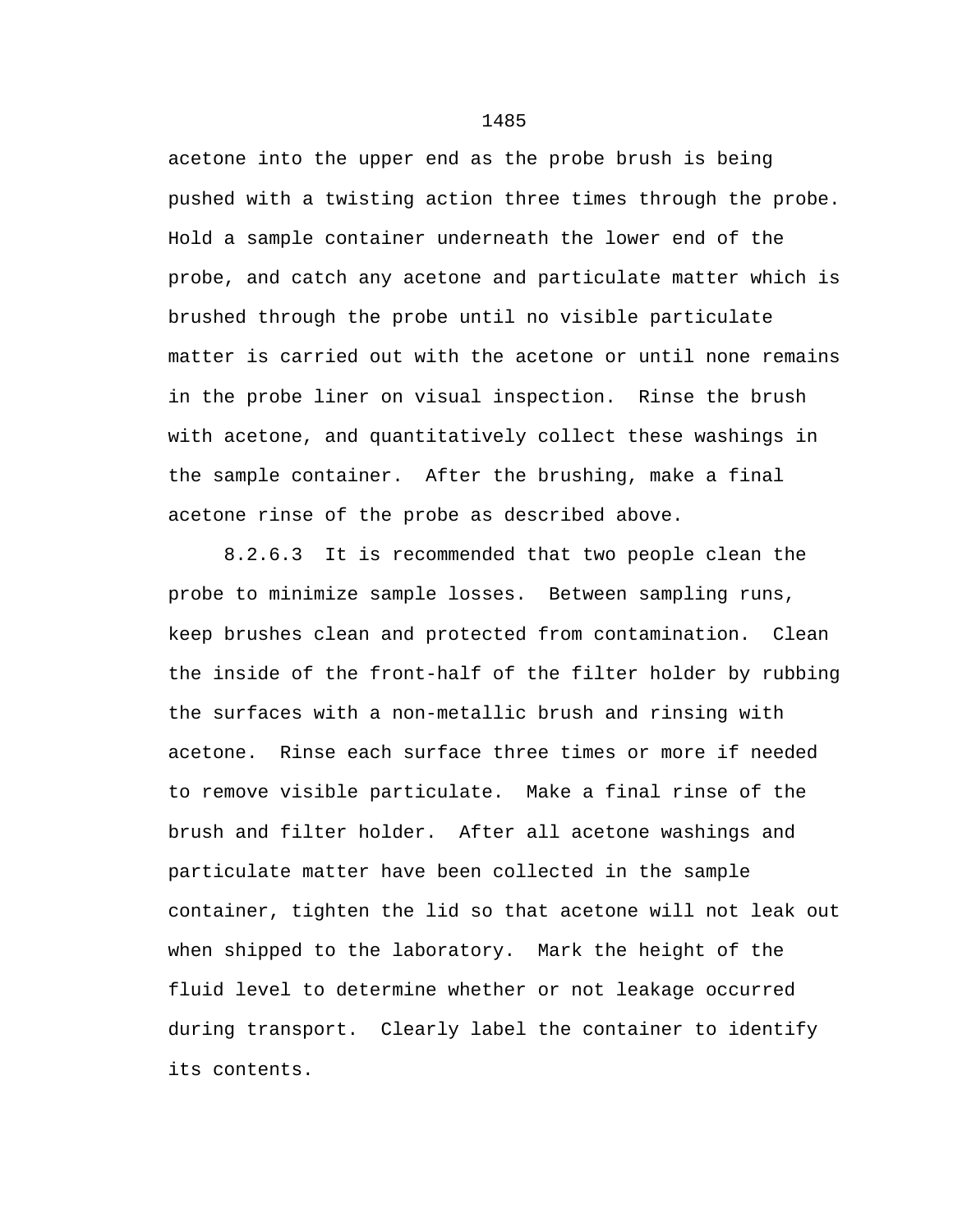8.2.7 Container No. 3 (Probe Rinse). Keep the probe assembly clean and free from contamination during the probe rinse. Rinse the probe nozzle and fitting, probe liner, and front-half of the filter holder thoroughly with a total of 100 ml of  $0.1$  N HNO<sub>3</sub>, and place the wash into a sample storage container. Perform the rinses as applicable and generally as described in Method 12, Section 8.7.1. Record the volume of the rinses. Mark the height of the fluid level on the outside of the storage container and use this mark to determine if leakage occurs during transport. Seal the container, and clearly label the contents. Finally, rinse the nozzle, probe liner, and front-half of the filter holder with water followed by acetone, and discard these rinses.

**NOTE**: The use of a total of exactly 100 ml is necessary for the subsequent blank correction procedures.

8.2.8 Container No. 4 (Impingers 1 through 3, Moisture Knockout Impinger, when used,  $HNO<sub>3</sub>/H<sub>2</sub>O<sub>2</sub>$  Impingers Contents and Rinses). Due to the potentially large quantity of liquid involved, the tester may place the impinger solutions from impingers 1 through 3 in more than one container, if necessary. Measure the liquid in the first three impingers to within 0.5 ml using a graduated cylinder. Record the volume. This information is required to calculate the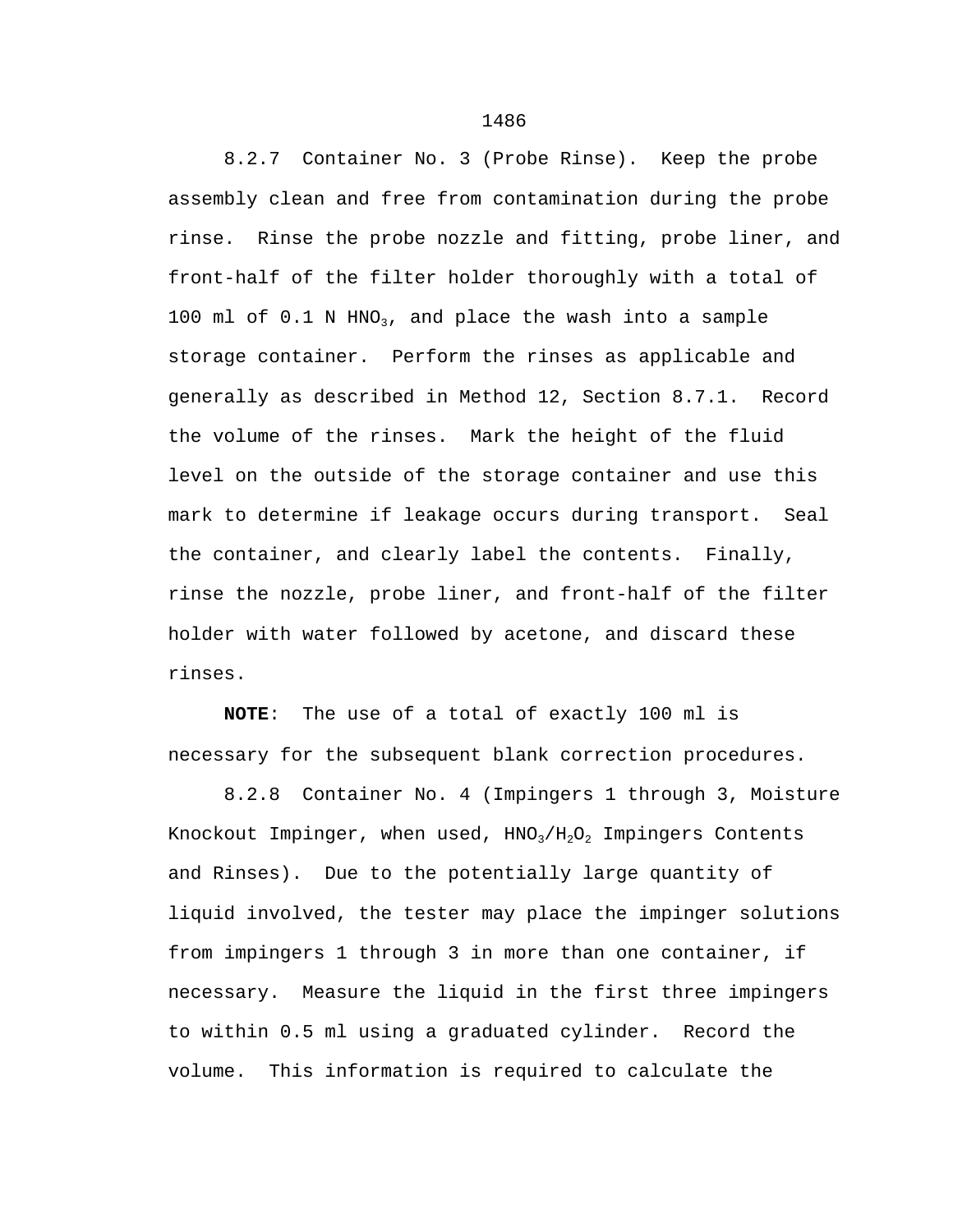moisture content of the sampled flue gas. Clean each of the first three impingers, the filter support, the back half of the filter housing, and connecting glassware by thoroughly rinsing with 100 ml of  $0.1$  N HNO<sub>3</sub> using the procedure as applicable in Method 12, Section 8.7.3.

**NOTE**: The use of exactly 100 ml of 0.1 N HNO<sub>3</sub> rinse is necessary for the subsequent blank correction procedures. Combine the rinses and impinger solutions, measure and record the final total volume. Mark the height of the fluid level, seal the container, and clearly label the contents.

8.2.9 Container Nos. 5A (0.1 N HNO<sub>3</sub>), 5B (KMnO<sub>4</sub>/H<sub>2</sub>SO<sub>4</sub> absorbing solution), and 5C (8 N HCl rinse and dilution).

8.2.9.1 When sampling for Hg, pour all the liquid from the impinger (normally impinger No. 4) that immediately preceded the two permanganate impingers into a graduated cylinder and measure the volume to within 0.5 ml. This information is required to calculate the moisture content of the sampled flue gas. Place the liquid in Container No. 5A. Rinse the impinger with exactly 100 ml of  $0.1$  N HNO<sub>3</sub> and place this rinse in Container No. 5A.

8.2.9.2 Pour all the liquid from the two permanganate impingers into a graduated cylinder and measure the volume to within 0.5 ml. This information is required to calculate the moisture content of the sampled flue gas. Place this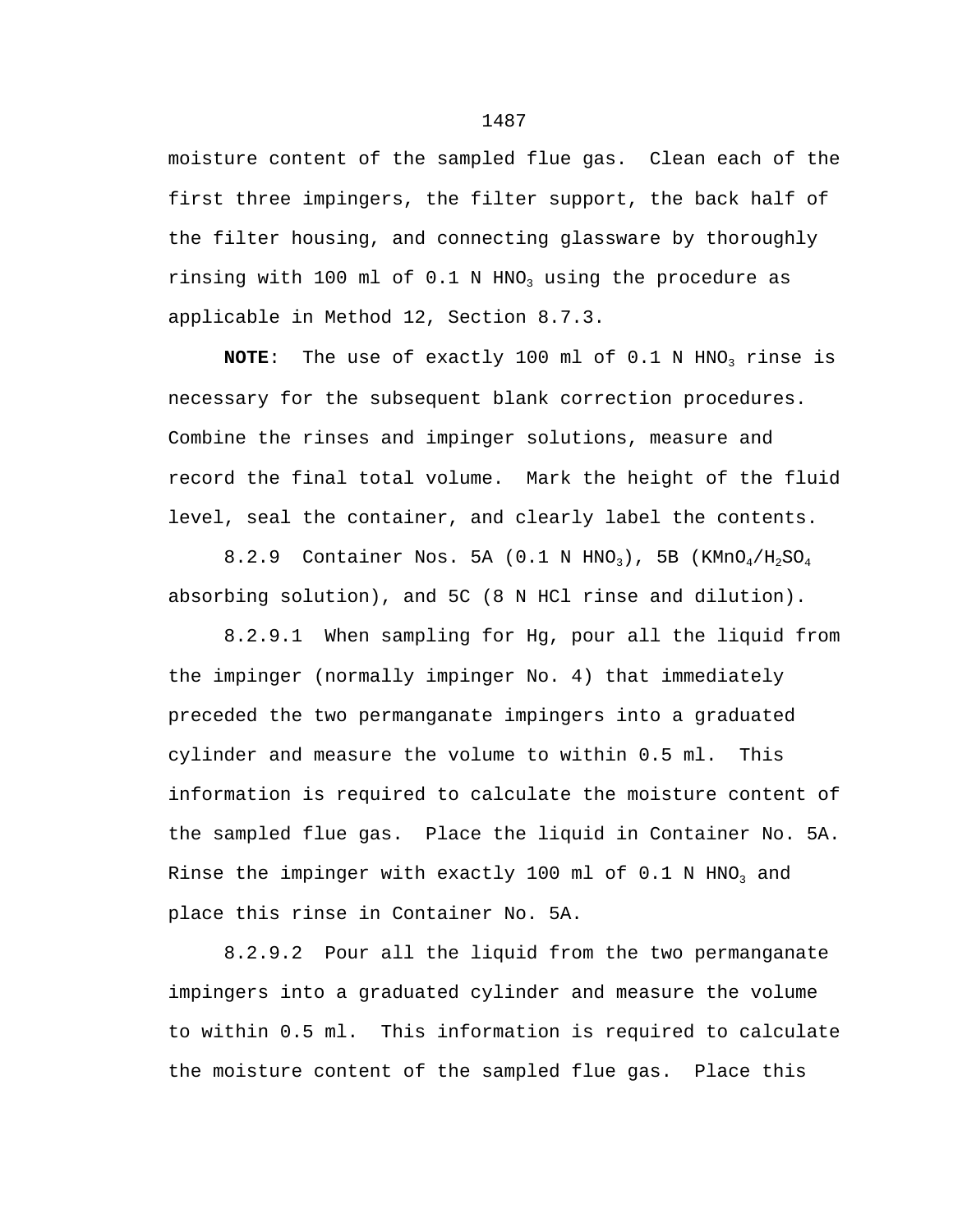acidic KMnO4 solution into Container No. 5B. Using a total of exactly 100 ml of fresh acidified KMnO4 solution for all rinses (approximately 33 ml per rinse), rinse the two permanganate impingers and connecting glassware a minimum of three times. Pour the rinses into Container No. 5B, carefully assuring transfer of all loose precipitated materials from the two impingers. Similarly, using 100 ml total of water, rinse the permanganate impingers and connecting glass a minimum of three times, and pour the rinses into Container 5B, carefully assuring transfer of any loose precipitated material. Mark the height of the fluid level, and clearly label the contents. Read the **Precaution:** in Section 7.3.2.

**NOTE:** Due to the potential reaction of KMnO<sub>4</sub> with acid, pressure buildup can occur in the sample storage bottles. Do not fill these bottles completely and take precautions to relieve excess pressure. A No. 70-72 hole drilled in the container cap and Teflon liner has been used successfully.

8.2.9.3 If no visible deposits remain after the water rinse, no further rinse is necessary. However, if deposits remain on the impinger surfaces, wash them with 25 ml of 8 N HCl, and place the wash in a separate sample container labeled No. 5C containing 200 ml of water. First, place 200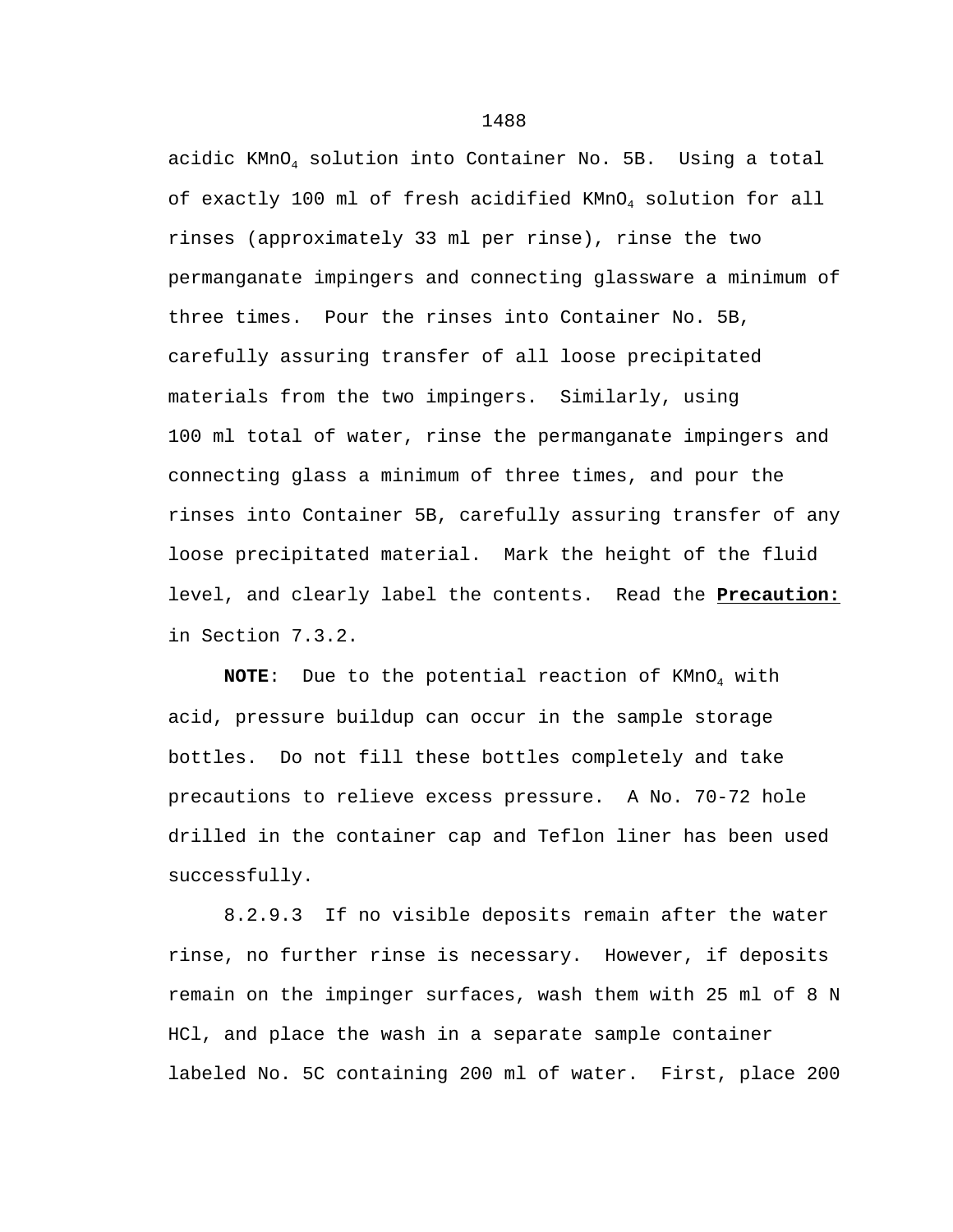ml of water in the container. Then wash the impinger walls and stem with the HCl by turning the impinger on its side and rotating it so that the HCl contacts all inside surfaces. Use a total of only 25 ml of 8 N HCl for rinsing both permanganate impingers combined. Rinse the first impinger, then pour the actual rinse used for the first impinger into the second impinger for its rinse. Finally, pour the 25 ml of 8 N HCl rinse carefully into the container. Mark the height of the fluid level on the outside of the container to determine if leakage occurs during transport.

8.2.10 Container No. 6 (Silica Gel). Note the color of the indicating silica gel to determine whether it has been completely spent and make a notation of its condition. Transfer the silica gel from its impinger to its original container and seal it. The tester may use a funnel to pour the silica gel and a rubber policeman to remove the silica gel from the impinger. The small amount of particles that might adhere to the impinger wall need not be removed. Do not use water or other liquids to transfer the silica gel since weight gained in the silica gel impinger is used for moisture calculations. Alternatively, if a balance is available in the field, record the weight of the spent silica gel (or silica gel plus impinger) to the nearest  $0.5$  g.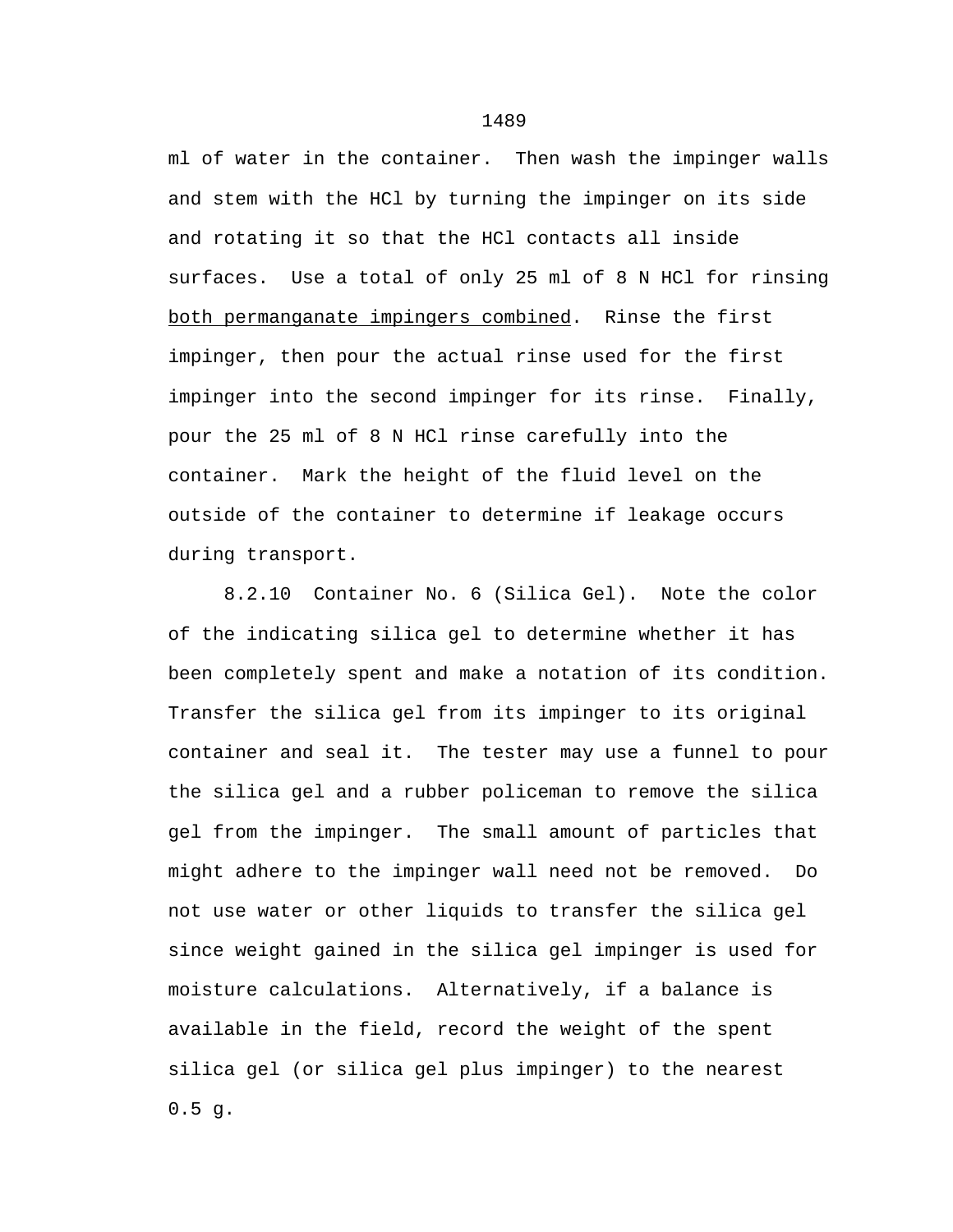8.2.11 Container No. 7 (Acetone Blank). If particulate emissions are to be determined, at least once during each field test, place a 100-ml portion of the acetone used in the sample recovery process into a container labeled No. 7. Seal the container.

8.2.12 Container No. 8A  $(0.1 \text{ N HNO}_3 \text{ Blank})$ . At least once during each field test, place 300 ml of the 0.1 N HNO<sub>3</sub> solution used in the sample recovery process into a container labeled No. 8A. Seal the container.

8.2.13 Container No. 8B (Water Blank). At least once during each field test, place 100 ml of the water used in the sample recovery process into a container labeled No. 8B. Seal the container.

8.2.14 Container No. 9 (5 Percent  $HNO<sub>3</sub>/10$  Percent  $H<sub>2</sub>O<sub>2</sub>$ Blank). At least once during each field test, place 200 ml of the 5 Percent  $HNO<sub>3</sub>/10$  Percent  $H<sub>2</sub>O<sub>2</sub>$  solution used as the nitric acid impinger reagent into a container labeled No. 9. Seal the container.

8.2.15 Container No. 10 (Acidified KMnO<sub>4</sub> Blank). At least once during each field test, place 100 ml of the acidified KMnO4 solution used as the impinger solution and in the sample recovery process into a container labeled No. 10. Prepare the container as described in Section 8.2.9.2.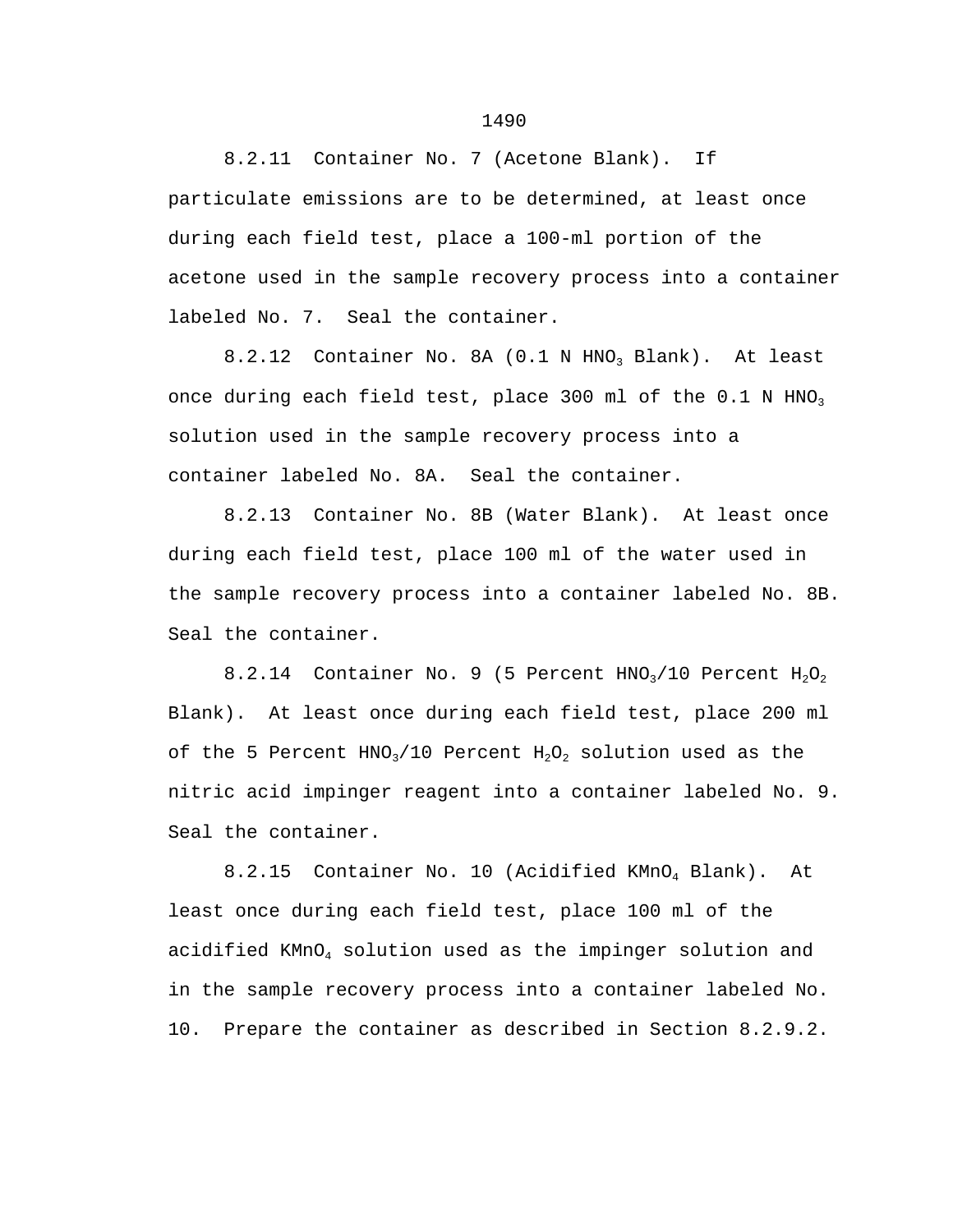Read the **Precaution:** in Section 7.3.2 and read the **NOTE** in Section 8.2.9.2.

8.2.16 Container No. 11 (8 N HCl Blank). At least once during each field test, place 200 ml of water into a sample container labeled No. 11. Then carefully add with stirring 25 ml of 8 N HCl. Mix well and seal the container.

8.2.17 Container No. 12 (Sample Filter Blank). Once during each field test, place into a petri dish labeled No. 12 three unused blank filters from the same lot as the sampling filters. Seal the petri dish.

8.3 Sample Preparation. Note the level of the liquid in each of the containers and determine if any sample was lost during shipment. If a noticeable amount of leakage has occurred, either void the sample or use methods, subject to the approval of the Administrator, to correct the final results. A diagram illustrating sample preparation and analysis procedures for each of the sample train components is shown in Figure 29-3.

8.3.1 Container No. 1 (Sample Filter).

8.3.1.1 If particulate emissions are being determined, first desiccate the filter and filter catch without added heat (do not heat the filters to speed the drying) and weigh to a constant weight as described in Section 11.2.1 of Method 5.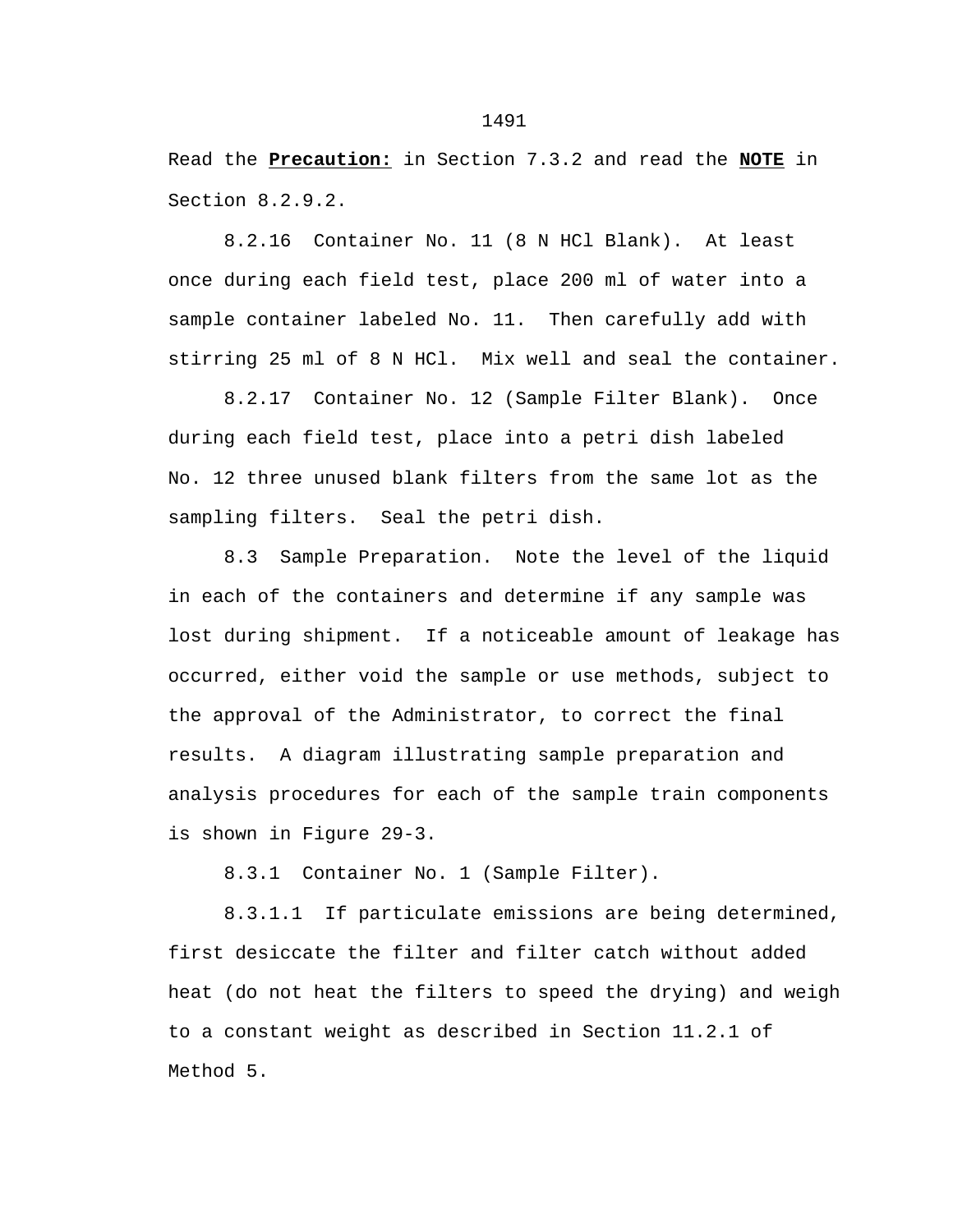8.3.1.2 Following this procedure, or initially, if particulate emissions are not being determined in addition to metals analysis, divide the filter with its filter catch into portions containing approximately 0.5 g each. Place the pieces in the analyst's choice of either individual microwave pressure relief vessels or Parr Bombs. Add 6 ml of concentrated HNO<sub>3</sub> and 4 ml of concentrated HF to each vessel. For microwave heating, microwave the samples for approximately 12 to 15 minutes total heating time as follows: heat for 2 to 3 minutes, then turn off the microwave for 2 to 3 minutes, then heat for 2 to 3 minutes, etc., continue this alternation until the 12 to 15 minutes total heating time are completed (this procedure should comprise approximately 24 to 30 minutes at 600 watts). Microwave heating times are approximate and are dependent upon the number of samples being digested simultaneously. Sufficient heating is evidenced by sorbent reflux within the vessel.For conventional heating, heat the Parr Bombs at 140°C (285°F) for 6 hours. Then cool the samples to room temperature, and combine with the acid digested probe rinse as required in Section 8.3.3.

8.3.1.3 If the sampling train includes an optional glass cyclone in front of the filter, prepare and digest the cyclone catch by the procedures described in Section 8.3.1.2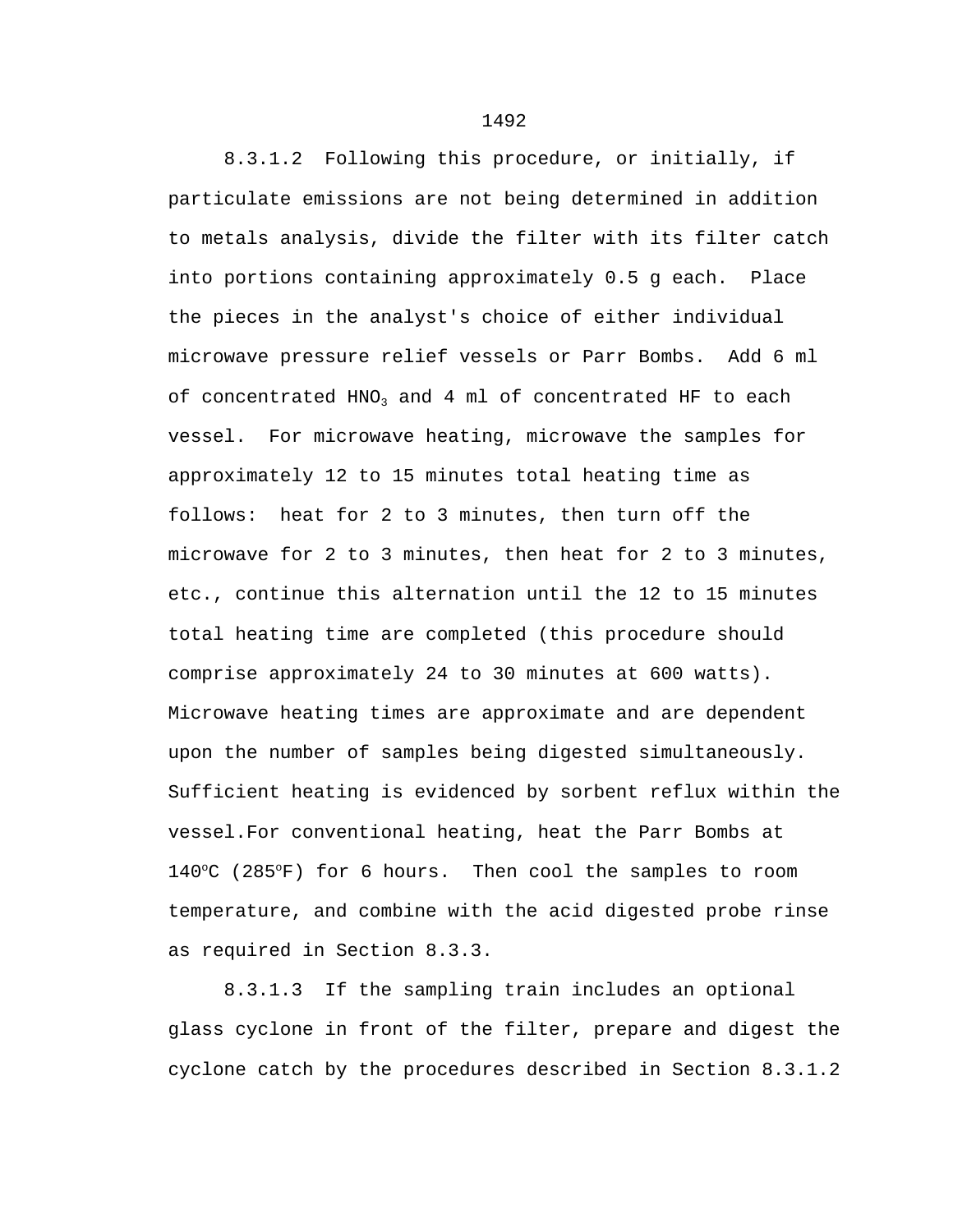and then combine the digestate with the digested filter sample.

8.3.2 Container No. 2 (Acetone Rinse). Note the level of liquid in the container and confirm on the analysis sheet whether or not leakage occurred during transport. If a noticeable amount of leakage has occurred, either void the sample or use methods, subject to the approval of the Administrator, to correct the final results. Measure the liquid in this container either volumetrically within 1 ml or gravimetrically within 0.5 g. Transfer the contents to an acid-cleaned, tared 250-ml beaker and evaporate to dryness at ambient temperature and pressure. If particulate emissions are being determined, desiccate for 24 hours without added heat, weigh to a constant weight according to the procedures described in Section 11.2.1 of Method 5, and report the results to the nearest 0.1 mg. Redissolve the residue with 10 ml of concentrated  $HNO<sub>3</sub>$ . Quantitatively combine the resultant sample, including all liquid and any particulate matter, with Container No. 3 before beginning Section 8.3.3.

8.3.3 Container No. 3 (Probe Rinse). Verify that the pH of this sample is 2 or lower. If it is not, acidify the sample by careful addition with stirring of concentrated  $HNO<sub>3</sub>$  to pH 2. Use water to rinse the sample into a beaker, and cover the beaker with a ribbed watch glass. Reduce the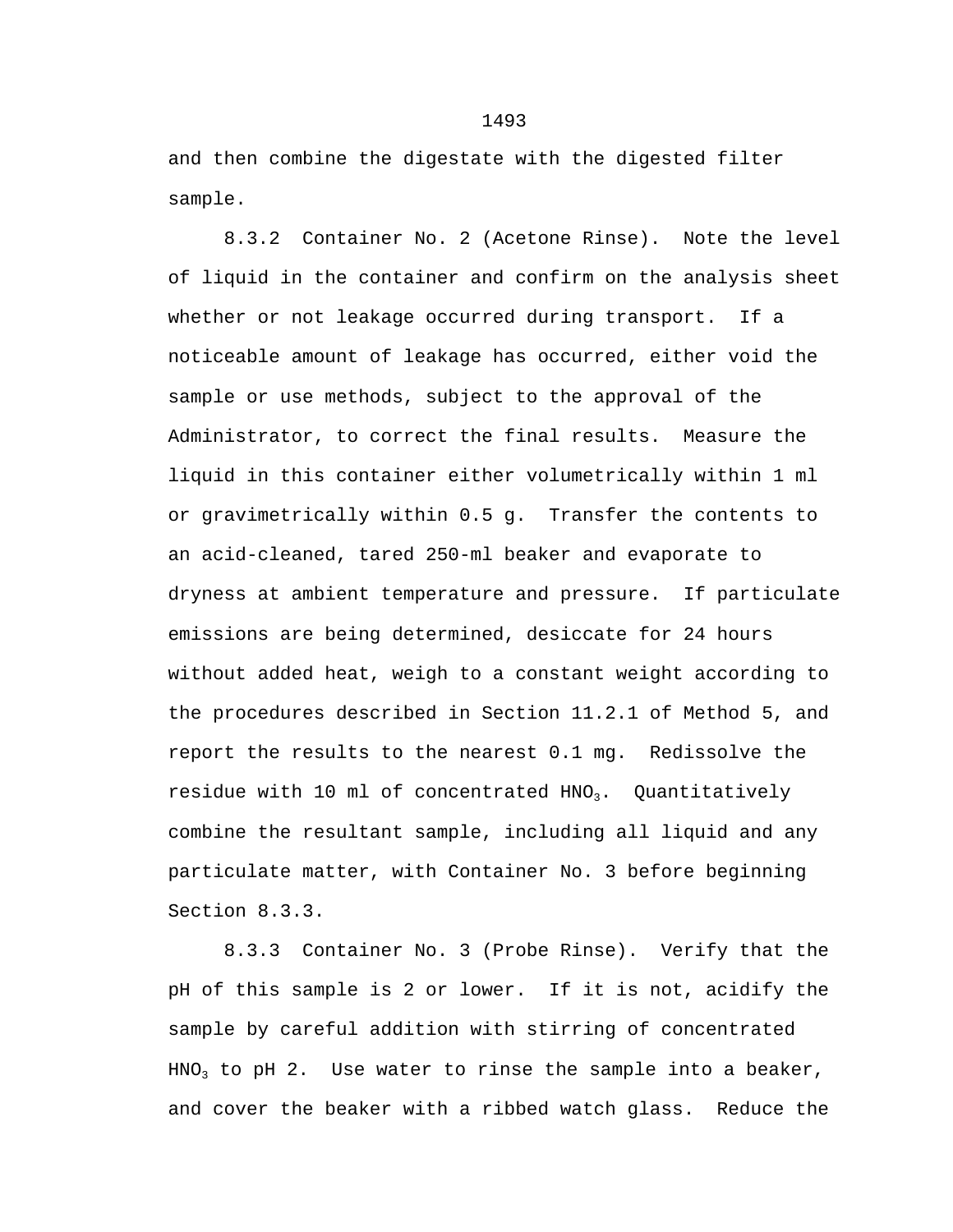sample volume to approximately 20 ml by heating on a hot plate at a temperature just below boiling. Digest the sample in microwave vessels or Parr Bombs by quantitatively transferring the sample to the vessel or bomb, carefully adding the 6 ml of concentrated HNO<sub>3</sub>, 4 ml of concentrated HF, and then continuing to follow the procedures described in Section 8.3.1.2. Then combine the resultant sample directly with the acid digested portions of the filter prepared previously in Section 8.3.1.2. The resultant combined sample is referred to as "Sample Fraction 1". Filter the combined sample using Whatman 541 filter paper. Dilute to 300 ml (or the appropriate volume for the expected metals concentration) with water. This diluted sample is "Analytical Fraction 1". Measure and record the volume of Analytical Fraction 1 to within 0.1 ml. Quantitatively remove a 50-ml aliquot and label as "Analytical Fraction 1B". Label the remaining 250-ml portion as "Analytical Fraction 1A". Analytical Fraction 1A is used for ICAP or AAS analysis for all desired metals except Hg. Analytical Fraction 1B is used for the determination of front-half Hg.

8.3.4 Container No. 4 (Impingers 1-3). Measure and record the total volume of this sample to within 0.5 ml and label it "Sample Fraction 2". Remove a 75- to 100-ml aliquot for Hg analysis and label the aliquot *"Analytical* Fraction 2B". Label the remaining portion of Container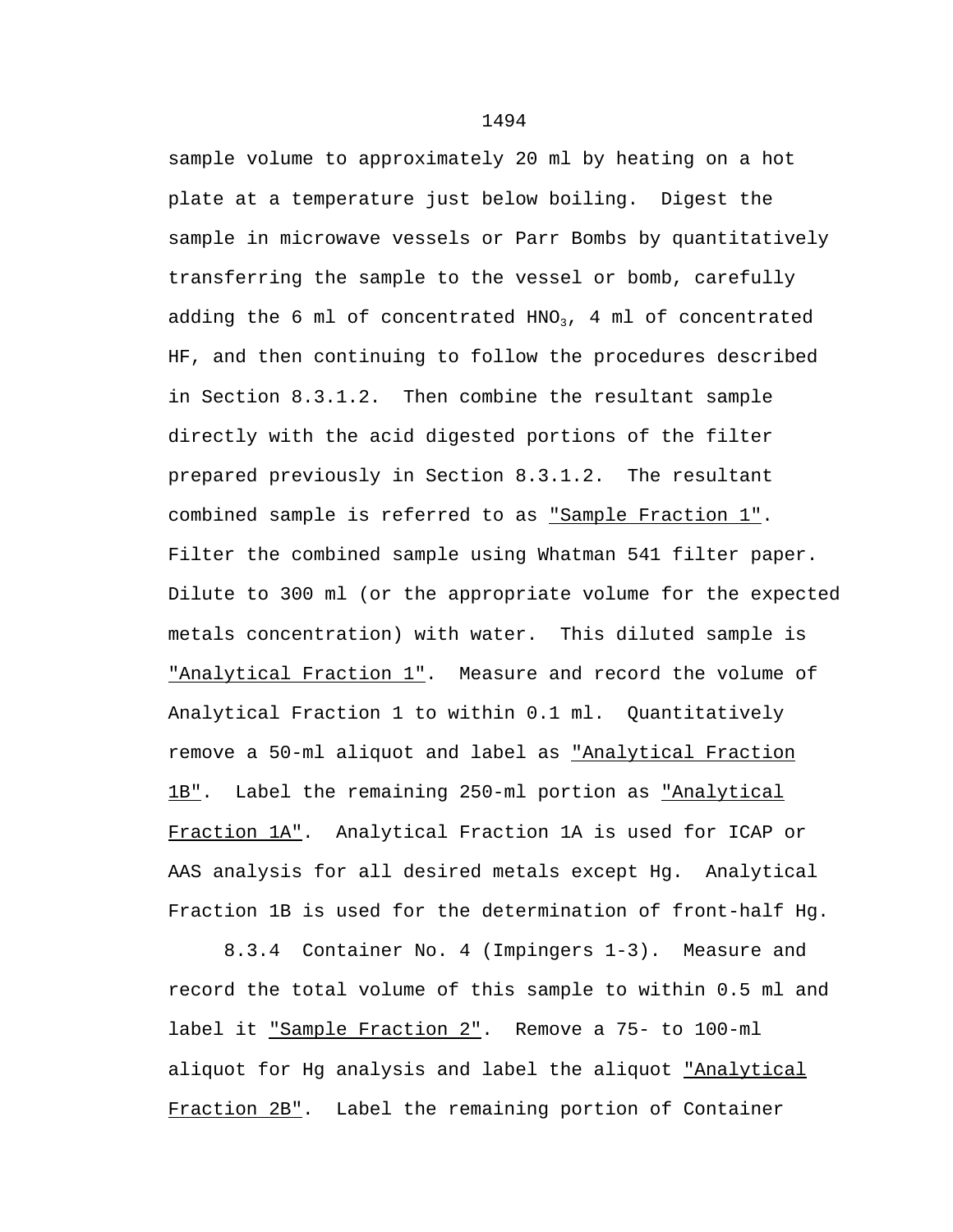No. 4 as "Sample Fraction 2A". Sample Fraction 2A defines the volume of Analytical Fraction 2A prior to digestion. All of Sample Fraction 2A is digested to produce "Analytical Fraction 2A". Analytical Fraction 2A defines the volume of Sample Fraction 2A after its digestion and the volume of Analytical Fraction 2A is normally 150 ml. Analytical Fraction 2A is analyzed for all metals except Hg. Verify that the pH of Sample Fraction 2A is 2 or lower. If necessary, use concentrated  $HNO<sub>3</sub>$  by careful addition and stirring to lower Sample Fraction 2A to pH 2. Use water to rinse Sample Fraction 2A into a beaker and then cover the beaker with a ribbed watchglass. Reduce Sample Fraction 2A to approximately 20 ml by heating on a hot plate at a temperature just below boiling. Then follow either of the digestion procedures described in

Sections 8.3.4.1 or 8.3.4.2.

8.3.4.1 Conventional Digestion Procedure. Add 30 ml of 50 percent  $HNO<sub>3</sub>$ , and heat for 30 minutes on a hot plate to just below boiling. Add 10 ml of 3 percent  $H_2O_2$  and heat for 10 more minutes. Add 50 ml of hot water, and heat the sample for an additional 20 minutes. Cool, filter the sample, and dilute to 150 ml (or the appropriate volume for the expected metals concentrations) with water. This dilution produces Analytical Fraction 2A. Measure and record the volume to within 0.1 ml.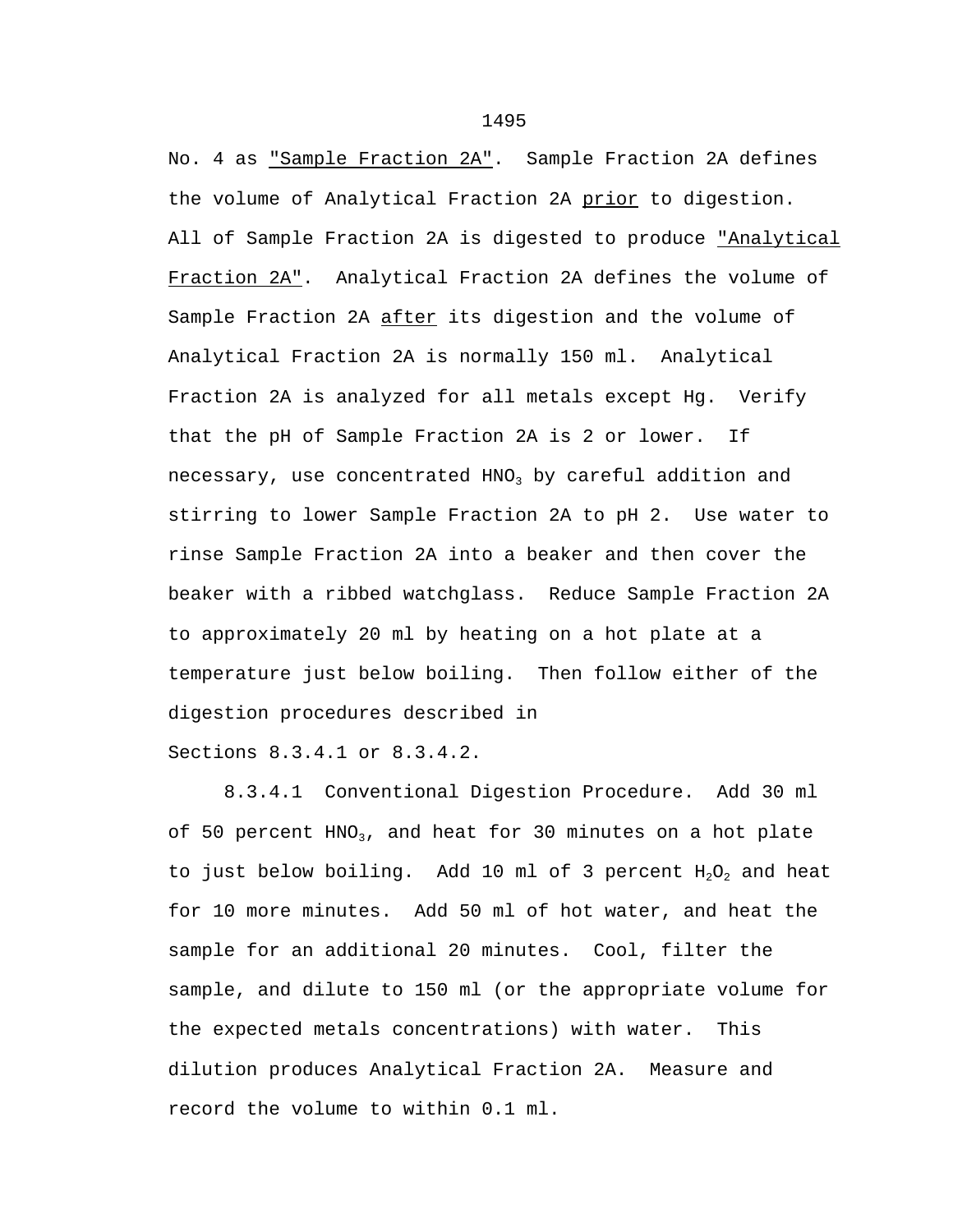8.3.4.2 Microwave Digestion Procedure. Add 10 ml of 50 percent HNO<sub>3</sub> and heat for 6 minutes total heating time in alternations of 1 to 2 minutes at 600 Watts followed by 1 to 2 minutes with no power, etc., similar to the procedure described in Section 8.3.1. Allow the sample to cool. Add 10 ml of 3 percent  $H_2O_2$  and heat for 2 more minutes. Add 50 ml of hot water, and heat for an additional 5 minutes. Cool, filter the sample, and dilute to 150 ml (or the appropriate volume for the expected metals concentrations) with water. This dilution produces Analytical Fraction 2A. Measure and record the volume to within 0.1 ml.

**NOTE**: All microwave heating times given are approximate and are dependent upon the number of samples being digested at a time. Heating times as given above have been found acceptable for simultaneous digestion of up to 12 individual samples. Sufficient heating is evidenced by solvent reflux within the vessel.

8.3.5 Container No. 5A (Impinger 4), Container Nos. 5B and 5C (Impingers 5 and 6). Keep the samples in Containers Nos. 5A, 5B, and 5C separate from each other. Measure and record the volume of 5A to within 0.5 ml. Label the contents of Container No. 5A to be Analytical Fraction 3A. To remove any brown MnO<sub>2</sub> precipitate from the contents of Container No. 5B, filter its contents through Whatman 40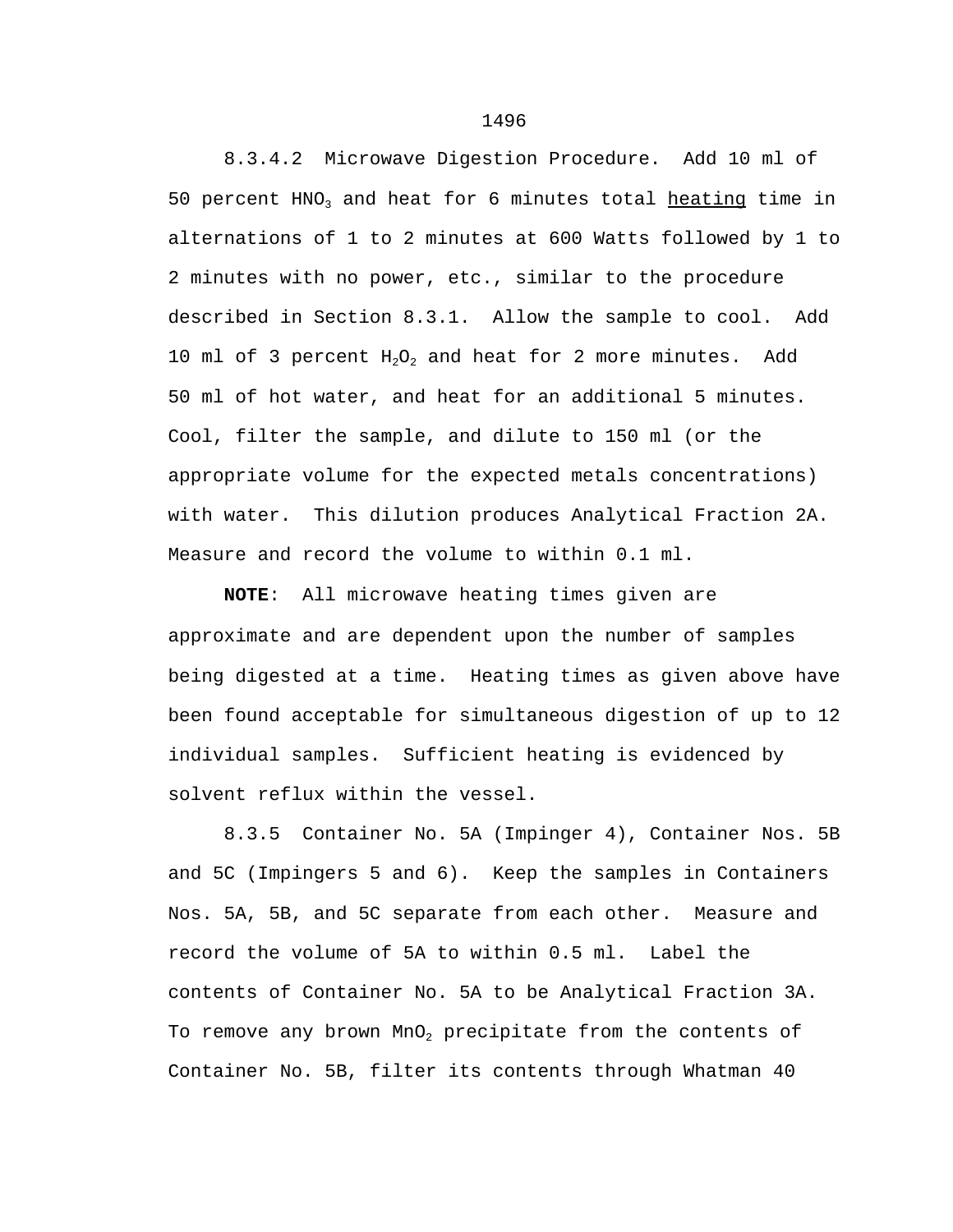filter paper into a 500 ml volumetric flask and dilute to volume with water. Save the filter for digestion of the brown MnO2 precipitate. Label the 500 ml filtrate from Container No. 5B to be Analytical Fraction 3B. Analyze Analytical Fraction 3B for Hg within 48 hours of the filtration step. Place the saved filter, which was used to remove the brown  $MnO<sub>2</sub>$  precipitate, into an appropriately sized vented container, which will allow release of any gases including chlorine formed when the filter is digested. In a laboratory hood which will remove any gas produced by the digestion of the MnO<sub>2</sub>, add 25 ml of 8 N HCl to the filter and allow to digest for a minimum of 24 hours at room temperature. Filter the contents of Container No. 5C through a Whatman 40 filter into a 500-ml volumetric flask. Then filter the result of the digestion of the brown  $MnO<sub>2</sub>$ from Container No. 5B through a Whatman 40 filter into the same 500-ml volumetric flask, and dilute and mix well to volume with water. Discard the Whatman 40 filter. Mark this combined 500-ml dilute HCl solution as Analytical Fraction 3C.

8.3.6 Container No. 6 (Silica Gel). Weigh the spent silica gel (or silica gel plus impinger) to the nearest 0.5 g using a balance.

*9.0 Quality Control.*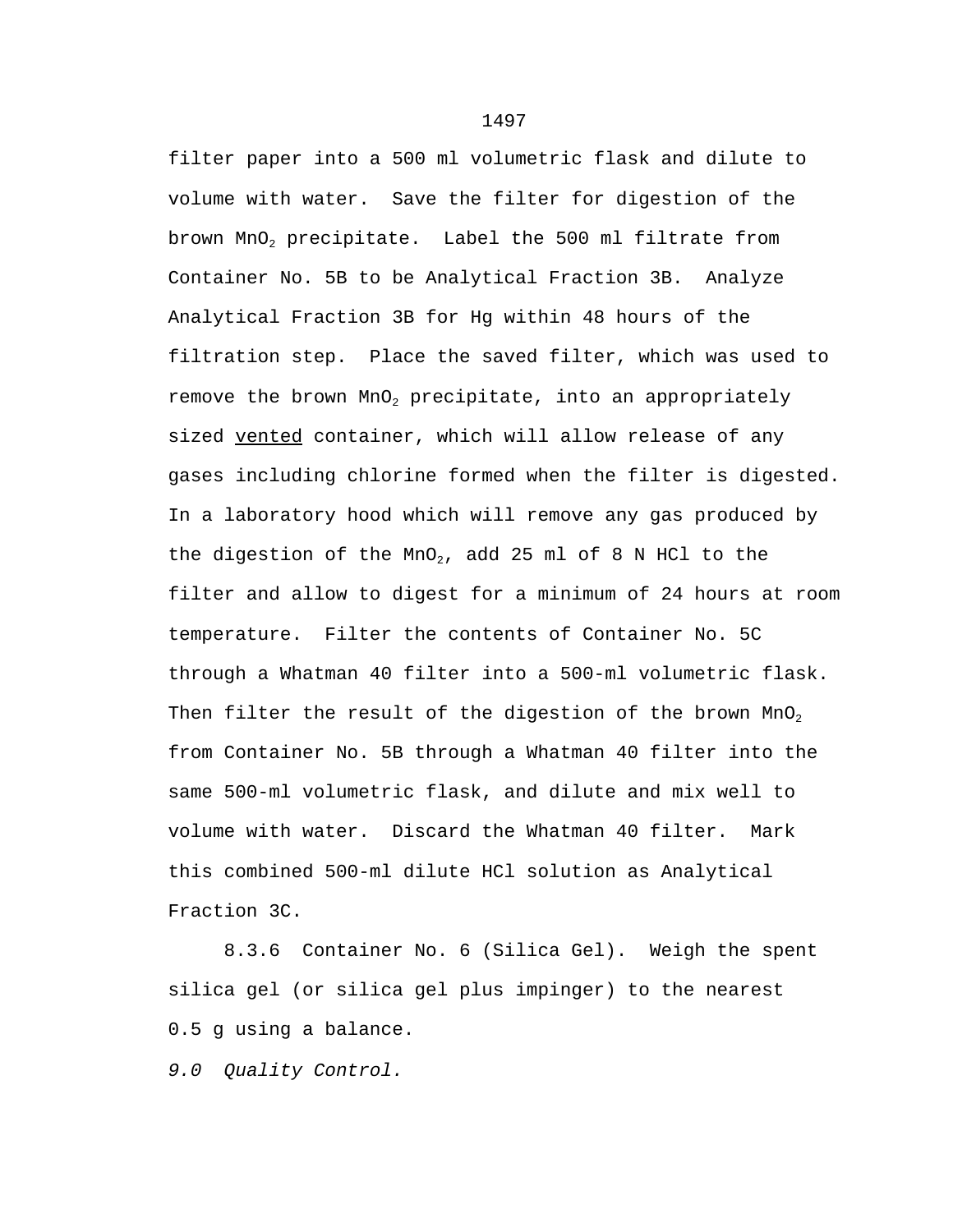9.1 Field Reagent Blanks, if analyzed. Perform the digestion and analysis of the blanks in Container Nos. 7 through 12 that were produced in Sections 8.2.11 through 8.2.17, respectively. For Hg field reagent blanks, use a 10 ml aliquot for digestion and analysis.

9.1.1 Digest and analyze one of the filters from Container No. 12 per Section 8.3.1, 100 ml from Container No. 7 per Section 8.3.2, and 100 ml from Container No. 8A per Section 8.3.3. This step produces blanks for Analytical Fractions 1A and 1B.

9.1.2 Combine 100 ml of Container No. 8A with 200 ml from Container No. 9, and digest and analyze the resultant volume per Section 8.3.4. This step produces blanks for Analytical Fractions 2A and 2B.

9.1.3 Digest and analyze a 100-ml portion of Container No. 8A to produce a blank for Analytical Fraction 3A.

9.1.4 Combine 100 ml from Container No. 10 with 33 ml from Container No. 8B to produce a blank for Analytical Fraction 3B. Filter the resultant 133 ml as described for Container No. 5B in Section 8.3.5, except do not dilute the 133 ml. Analyze this blank for Hg within 48 hr of the filtration step, and use 400 ml as the blank volume when calculating the blank mass value. Use the actual volumes of the other analytical blanks when calculating their mass values.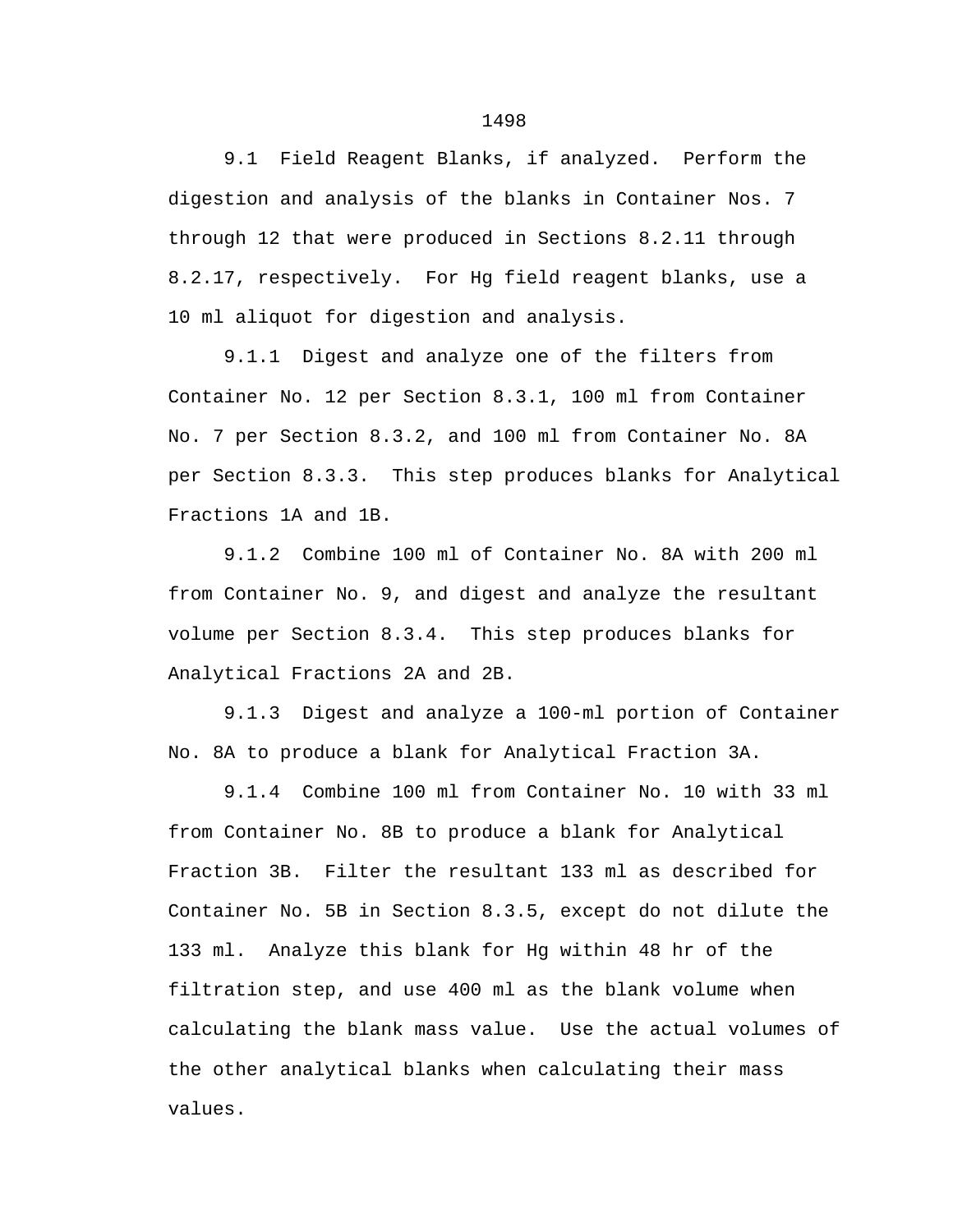9.1.5 Digest the filter that was used to remove any brown  $MnO<sub>2</sub>$  precipitate from the blank for Analytical Fraction 3B by the same procedure as described in Section 8.3.5 for the similar sample filter. Filter the digestate and the contents of Container No. 11 through Whatman 40 paper into a 500-ml volumetric flask, and dilute to volume with water. These steps produce a blank for Analytical Fraction 3C.

9.1.6 Analyze the blanks for Analytical Fraction Blanks 1A and 2A per Section 11.1.1 and/or Section 11.1.2. Analyze the blanks for Analytical Fractions 1B, 2B, 3A, 3B, and 3C per Section 11.1.3. Analysis of the blank for Analytical Fraction 1A produces the front-half reagent blank correction values for the desired metals except for Hg; Analysis of the blank for Analytical Fraction 1B produces the front-half reagent blank correction value for Hg. Analysis of the blank for Analytical Fraction 2A produces the back-half reagent blank correction values for all of the desired metals except for Hg, while separate analyses of the blanks for Analytical Fractions 2B, 3A, 3B, and 3C produce the back-half reagent blank correction value for Hg.

9.2 Quality Control Samples. Analyze the following quality control samples.

9.2.1 ICAP and ICP-MS Analysis. Follow the respective quality control descriptions in Section 8 of Methods 6010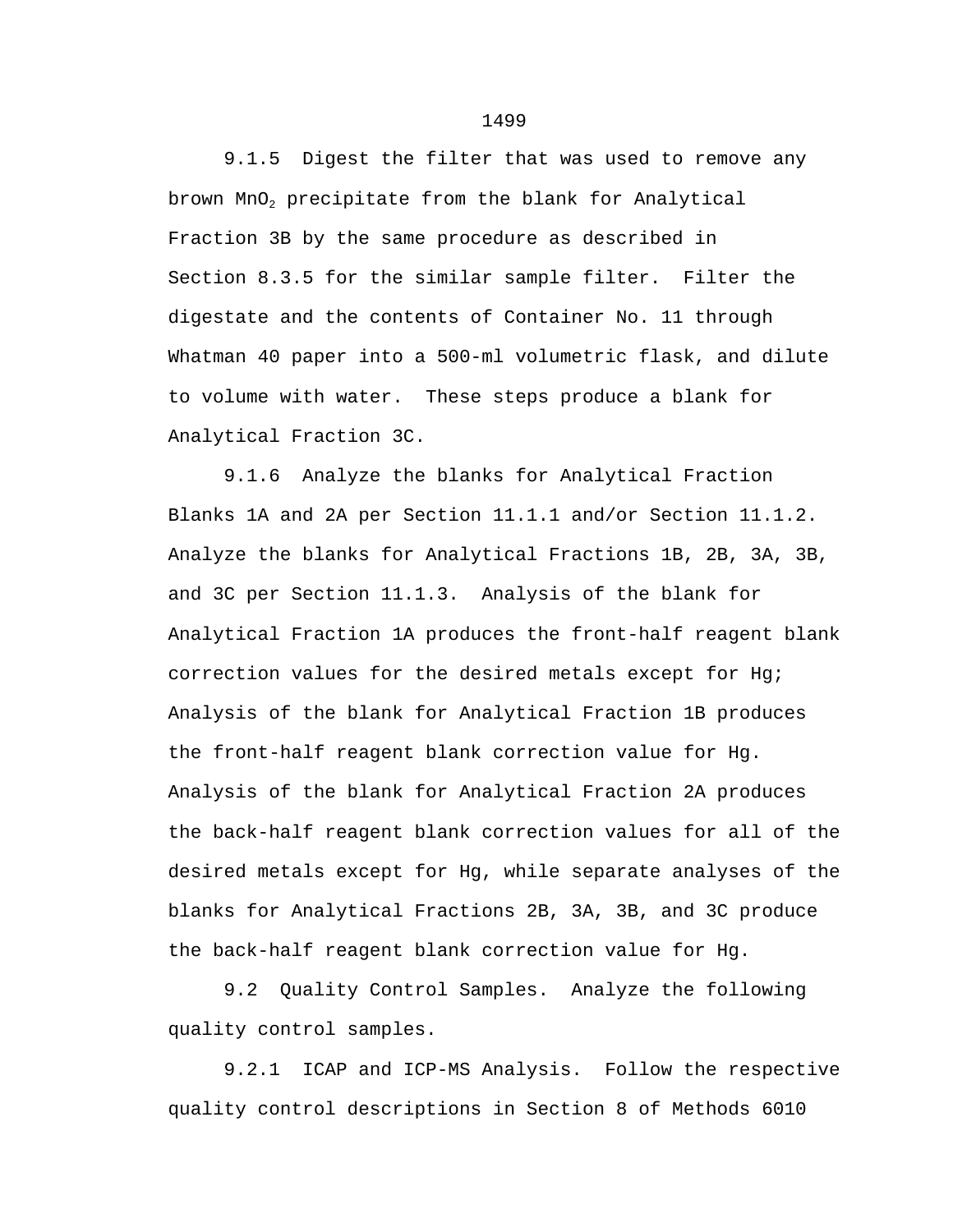and 6020 in EPA Publication SW-846 Third Edition (November 1986) including updates I, II, IIA, IIB and III, as incorporated by reference in §60.17(i). For the purposes of a source test that consists of three sample runs, modify those requirements to include the following: two instrument check standard runs, two calibration blank runs, one interference check sample at the beginning of the analysis (analyze by Method of Standard Additions unless within 25 percent), one quality control sample to check the accuracy of the calibration standards (required to be within 25 percent of calibration), and one duplicate analysis (required to be within 20 percent of average or repeat all analyses).

9.2.2 Direct Aspiration AAS and/or GFAAS Analysis for Sb, As, Ba, Be, Cd, Cu, Cr, Co, Pb, Ni, Mn, Hg, P, Se, Ag, Tl, and Zn. Analyze all samples in duplicate. Perform a matrix spike on at least one front-half sample and one backhalf sample, or one combined sample. If recoveries of less than 75 percent or greater than 125 percent are obtained for the matrix spike, analyze each sample by the Method of Standard Additions. Analyze a quality control sample to check the accuracy of the calibration standards. If the results are not within 20 percent, repeat the calibration.

9.2.3 CVAAS Analysis for Hg. Analyze all samples in duplicate. Analyze a quality control sample to check the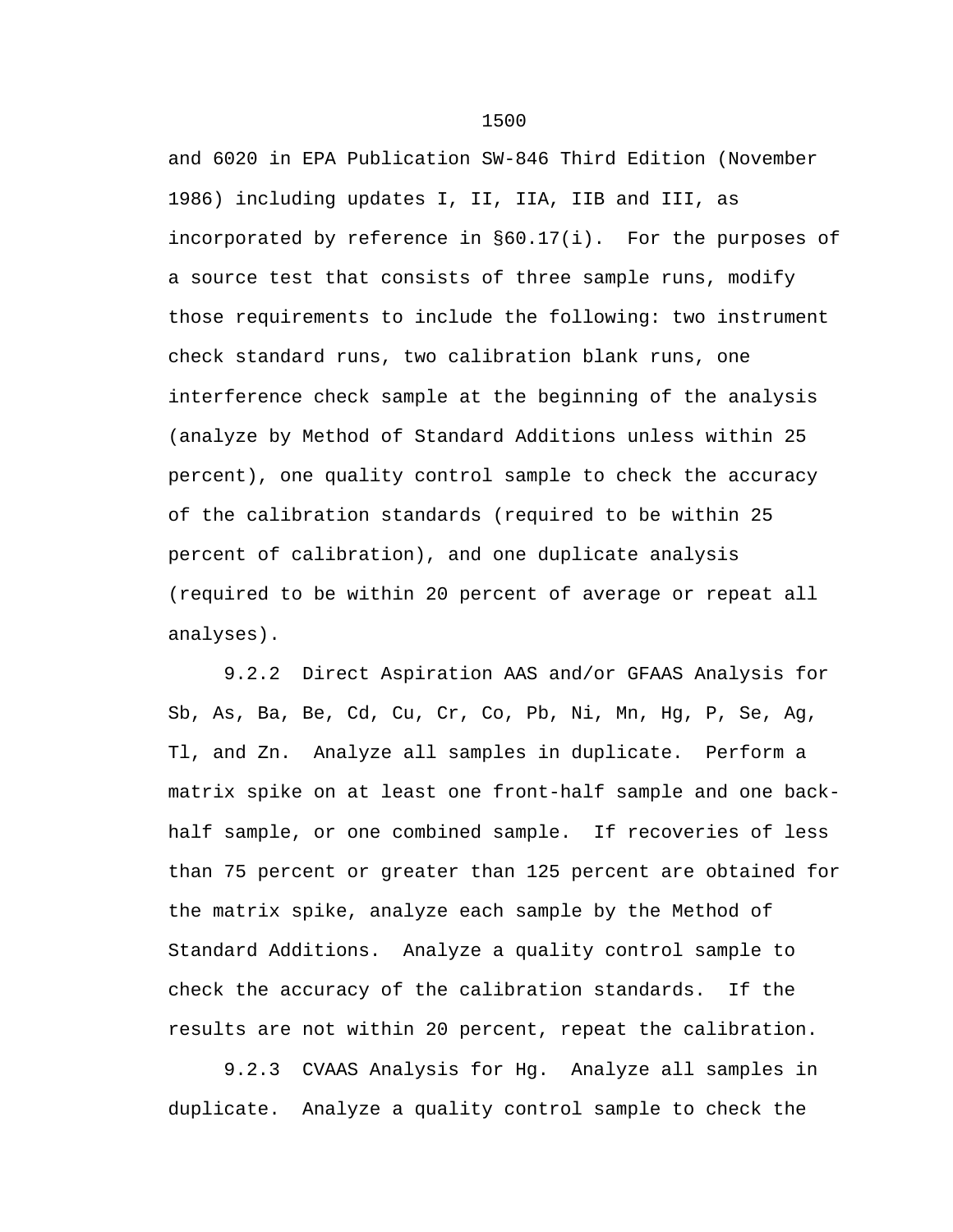accuracy of the calibration standards (if not within 15 percent, repeat calibration). Perform a matrix spike on one sample (if not within 25 percent, analyze all samples by the Method of Standard Additions). Additional information on quality control can be obtained from Method 7470 in EPA Publication SW-846 Third Edition (November 1986) including updates I, II, IIA, IIB and III, as incorporated by reference in §60.17(i), or in Standard Methods for Water and Wastewater Method 303F.

*10.0 Calibration and Standardization.*

**NOTE:** Maintain a laboratory log of all calibrations.

10.1 Sampling Train Calibration. Calibrate the sampling train components according to the indicated sections of Method 5: Probe Nozzle (Section 10.1); Pitot Tube (Section 10.2); Metering System (Section 10.3); Probe Heater (Section 10.4); Temperature Sensors (Section 10.5); Leak-Check of the Metering System (Section 8.4.1); and Barometer (Section 10.6).

10.2 Inductively Coupled Argon Plasma Spectrometer Calibration. Prepare standards as outlined in Section 7.5. Profile and calibrate the instrument according to the manufacturer's recommended procedures using those standards. Check the calibration once per hour. If the instrument does not reproduce the standard concentrations within 10 percent,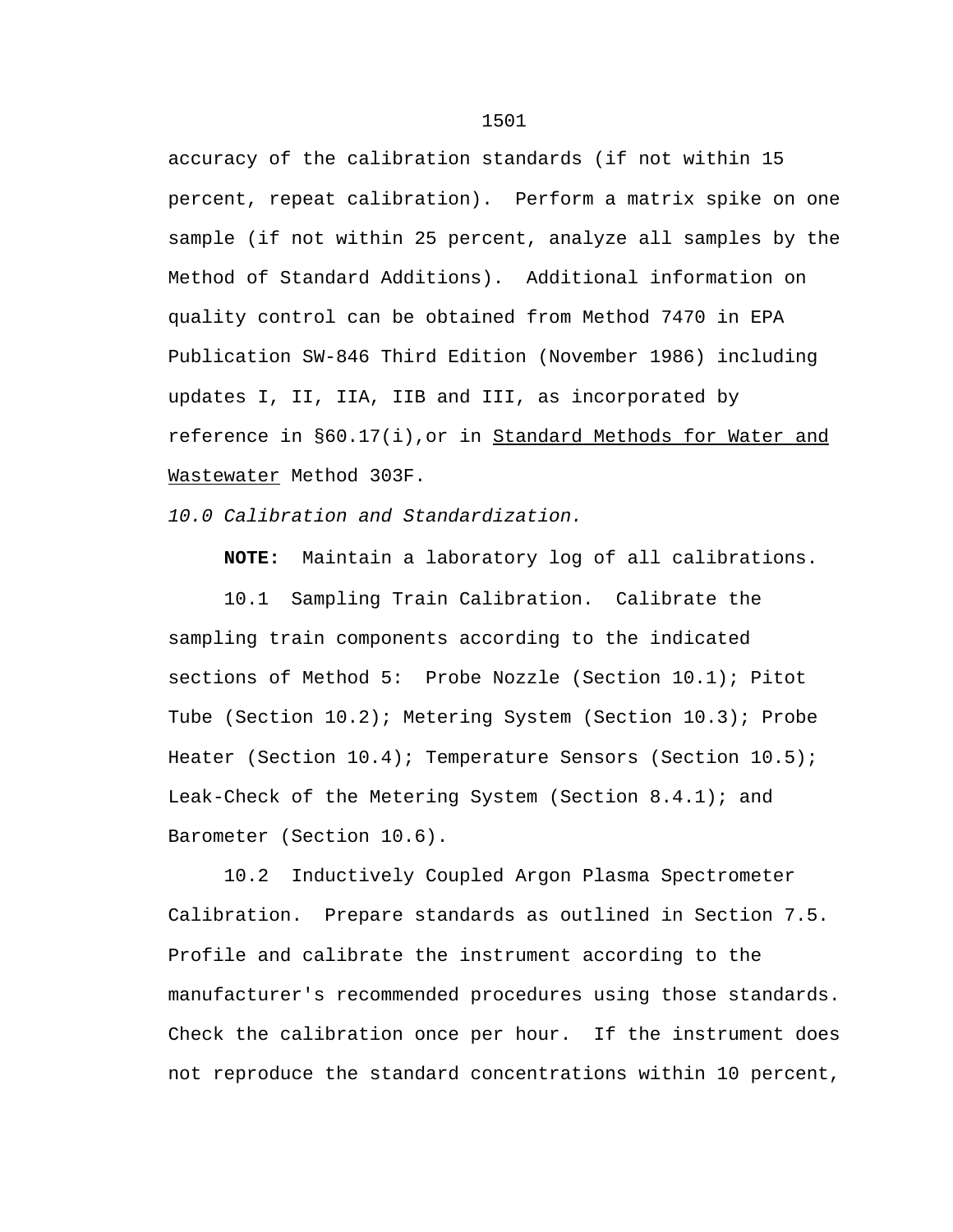perform the complete calibration procedures. Perform ICP-MS analysis by following Method 6020 in EPA Publication SW-846 Third Edition (November 1986) including updates I, II, IIA, IIB and III, as incorporated by reference in §60.17(i).

10.3 Atomic Absorption Spectrometer - Direct Aspiration AAS, GFAAS, and CVAAS analyses. Prepare the standards as outlined in Section 7.5 and use them to calibrate the spectrometer. Calibration procedures are also outlined in the EPA methods referred to in Table 29-2 and in Method 7470 in EPA Publication SW-846 Third Edition (November 1986) including updates I, II, IIA, IIB and III, as incorporated by reference in §60.17(i), or in Standard Methods for Water and Wastewater Method 303F (for Hg). Run each standard curve in duplicate and use the mean values to calculate the calibration line. Recalibrate the instrument approximately once every 10 to 12 samples.

*11.0 Analytical Procedure.*

11.1 Sample Analysis. For each sampling train sample run, seven individual analytical samples are generated; two for all desired metals except Hg, and five for Hg. A schematic identifying each sample container and the prescribed analytical preparation and analysis scheme is shown in Figure 29-3. The first two analytical samples, labeled Analytical Fractions 1A and 1B, consist of the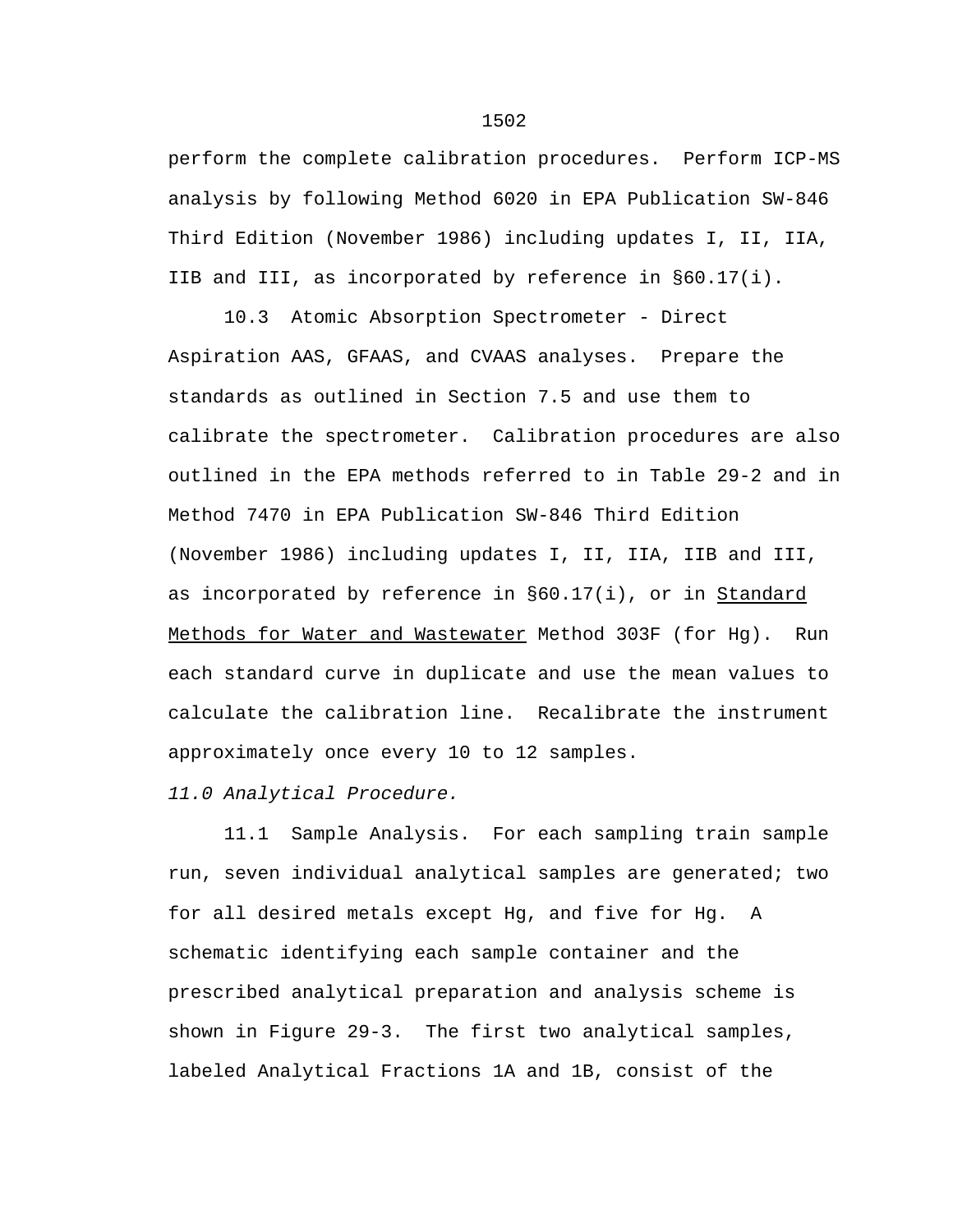digested samples from the front-half of the train. Analytical Fraction 1A is for ICAP, ICP-MS or AAS analysis as described in Sections 11.1.1 and 11.1.2, respectively. Analytical Fraction 1B is for front-half Hg analysis as described in Section 11.1.3. The contents of the back-half of the train are used to prepare the third through seventh analytical samples. The third and fourth analytical samples, labeled Analytical Fractions 2A and 2B, contain the samples from the moisture removal impinger No. 1, if used, and  $HNO<sub>3</sub>/H<sub>2</sub>O<sub>2</sub>$  impingers Nos. 2 and 3. Analytical Fraction 2A is for ICAP, ICP-MS or AAS analysis for target metals, except Hg. Analytical Fraction 2B is for analysis for Hg. The fifth through seventh analytical samples, labeled Analytical Fractions 3A, 3B, and 3C, consist of the impinger contents and rinses from the empty impinger No. 4 and the H2SO4/KMnO4 Impingers Nos. 5 and 6. These analytical samples are for analysis for Hg as described in Section 11.1.3. The total back-half Hg catch is determined from the sum of Analytical Fractions 2B, 3A, 3B, and 3C. Analytical Fractions 1A and 2A can be combined proportionally prior to analysis.

11.1.1 ICAP and ICP-MS Analysis. Analyze Analytical Fractions 1A and 2A by ICAP using Method 6010 or Method 200.7 (40 CFR 136, Appendix C). Calibrate the ICAP, and set up an analysis program as described in Method 6010 or Method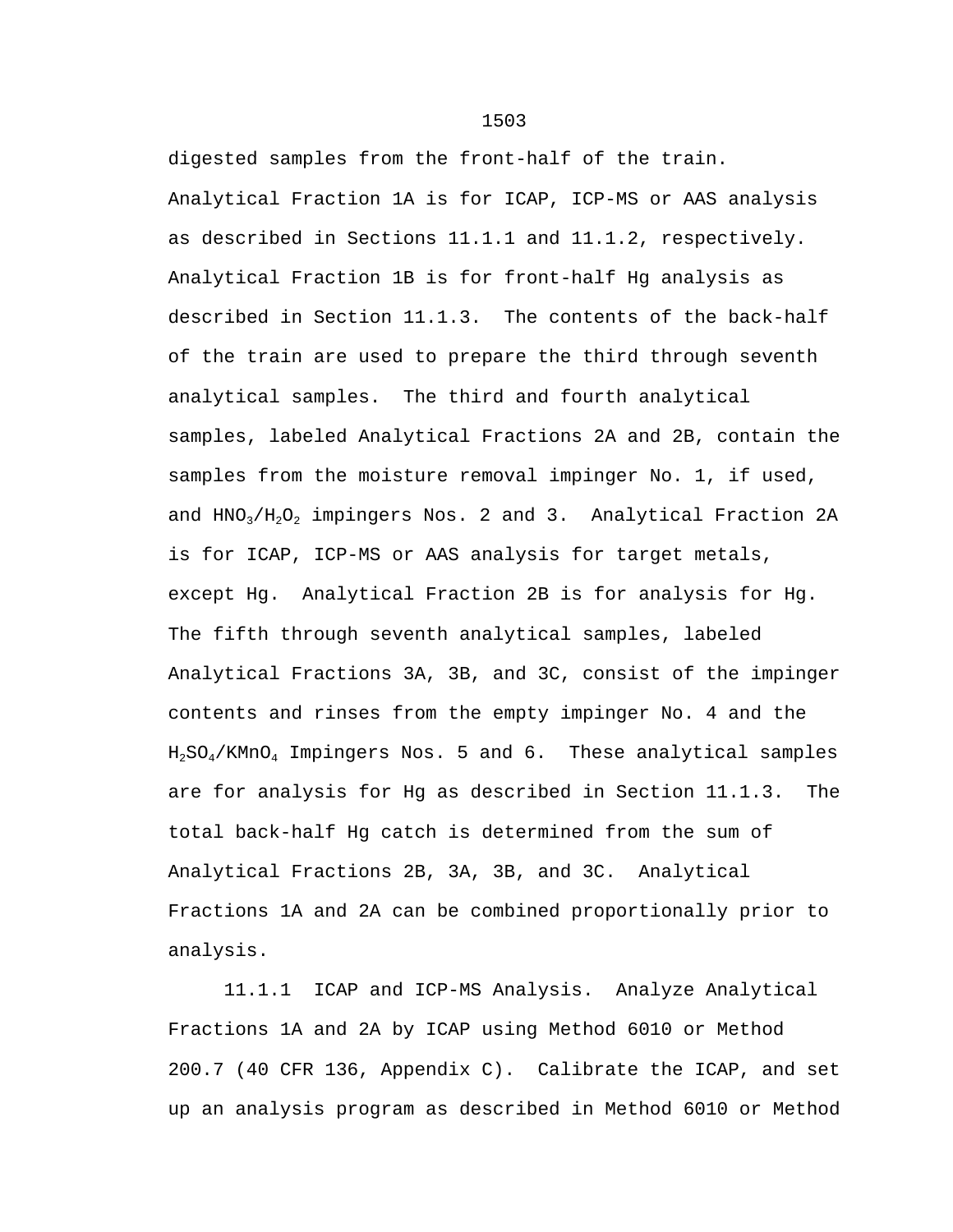200.7. Follow the quality control procedures described in Section 9.2.1. Recommended wavelengths for analysis are as shown in Table 29-2. These wavelengths represent the best combination of specificity and potential detection limit. Other wavelengths may be substituted if they can provide the needed specificity and detection limit, and are treated with the same corrective techniques for spectral interference. Initially, analyze all samples for the target metals (except Hg) plus Fe and Al. If Fe and Al are present, the sample might have to be diluted so that each of these elements is at a concentration of less than 50 ppm so as to reduce their spectral interferences on As, Cd, Cr, and Pb. Perform ICP-MS analysis by following Method 6020 in EPA Publication SW-846 Third Edition (November 1986) including updates I, II, IIA, IIB and III, as incorporated by reference in §60.17(i).

**NOTE**: When analyzing samples in a HF matrix, an alumina torch should be used; since all front-half samples will contain HF, use an alumina torch.

11.1.2 AAS by Direct Aspiration and/or GFAAS. If analysis of metals in Analytical Fractions 1A and 2A by using GFAAS or direct aspiration AAS is needed, use Table 29-3 to determine which techniques and procedures to apply for each target metal. Use Table 29-3, if necessary, to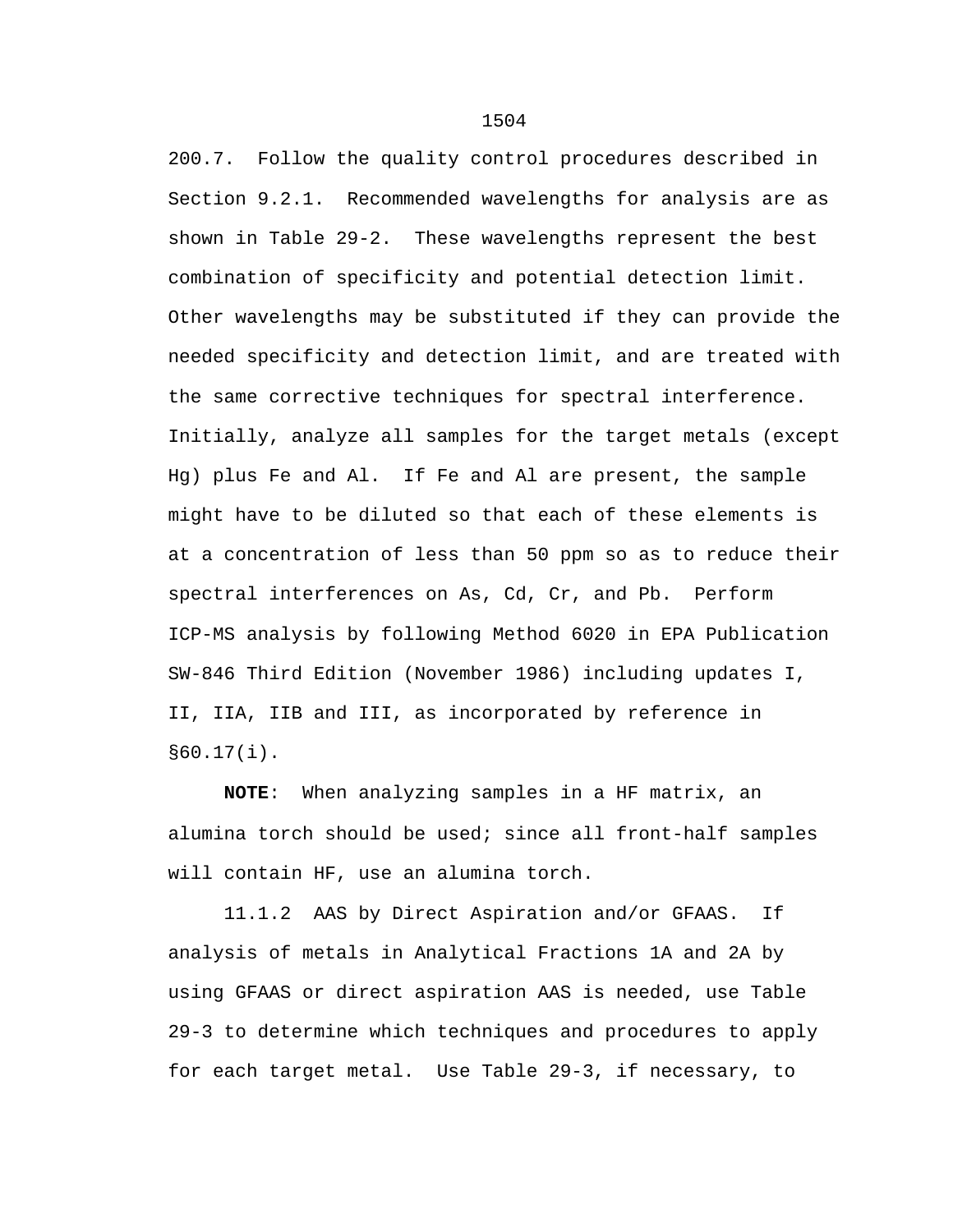determine techniques for minimization of interferences. Calibrate the instrument according to Section 10.3 and follow the quality control procedures specified in Section 9.2.2.

11.1.3 CVAAS Hg analysis. Analyze Analytical Fractions 1B, 2B, 3A, 3B, and 3C separately for Hg using CVAAS following the method outlined in Method 7470 in EPA Publication SW-846 Third Edition (November 1986) including updates I, II, IIA, IIB and III, as incorporated by reference in §60.17(i), or in Standard Methods for Water and Wastewater Analysis, 15th Edition, Method 303F, or, optionally using **NOTE No. 2** at the end of this section. Set up the calibration curve (zero to 1000 ng) as described in Method 7470 or similar to Method 303F using 300-ml BOD bottles instead of Erlenmeyers. Perform the following for each Hg analysis. From each original sample, select and record an aliquot in the size range from 1 ml to 10 ml. If no prior knowledge of the expected amount of Hg in the sample exists, a 5 ml aliquot is suggested for the first dilution to 100 ml (see **NOTE No. 1** at end of this section). The total amount of Hg in the aliquot shall be less than 1 µg and within the range (zero to 1000 ng) of the calibration curve. Place the sample aliquot into a separate 300-ml BOD bottle, and add enough water to make a total volume of 100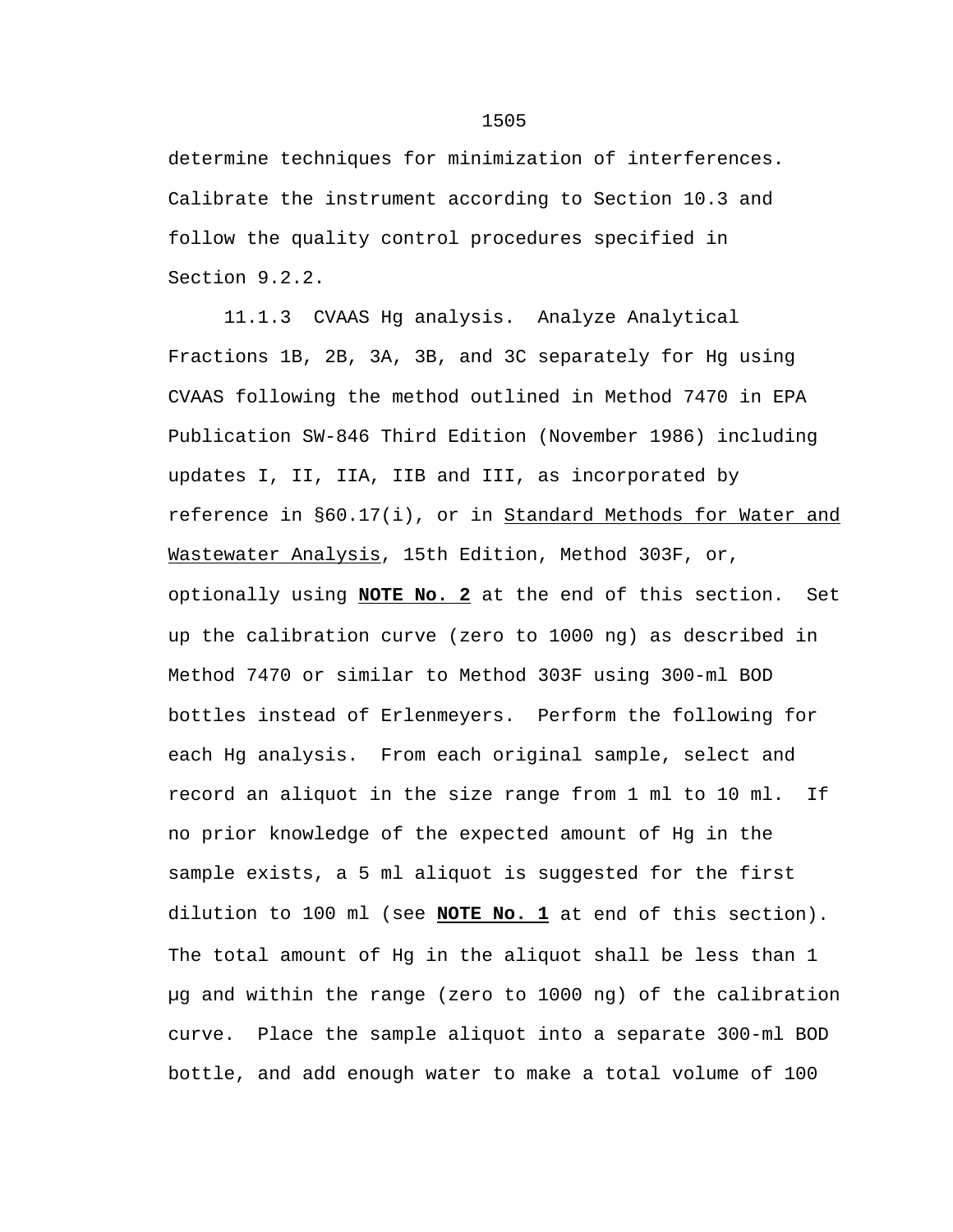ml. Next add to it sequentially the sample digestion solutions and perform the sample preparation described in the procedures of Method 7470 or Method 303F. (See **NOTE No. 2** at the end of this section). If the maximum readings are off-scale (because Hg in the aliquot exceeded the calibration range; including the situation where only a 1-ml aliquot of the original sample was digested), then dilute the original sample (or a portion of it) with 0.15 percent  $HNO<sub>3</sub>$  (1.5 ml concentrated HNO<sub>3</sub> per liter aqueous solution) so that when a  $1-$  to  $10$ -ml aliquot of the "0.15 HNO<sub>3</sub> percent dilution of the original sample" is digested and analyzed by the procedures described above, it will yield an analysis within the range of the calibration curve.

**NOTE No. 1**: When Hg levels in the sample fractions are below the in-stack detection limit given in Table 29-1, select a 10 ml aliquot for digestion and analysis as described.

**NOTE No. 2**: Optionally, Hg can be analyzed by using the CVAAS analytical procedures given by some instrument manufacturer's directions. These include calibration and quality control procedures for the Leeman Model PS200, the Perkin Elmer FIAS systems, and similar models, if available, of other instrument manufacturers. For digestion and analyses by these instruments, perform the following two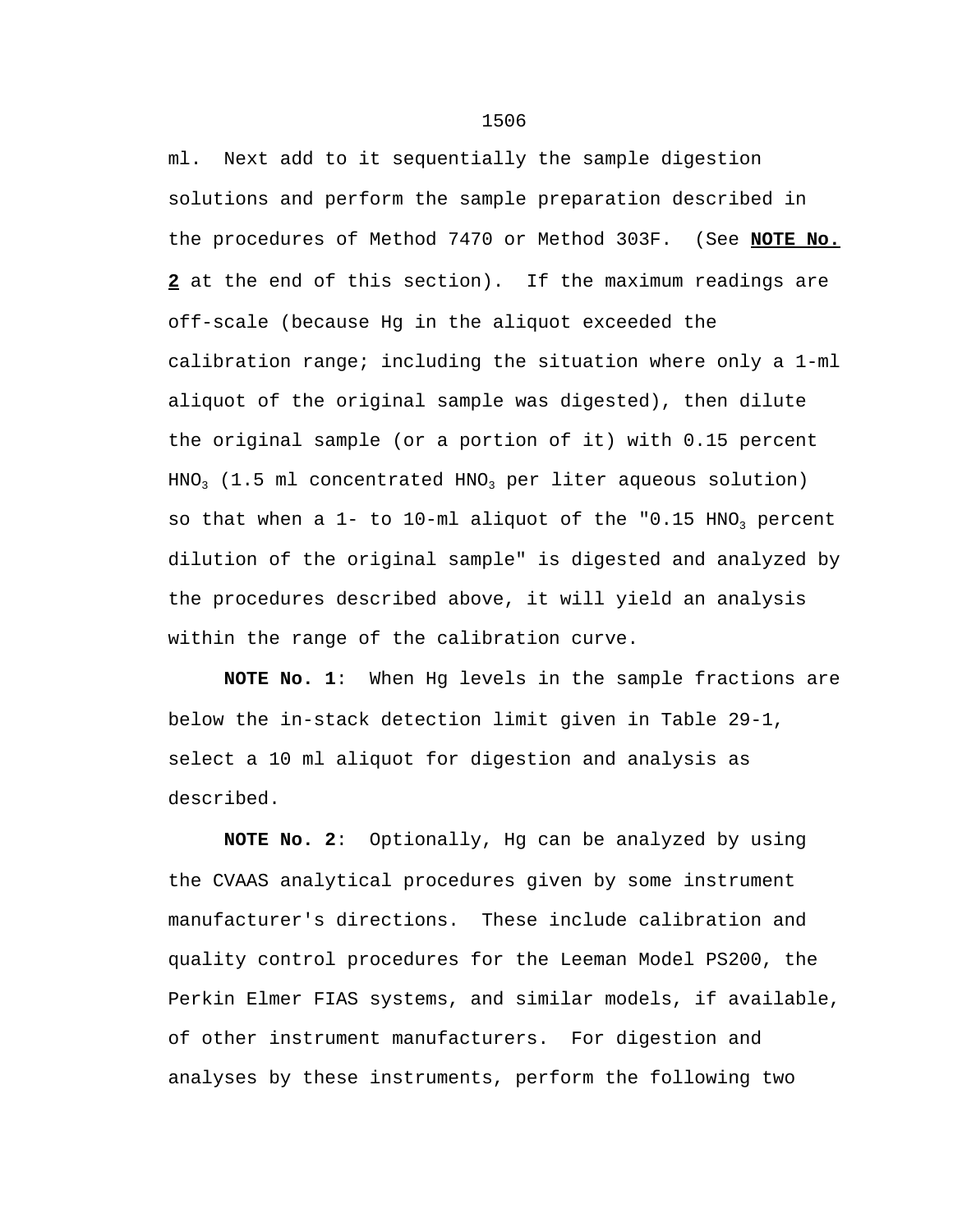steps: (1), Digest the sample aliquot through the addition of the aqueous hydroxylamine hydrochloride/sodium chloride solution the same as described in this section: (The Leeman, Perkin Elmer, and similar instruments described in this note add automatically the necessary stannous chloride solution during the automated analysis of Hg.); (2), Upon completion of the digestion described in (1), analyze the sample according to the instrument manufacturer's directions. This approach allows multiple (including duplicate) automated analyses of a digested sample aliquot. *12.0 Data Analysis and Calculations.*

12.1 Nomenclature.

 $A =$  Analytical detection limit,  $\mu$ g/ml.

B = Liquid volume of digested sample prior to aliquotting for analysis, ml.

 $C =$  Stack sample gas volume,  $dsm<sup>3</sup>$ .

- $C_{a1}$  = Concentration of metal in Analytical Fraction 1A as read from the standard curve, µg/ml.
- $C_{a2}$  = Concentration of metal in Analytical Fraction 2A as read from the standard curve,  $(\mu g/ml)$ .
- $C_s$  = Concentration of a metal in the stack gas, mg/dscm.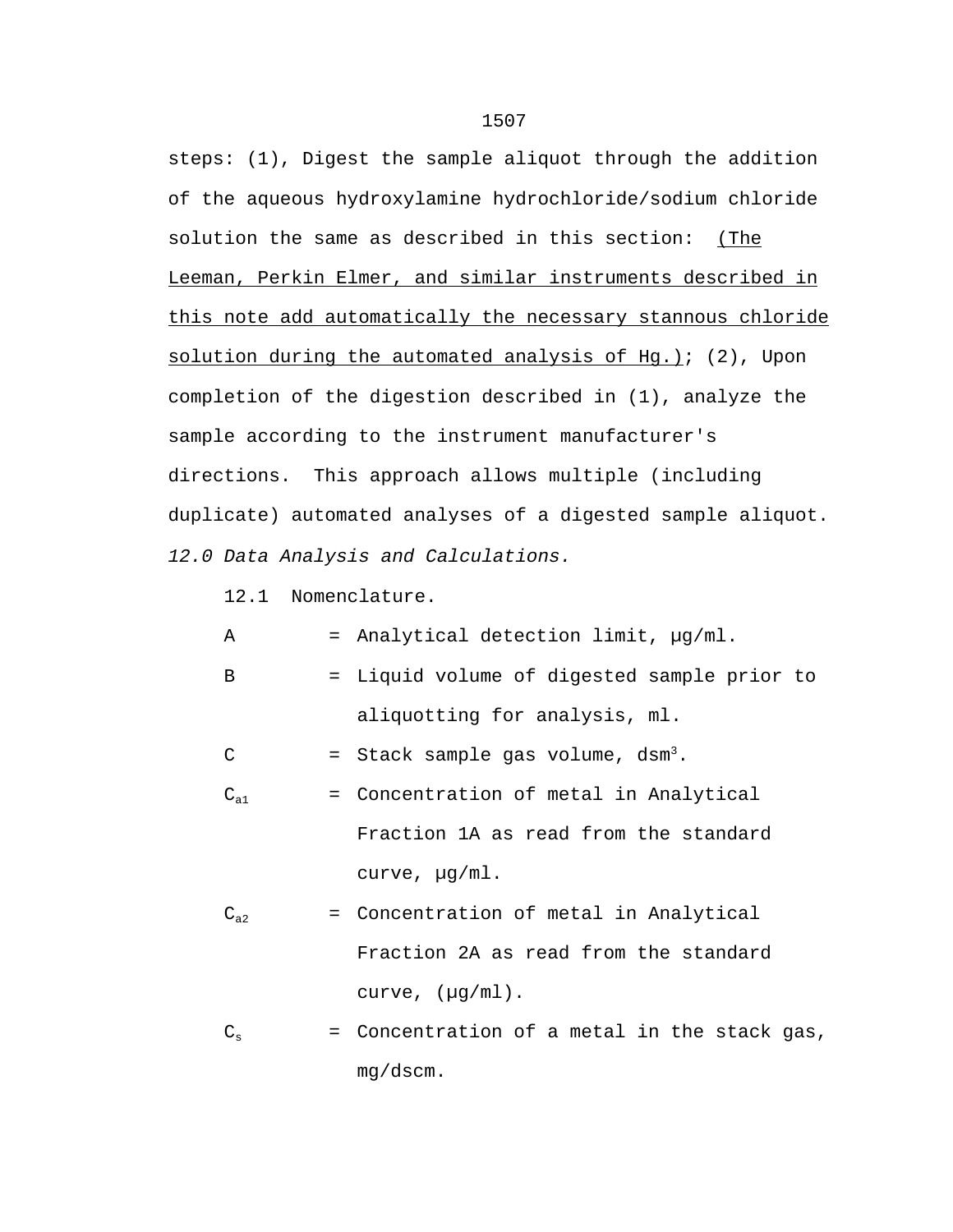- D = In-stack detection limit,  $\mu$ g/m<sup>3</sup>.
- $F_a$  = Aliquot factor, volume of Sample Fraction 2 divided by volume of Sample Fraction 2A (see Section 8.3.4.)

$$
F_d
$$
 = Dilution factor ( $F_d$  = the inverse of the fractional portion of the concentrated sample in the solution actually used in the instrument to produce the reading  $C_{a1}$ . For example, if a 2 ml aliquot of Analytical Fraction 1A is diluted to 10 ml to place it in the calibration range,  $F_d$  = 5).

- $Hg_{bh}$  = Total mass of Hg collected in the back-half of the sampling train, µg.
- $Hg_{bh2}$  = Total mass of Hg collected in Sample Fraction 2, µg.
- $Hg_{bh3(A,B,C)}$  = Total mass of Hg collected separately in Fraction 3A, 3B, or 3C, µg.
- $Hg_{bbb}$  = Blank correction value for mass of Hg detected in back-half field reagent blanks, µg.
- $Hg_{fh}$  = Total mass of Hg collected in the fronthalf of the sampling train (Sample Fraction 1), µg.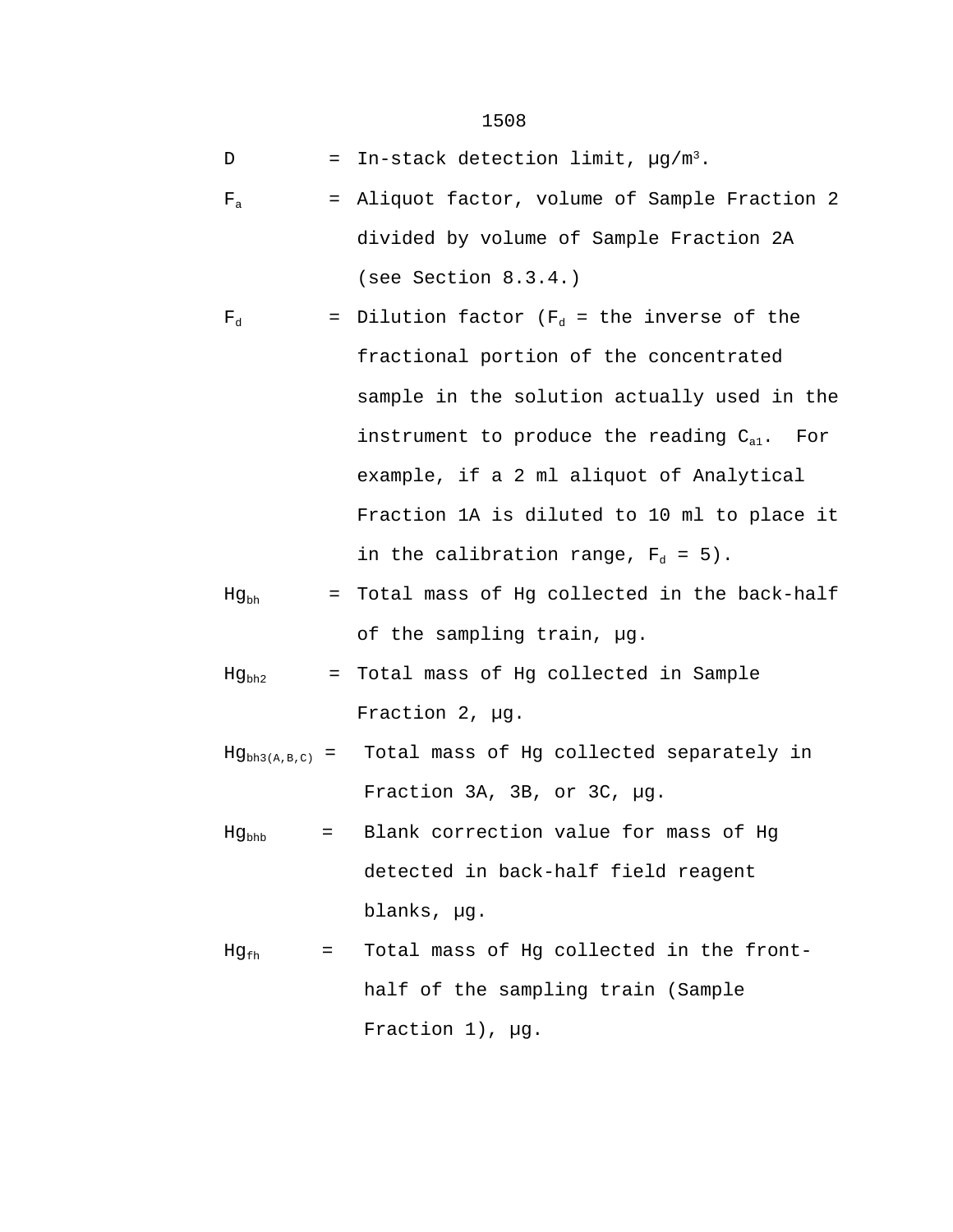- $Hg_{fhh}$  = Blank correction value for mass of Hg detected in front-half field reagent blank, µg.
- $Hg_t$  = Total mass of Hg collected in the sampling train, µg.

$$
M_{bh}
$$
 = Total mass of each metal (except Hg)  
collected in the back-half of the sampling  
train (Sample Fraction 2),  $\mu$ g.

$$
M_{\rm bhb}
$$
 = Blank correction value for mass of metal detected in back-half field reagent blank,  $\mu$ g.

$$
M_{\rm fh}
$$
 = Total mass of each metal (except Hg)  
\ncollected in the front half of the  
\nsampling train (Sample Fraction 1),  $\mu$ g.

$$
M_{\rm fhb} = \text{Blank correction value for mass of metal\ndetected in front-half field reagent\nblank,  $\mu$ g.
$$

- $M_t$  = Total mass of each metal (separately stated for each metal) collected in the sampling train, µg.
- $M_t$  = Total mass of that metal collected in the sampling train,  $\mu g$ ; (substitute Hg<sub>t</sub> for M<sub>t</sub> for the Hg calculation).
- $Q_{bh2}$  = Quantity of Hg,  $\mu$ g, TOTAL in the ALIQUOT of Analytical Fraction 2B selected for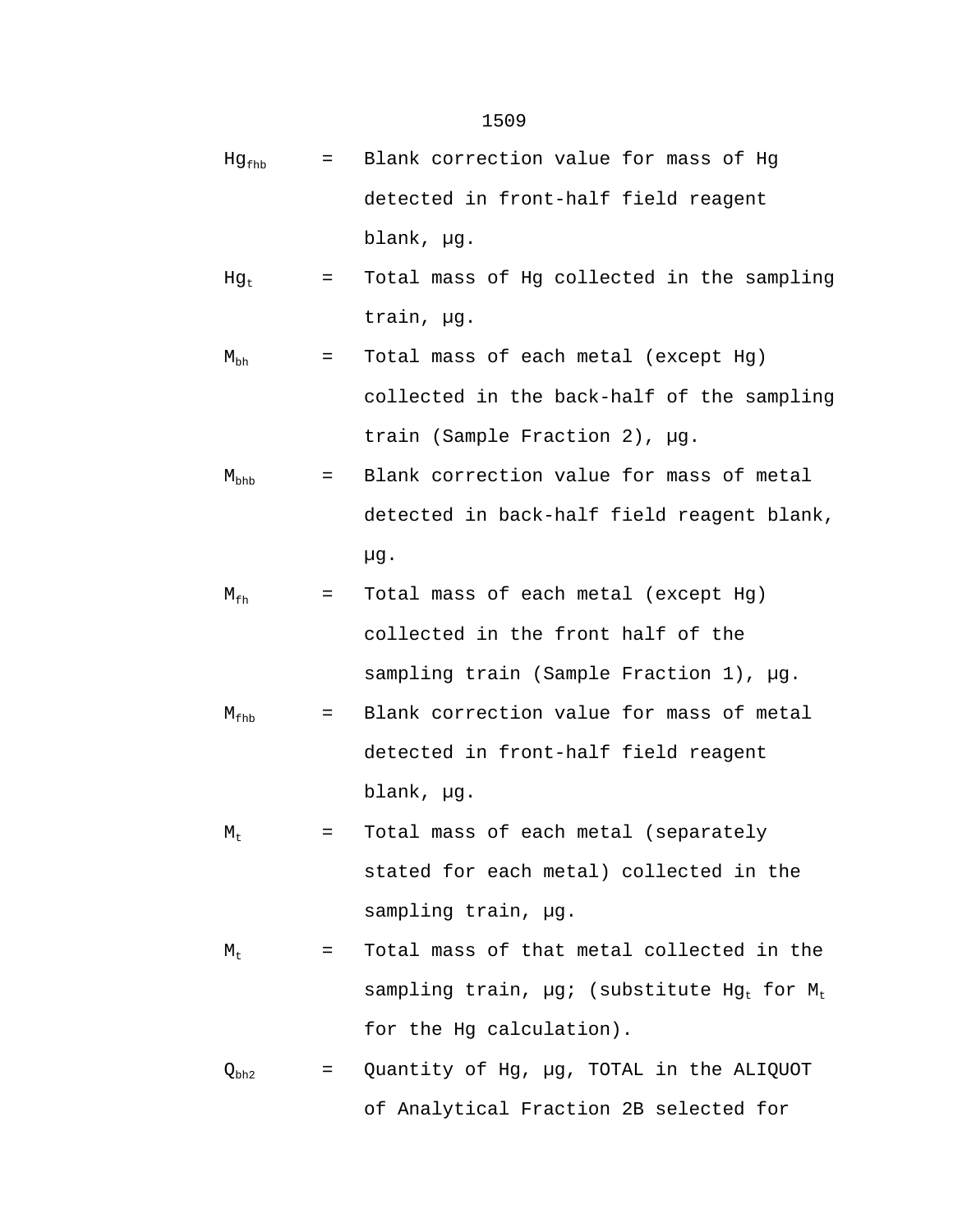digestion and analysis . **NOTE**: For example, if a 10 ml aliquot of Analytical Fraction 2B is taken and digested and analyzed (according to Section 11.1.3 and its **NOTES** Nos. 1 and 2), then calculate and use the total amount of Hg in the 10 ml aliquot for  $Q_{bh2}$ .

- $Q_{bh3(A,B,C)}$  = Quantity of Hg, µg, TOTAL, separately, in the ALIQUOT of Analytical Fraction 3A, 3B, or 3C selected for digestion and analysis (see **NOTES** in Sections 12.7.1 and 12.7.2 describing the quantity "Q" and calculate similarly).
- $Q_{\text{fh}}$  = Quantity of Hg,  $\mu$ g, TOTAL in the ALIQUOT of Analytical Fraction 1B selected for digestion and analysis . **NOTE**: For example, if a 10 ml aliquot of Analytical Fraction 1B is taken and digested and analyzed (according to Section 11.1.3 and its NOTES Nos. 1 and 2), then calculate and use the total amount of Hg in the 10 ml aliquot for  $Q_{\text{fh}}$ .
- $V<sub>a</sub>$  = Total volume of digested sample solution (Analytical Fraction 2A), ml (see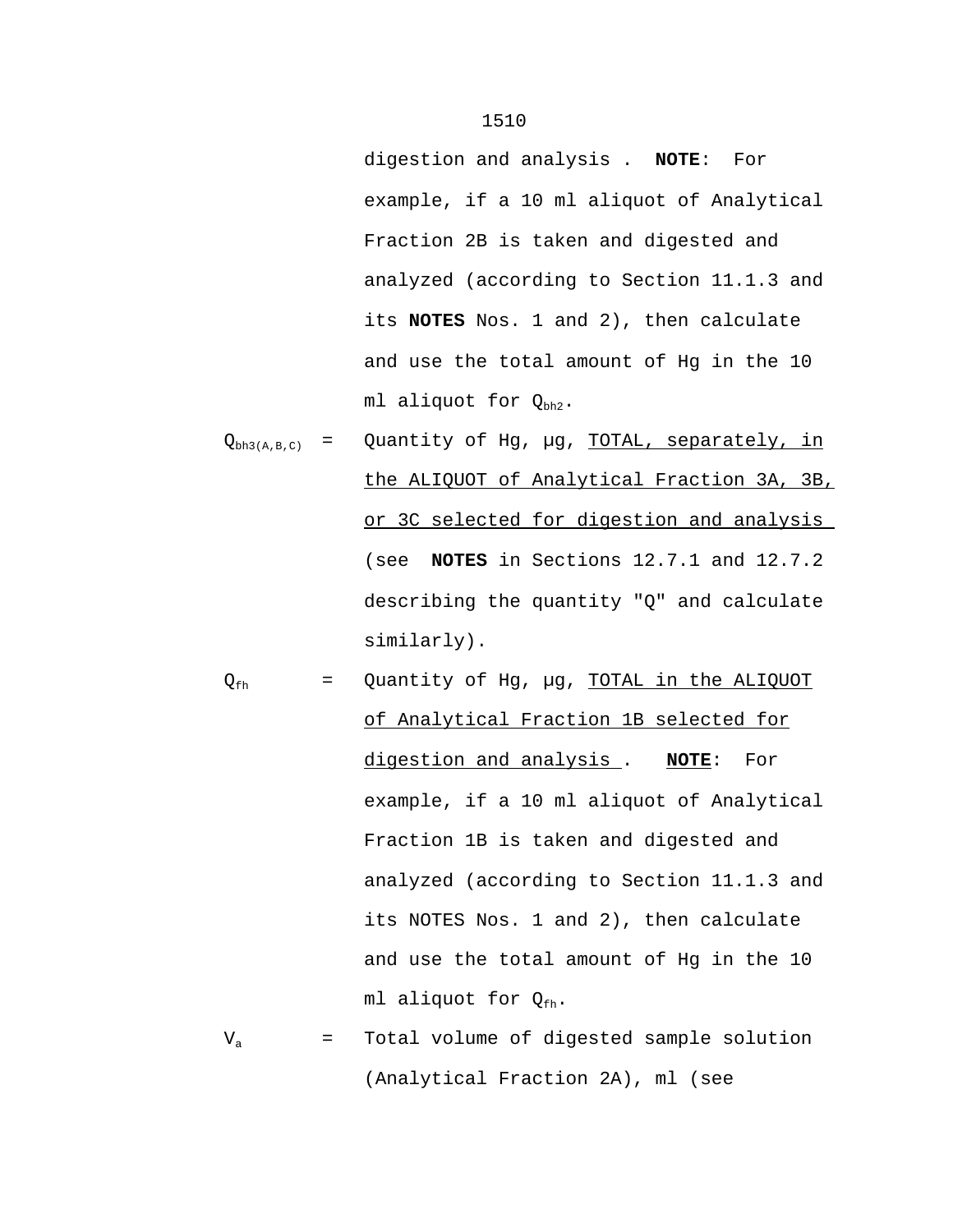Section 8.3.4.1 or 8.3.4.2, as applicable).

- $V_{f1B}$  = Volume of aliquot of Analytical Fraction 1B analyzed, ml. **NOTE**: For example, if a 1 ml aliquot of Analytical Fraction 1B was diluted to 50 ml with  $0.15$  percent HNO<sub>3</sub> as described in Section 11.1.3 to bring it into the proper analytical range, and then 1 ml of that 50-ml was digested according to Section 11.1.3 and analyzed,  $V_{f1B}$  would be 0.02 ml.
- $V_{f2B}$  = Volume of Analytical Fraction 2B analyzed, ml. **NOTE**: For example, if 1 ml of Analytical Fraction 2B was diluted to 10 ml with  $0.15$  percent HNO<sub>3</sub> as described in Section 11.1.3 to bring it into the proper analytical range, and then 5 ml of that 10 ml was analyzed,  $V_{f2B}$  would be 0.5 ml.
- $V_{f3(A,B,C)}$  = Volume, separately, of Analytical Fraction 3A, 3B, or 3C analyzed, ml (see previous notes in Sections 12.7.1 and 12.7.2, describing the quantity "V" and calculate similarly).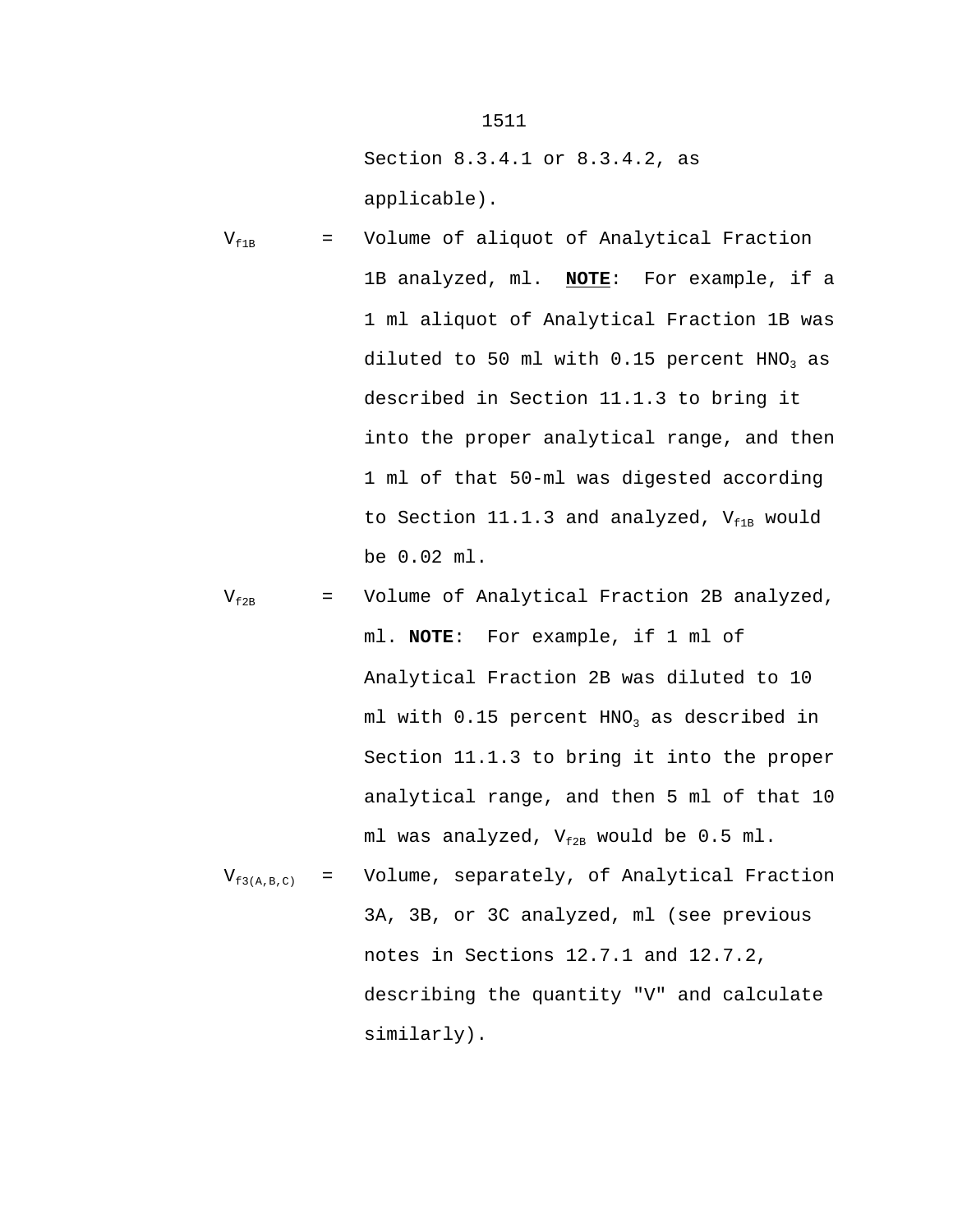$V_{m(std)}$  = Volume of gas sample as measured by the dry gas meter, corrected to dry standard conditions, dscm.

$$
V_{\text{soln},1} = \text{Total volume of digested sample solution}
$$
\n
$$
\text{(Analytical Fraction 1), ml.}
$$

 $V_{\text{soln},1}$  = Total volume of Analytical Fraction 1, ml.

 $V_{\text{soln,2}}$  = Total volume of Sample Fraction 2, ml.

$$
V_{\text{soln,3(A,B,C)}} =
$$
 Total volume, separately, of Analytical  
\nFraction 3A, 3B, or 3C, ml.

 $K_4$  =  $10^{-3}$  mg/ $\mu$ g.

12.2 Dry Gas Volume. Using the data from this test, calculate  $V_{m(std)}$ , the dry gas sample volume at standard conditions as outlined in Section 12.3 of Method 5.

12.3 Volume of Water Vapor and Moisture Content. Using the total volume of condensate collected during the source sampling, calculate the volume of water vapor  $V_{w(std)}$ and the moisture content  $B_{ws}$  of the stack gas. Use Equations 5-2 and 5-3 of Method 5.

12.4 Stack Gas Velocity. Using the data from this test and Equation 2-9 of Method 2, calculate the average stack gas velocity.

12.5 In-Stack Detection Limits. Calculate the instack method detection limits shown in Table 29-4 using the conditions described in Section 13.3.1 as follows: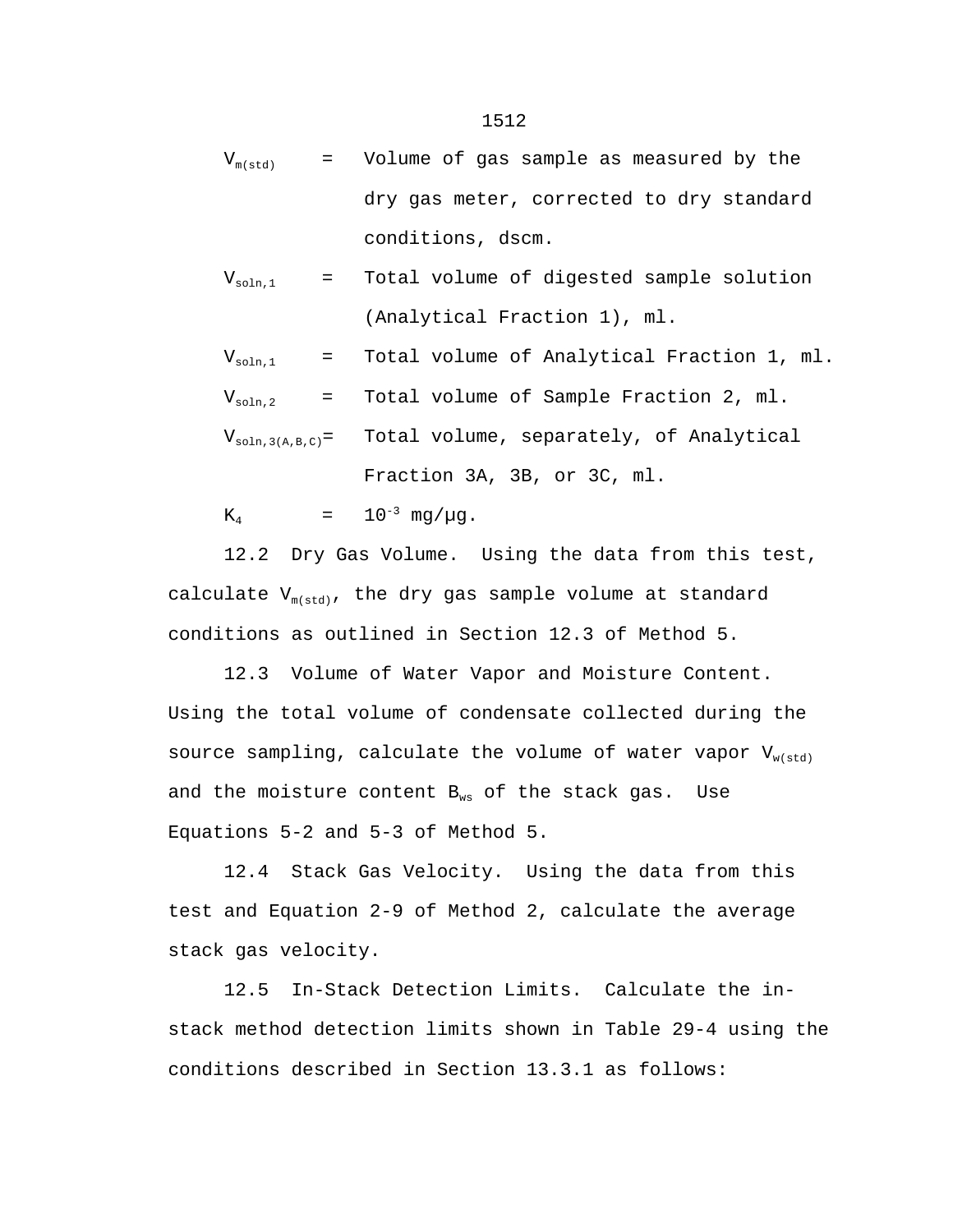$$
Ax \frac{B}{C} = D
$$
 Eq. 29-1

12.6 Metals (Except Hg) in Source Sample.

12.6.1 Analytical Fraction 1A, Front-Half, Metals (except Hg). Calculate separately the amount of each metal collected in Sample Fraction 1 of the sampling train using the following equation:

$$
M_{\text{fh}} = C_{\text{al}} F_{\text{d}} V_{\text{soln},1} \tag{Eq. 29-2}
$$

**NOTE**: If Analytical Fractions 1A and 2A are combined, use proportional aliquots. Then make appropriate changes in Equations 29-2 through 29-4 to reflect this approach.

12.6.2 Analytical Fraction 2A, Back-Half, Metals (except Hg). Calculate separately the amount of each metal collected in Fraction 2 of the sampling train using the following equation:

$$
M_{bh} = C_{a2} F_a V_a
$$
 Eq. 29-3

12.6.3 Total Train, Metals (except Hg). Calculate the total amount of each of the quantified metals collected in the sampling train as follows:

$$
M_{t} = (M_{fh} - M_{fh}) + (M_{bh} - M_{bh})
$$
  
**Eq.** 29-4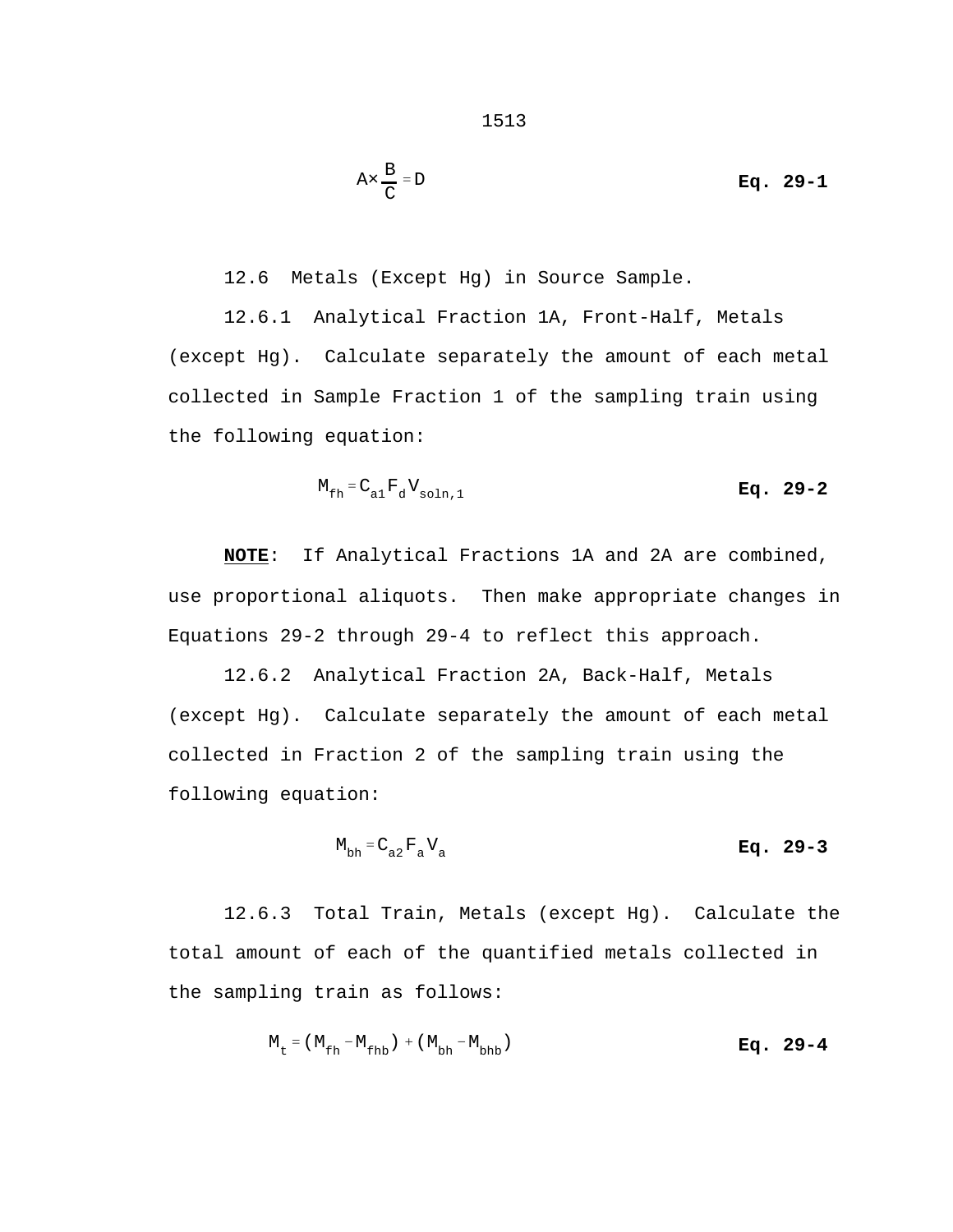**NOTE**: If the measured blank value for the front half  $(M_{fhb})$  is in the range 0.0 to "A" µg [where "A" µg equals the value determined by multiplying  $1.4 \mu g/in.^2$  times the actual area in in.<sup>2</sup> of the sample filter], use  $M_{fhb}$  to correct the emission sample value  $(M_{fh})$ ; if  $M_{fhb}$  exceeds "A" µg, use the greater of I or II:

I. "A" µg.

II. the lesser of (a)  $M_{fhb}$ , or (b) 5 percent of  $M_{fh}$ . If the measured blank value for the back-half  $(M_{\text{bhb}})$  is in the range 0.0 to 1  $\mu$ g, use M<sub>bhb</sub> to correct the emission sample value  $(M_{\text{bh}})$ ; if  $M_{\text{bh}}$  exceeds 1 µg, use the greater of I or II:

I. 1 µg.

II. the lesser of (a)  $M_{\text{bhb}}$ , or (b) 5 percent of  $M_{\text{bh}}$ .

12.7 Hg in Source Sample.

12.7.1 Analytical Fraction 1B; Front-Half Hg. Calculate the amount of Hg collected in the front-half, Sample Fraction 1, of the sampling train by using Equation 29-5:

$$
Hg_{\text{fh}} = \frac{Q_{\text{fh}}}{V_{\text{fib}}} (V_{\text{soln},1})
$$
 Eq. 29-5

12.7.2 Analytical Fractions 2B, 3A, 3B, and 3C; Back Half Hg.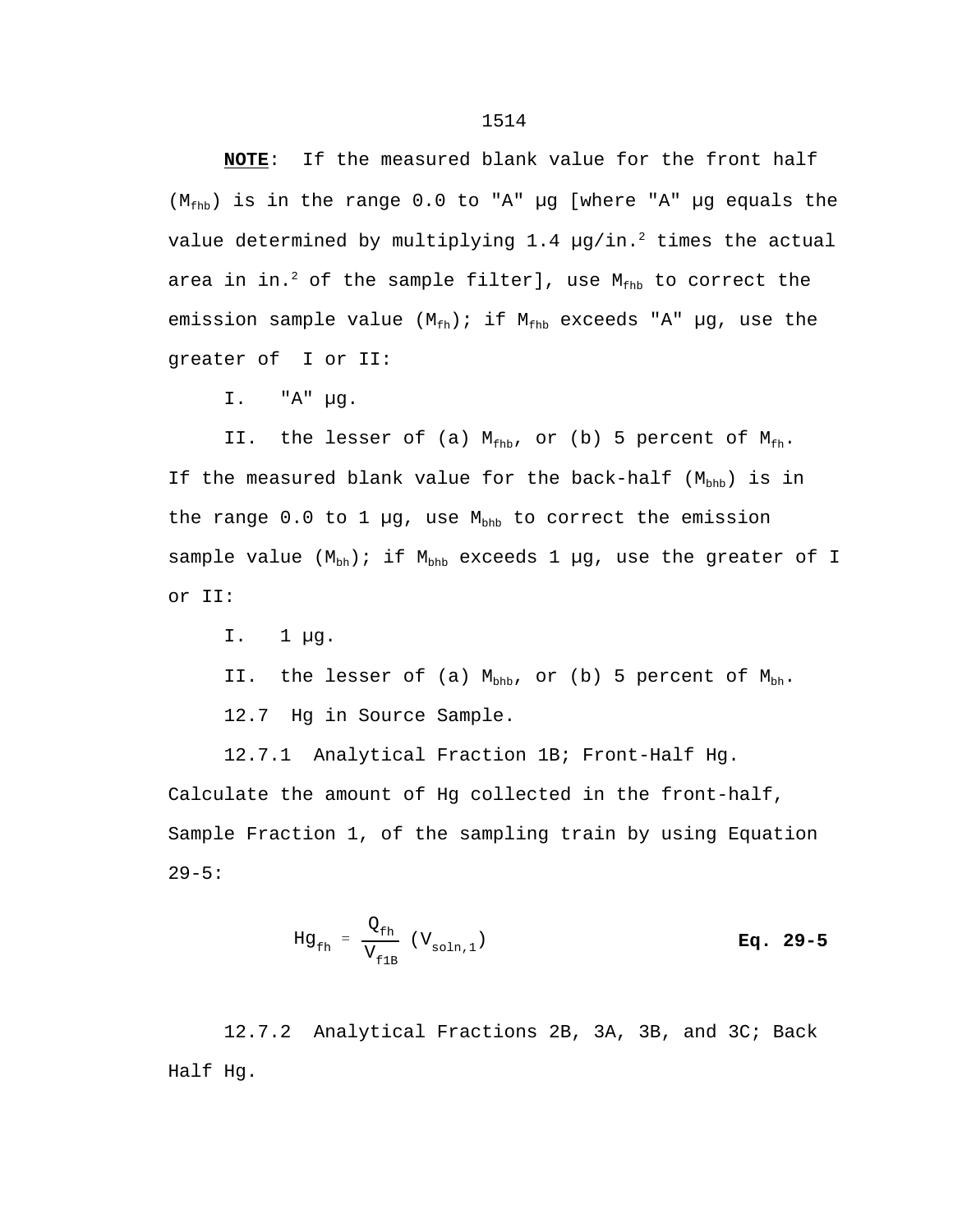12.7.2.1 Calculate the amount of Hg collected in Sample Fraction 2 by using Equation 29-6:

$$
Hg_{bh2} = \frac{Q_{bh2}}{V_{f2B}} (V_{\text{soln},2})
$$
 Eq. 29-6

12.7.2.2 Calculate each of the back-half Hg values for Analytical Fractions 3A, 3B, and 3C by using Equation 29-7:

$$
Hg_{bh3(A,B,C)} = \frac{Q_{bh3(A,B,C)}}{V_{f3(A,B,C)}} \left(V_{\text{soln},3(A,B,C)})\right)
$$
 Eq. 29-7

12.7.2.3 Calculate the total amount of Hg collected in the back-half of the sampling train by using Equation 29-8:

$$
Hg_{bh} = Hg_{bh2} + Hg_{bh3A} + Hg_{bh3B} + Hg_{bh3C}
$$
\n**Eq. 29-8**

12.7.3 Total Train Hg Catch. Calculate the total amount of Hg collected in the sampling train by using Equation 29-9:

$$
Hg_t = (Hg_{fh} - Hg_{fhb}) + (Hg_{bh} - Hg_{bhb})
$$
\n**Eq. 29-9**

**NOTE:** If the total of the measured blank values (Hg<sub>fhb</sub>) +  $Hg_{bhb}$ ) is in the range of 0.0 to 0.6 µg, then use the total to correct the sample value ( $Hg_{fh}$  +  $Hg_{bh}$ ); if it exceeds 0.6 µg, use the greater of I. or II:

I. 0.6 µg.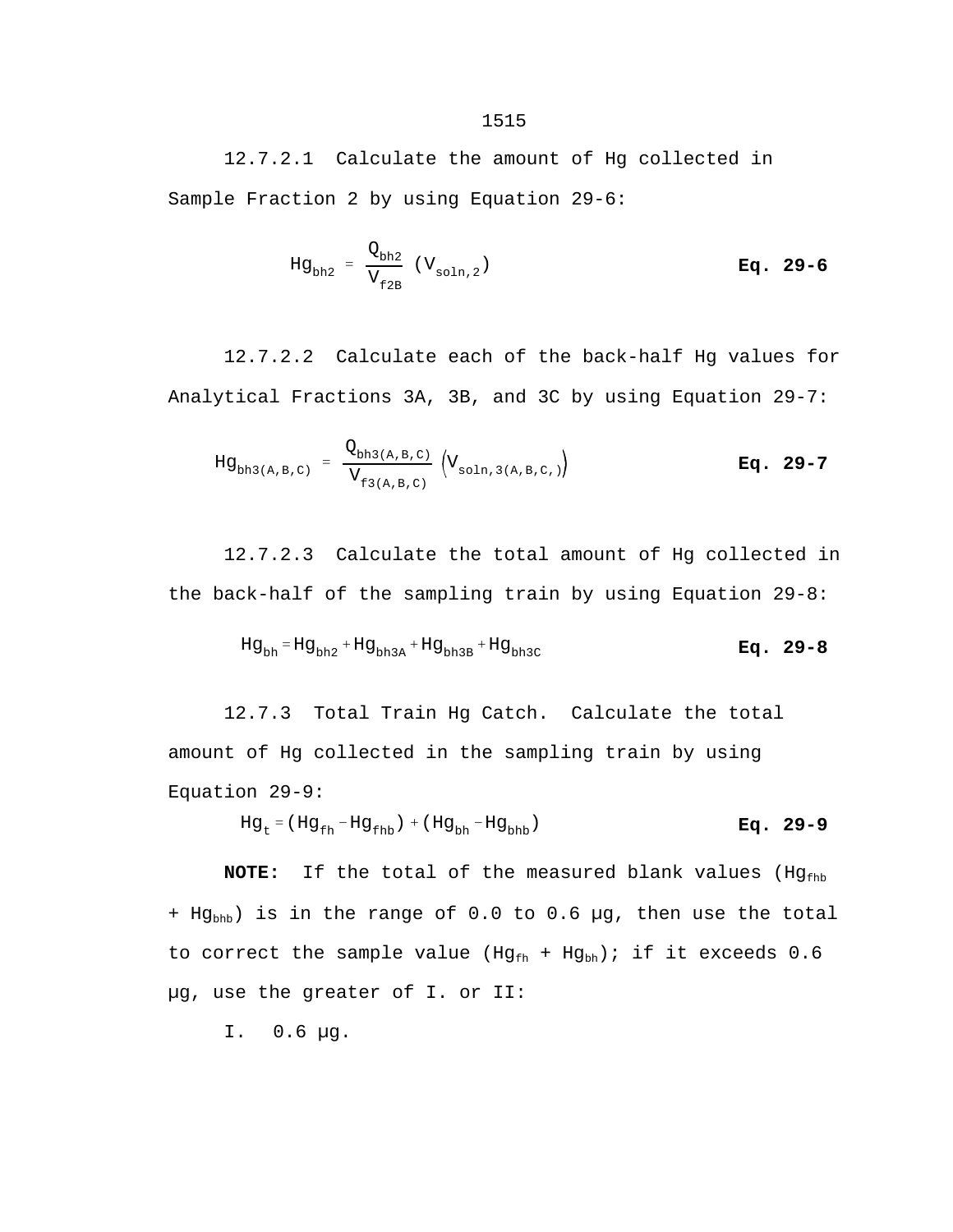12.8 Individual Metal Concentrations in Stack Gas. Calculate the concentration of each metal in the stack gas (dry basis, adjusted to standard conditions) by using Equation 29-10:

$$
C_{s} = \frac{K_{4} M_{t}}{V_{m(std)}} \qquad \qquad \mathbf{Eq. 29-10}
$$

12.9 Isokinetic Variation and Acceptable Results. Same as Method 5, Sections 12.11 and 12.12, respectively. *13.0 Method Performance.*

13.1 Range. For the analysis described and for similar analyses, the ICAP response is linear over several orders of magnitude. Samples containing metal concentrations in the nanograms per ml (ng/ml) to micrograms per ml (µg/ml) range in the final analytical solution can be analyzed using this method. Samples containing greater than approximately 50 µg/ml As, Cr, or Pb should be diluted to that level or lower for final analysis. Samples containing greater than approximately 20 µg/ml of Cd should be diluted to that level before analysis.

13.2 Analytical Detection Limits.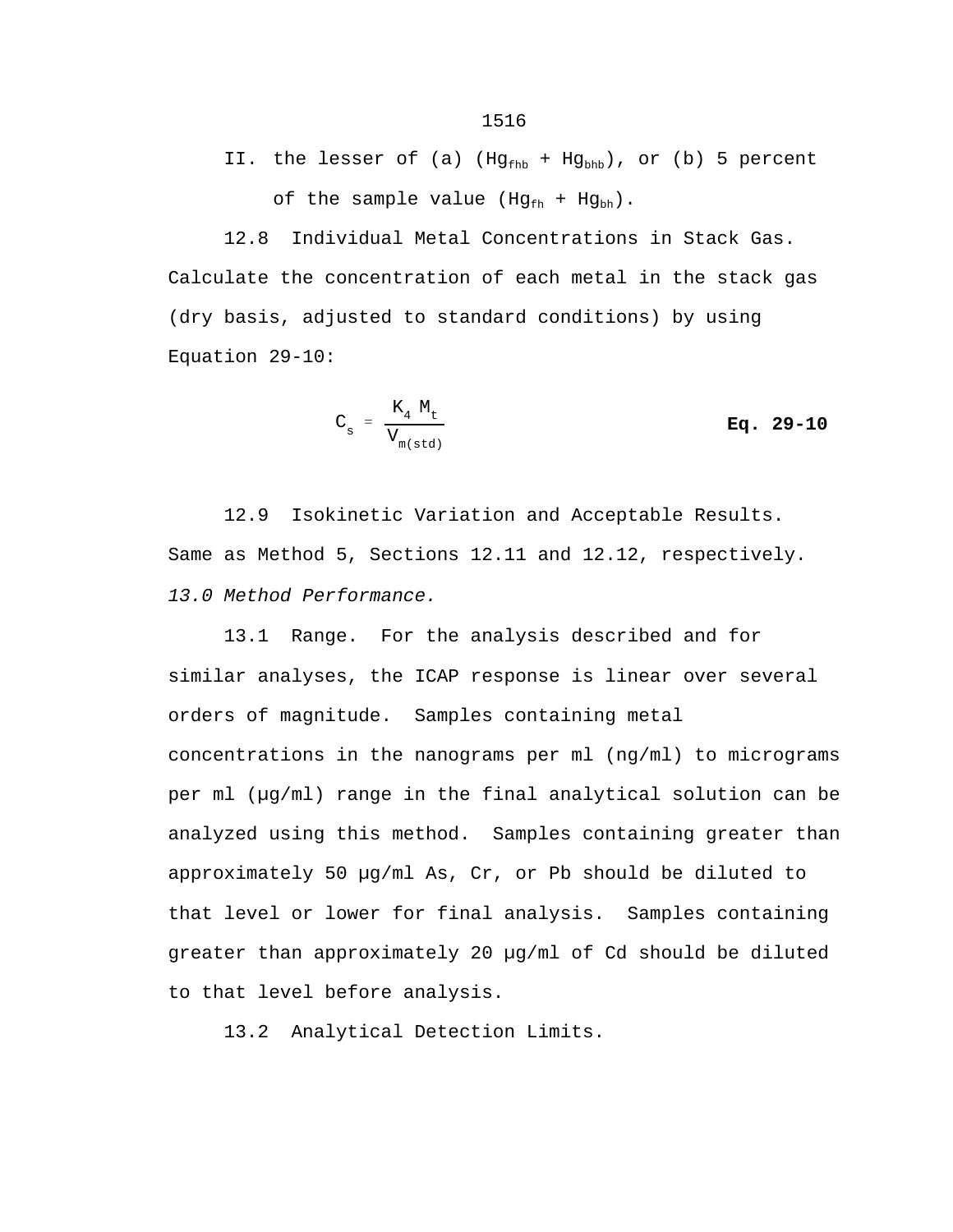**NOTE**: See Section 13.3 for the description of in-stack detection limits.

13.2.1 ICAP analytical detection limits for the sample solutions (based on  $SW-846$ , Method 6010) are approximately as follows: Sb  $(32 \text{ ng/ml})$ , As  $(53 \text{ ng/ml})$ , Ba  $(2 \text{ ng/ml})$ , Be (0.3 ng/ml), Cd (4 ng/ml), Cr (7 ng/ml), Co (7 ng/ml), Cu (6 ng/ml), Pb (42 ng/ml), Mn (2 ng/ml), Ni (15 ng/ml), P (75 ng/ml), Se (75 ng/ml), Ag (7 ng/ml), Tl (40 ng/ml), and Zn (2 ng/ml). ICP-MS analytical detection limits (based on SW-846, Method 6020) are lower generally by a factor of ten or more. Be is lower by a factor of three. The actual sample analytical detection limits are sample dependent and may vary due to the sample matrix.

13.2.2 The analytical detection limits for analysis by direct aspiration AAS (based on SW-846, Method 7000 series) are approximately as follow: Sb (200 ng/ml), As (2 ng/ml), Ba (100 ng/ml), Be (5 ng/ml), Cd (5 ng/ml), Cr (50 ng/ml), Co (50  $\text{ng/ml}$ ), Cu (20  $\text{ng/ml}$ ), Pb (100  $\text{ng/ml}$ ), Mn (10  $\text{ng/ml}$ ),  $Ni (40 ng/ml), Se (2 ng/ml), Ag (10 ng/ml), TI (100 ng/ml),$ and  $Zn$  (5 ng/ml).

13.2.3 The detection limit for Hg by CVAAS (on the resultant volume of the digestion of the aliquots taken for Hg analyses) can be approximately 0.02 to 0.2 ng/ml, depending upon the type of CVAAS analytical instrument used.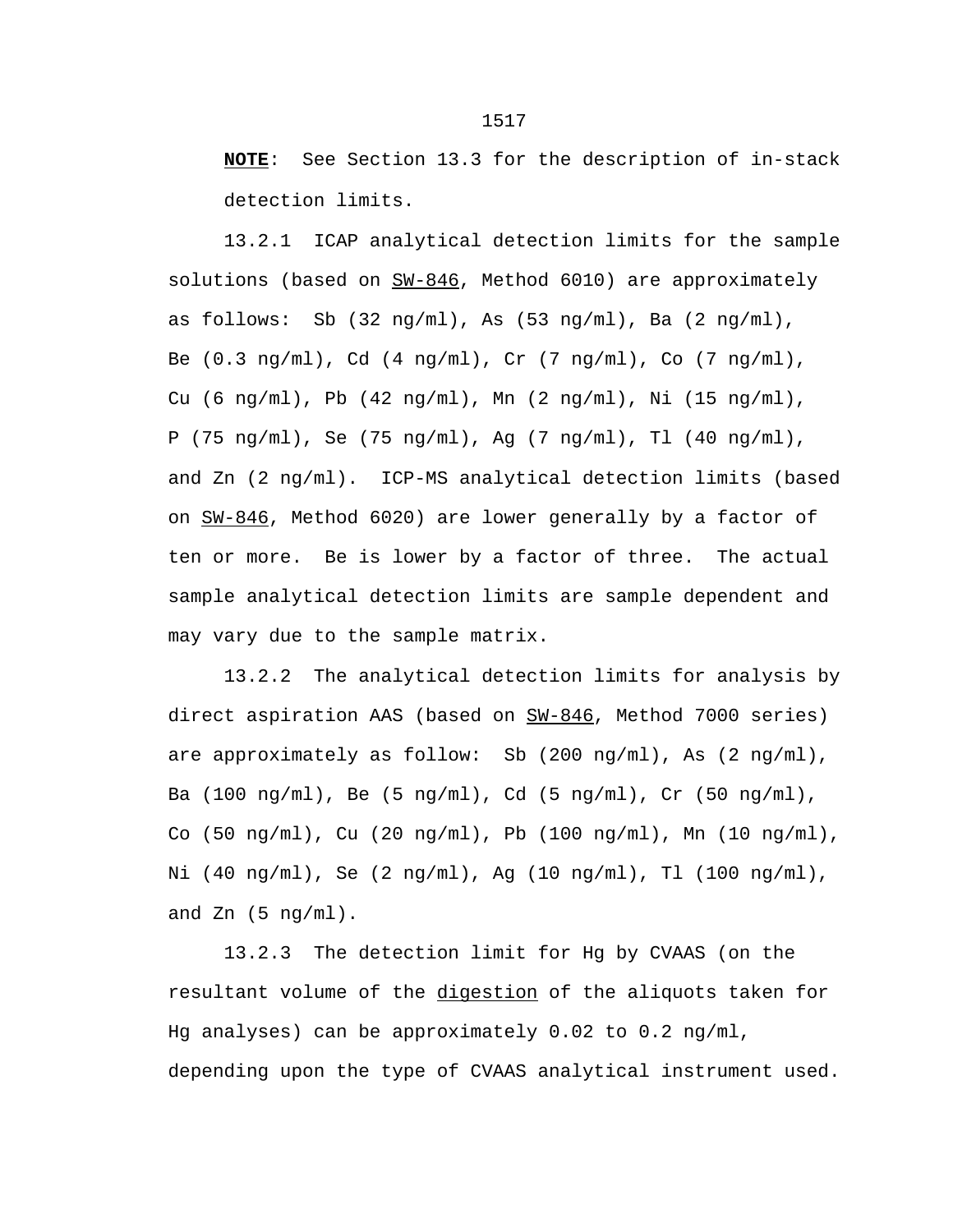13.2.4 The use of GFAAS can enhance the detection limits compared to direct aspiration AAS as follows: Sb (3 ng/ml), As (1 ng/ml), Be (0.2 ng/ml), Cd (0.1 ng/ml), Cr (1 ng/ml), Co (1 ng/ml), Pb (1 ng/ml), Se (2 ng/ml), and Tl (1 ng/ml).

13.3 In-stack Detection Limits.

13.3.1 For test planning purposes in-stack detection limits can be developed by using the following information: (1) the procedures described in this method, (2) the analytical detection limits described in Section 13.2 and in SW-846,(3) the normal volumes of 300 ml (Analytical Fraction 1) for the front-half and 150 ml (Analytical Fraction 2A) for the back-half samples, and (4) a stack gas sample volume of  $1.25 \text{ m}^3$ . The resultant in-stack method detection limits for the above set of conditions are presented in Table 29-1 and were calculated by using Eq. 29-1 shown in Section 12.5.

13.3.2 To ensure optimum precision/resolution in the analyses, the target concentrations of metals in the analytical solutions should be at least ten times their respective analytical detection limits. Under certain conditions, and with greater care in the analytical procedure, these concentrations can be as low as approximately three times the respective analytical detection limits without seriously impairing the precision of the analyses. On at least one sample run in the source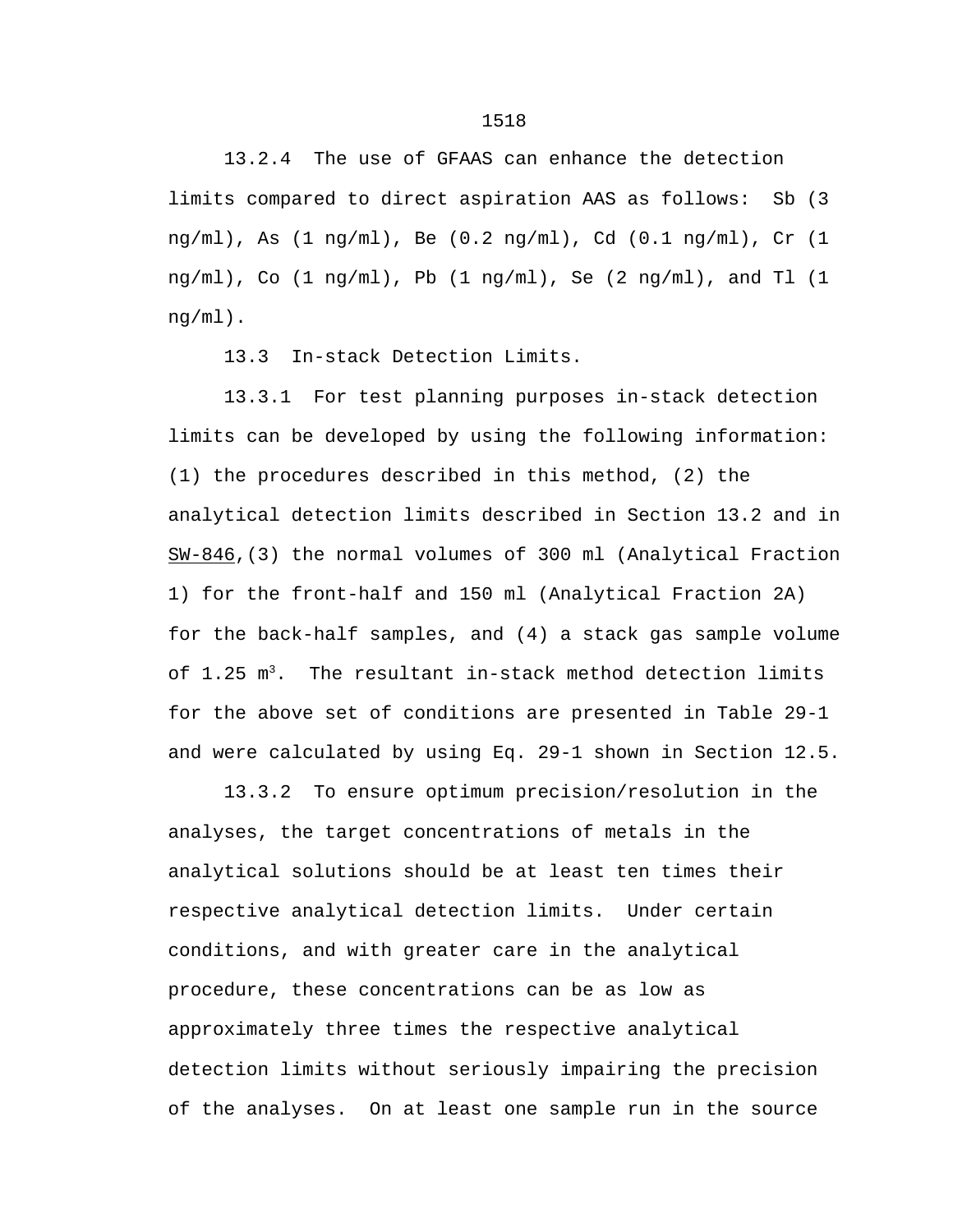test, and for each metal analyzed, perform either repetitive analyses, Method of Standard Additions, serial dilution, or matrix spike addition, etc., to document the quality of the data.

13.3.3 Actual in-stack method detection limits are based on actual source sampling parameters and analytical results as described above. If required, the method instack detection limits can be improved over those shown in Table 29-1 for a specific test by either increasing the sampled stack gas volume, reducing the total volume of the digested samples, improving the analytical detection limits, or any combination of the three. For extremely low levels of Hg only, the aliquot size selected for digestion and analysis can be increased to as much as 10 ml, thus improving the in-stack detection limit by a factor of ten compared to a 1 ml aliquot size.

 13.3.3.1 A nominal one hour sampling run will collect a stack gas sampling volume of about  $1.25 \text{ m}^3$ . If the sampling time is increased to four hours and  $5 \text{ m}^3$  are collected, the in-stack method detection limits would be improved by a factor of four compared to the values shown in Table 29-1.

13.3.3.2 The in-stack detection limits assume that all of the sample is digested and the final liquid volumes for analysis are the normal values of 300 ml for Analytical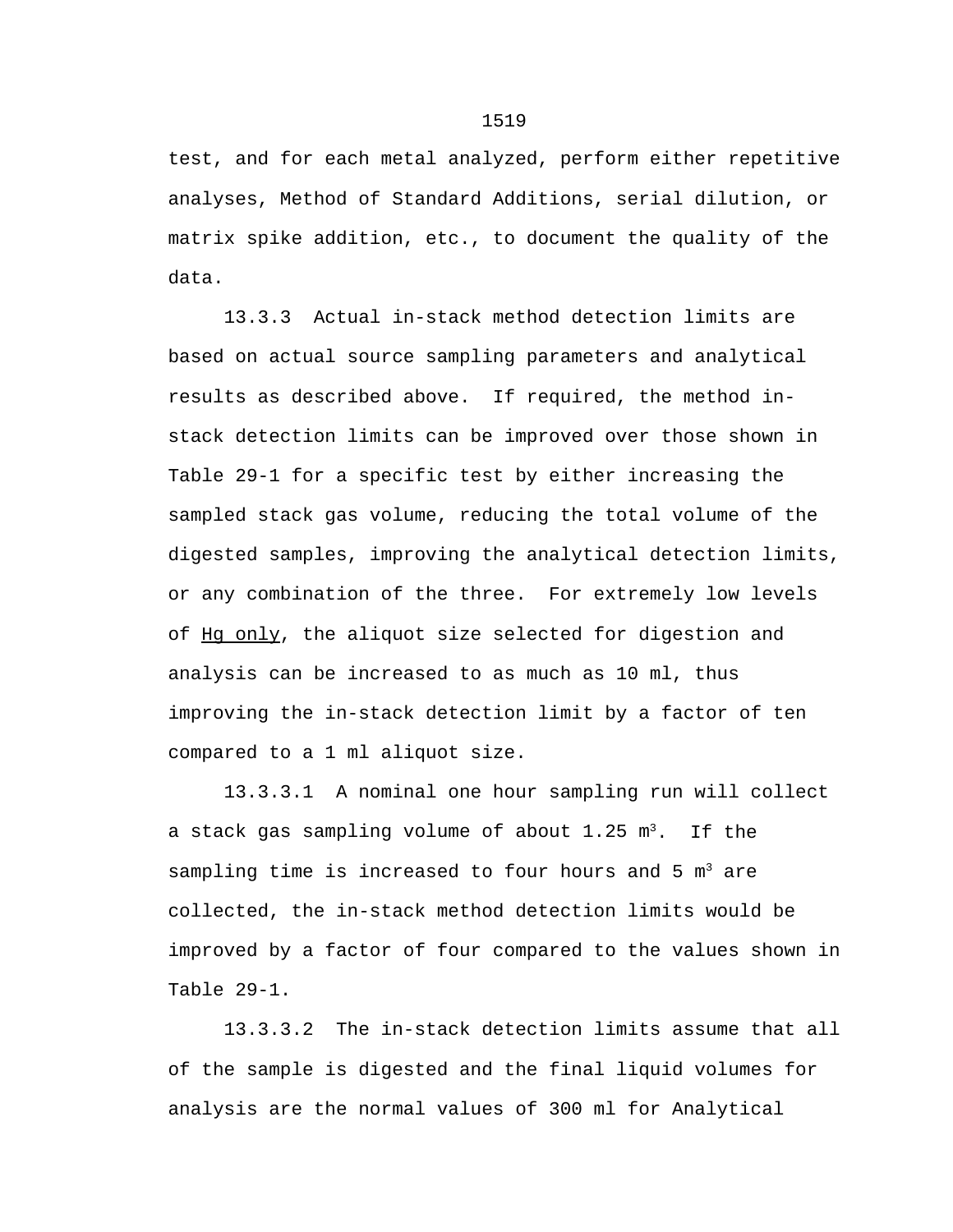Fraction 1, and 150 ml for Analytical Fraction 2A. If the volume of Analytical Fraction 1 is reduced from 300 to 30 ml, the in-stack detection limits for that fraction of the sample would be improved by a factor of ten. If the volume of Analytical Fraction 2A is reduced from 150 to 25 ml, the in-stack detection limits for that fraction of the sample would be improved by a factor of six. Matrix effect checks are necessary on sample analyses and typically are of much greater significance for samples that have been concentrated to less than the normal original sample volume. Reduction of Analytical Fractions 1 and 2A to volumes of less than 30 and 25 ml, respectively, could interfere with the redissolving of the residue and could increase interference by other compounds to an intolerable level.

13.3.3.3 When both of the modifications described in Sections 13.3.3.1 and 13.3.3.2 are used simultaneously on one sample, the resultant improvements are multiplicative. For example, an increase in stack gas volume by a factor of four and a reduction in the total liquid sample digested volume of both Analytical Fractions 1 and 2A by a factor of six would result in an improvement by a factor of twentyfour of the in-stack method detection limit.

13.4 Precision. The precision (relative standard deviation) for each metal detected in a method development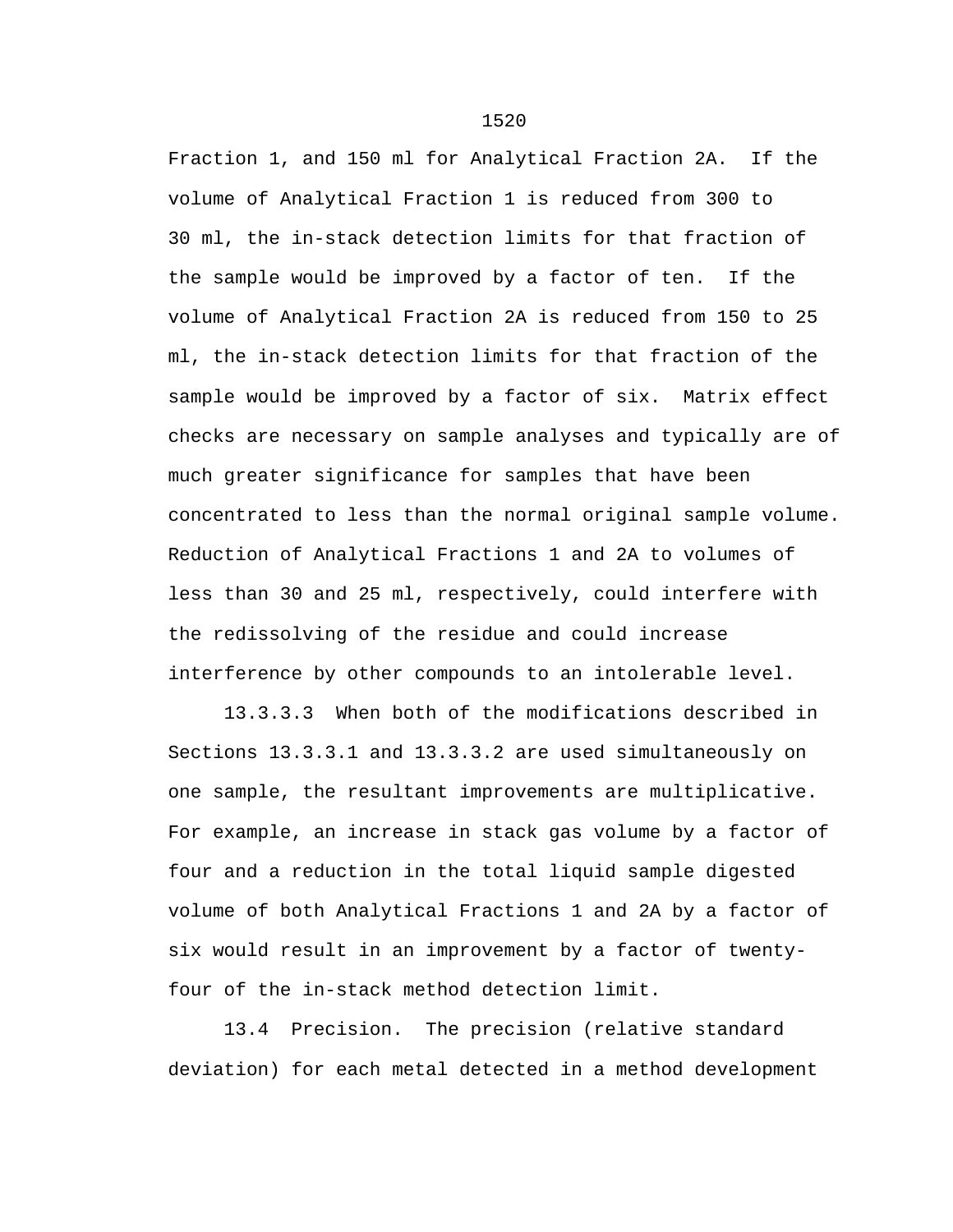test performed at a sewage sludge incinerator were found to be as follows:

Sb (12.7 percent), As (13.5 percent), Ba (20.6 percent), Cd (11.5 percent), Cr (11.2 percent), Cu (11.5 percent), Pb (11.6 percent), P (14.6 percent), Se (15.3 percent), Tl (12.3 percent), and Zn (11.8 percent). The precision for Ni was 7.7 percent for another test conducted at a source simulator. Be, Mn, and Ag were not detected in the tests. However, based on the analytical detection limits of the ICAP for these metals, their precisions could be similar to those for the other metals when detected at similar levels. *14.0 Pollution Prevention.* [Reserved]

*15.0 Waste Management.* [Reserved]

*16.0 References.*

1. Method 303F in Standard Methods for the Examination of Water Wastewater, 15th Edition, 1980. Available from the American Public Health Association, 1015 18th Street N.W., Washington, D.C. 20036.

2. EPA Methods 6010, 6020, 7000, 7041, 7060, 7131, 7421, 7470, 7740, and 7841, Test Methods for Evaluating Solid Waste: Physical/Chemical Methods. SW-846, Third Edition, November 1986, with updates I, II, IIA, IIB and III. Office of Solid Waste and Emergency Response, U. S. Environmental Protection Agency, Washington, D.C. 20460.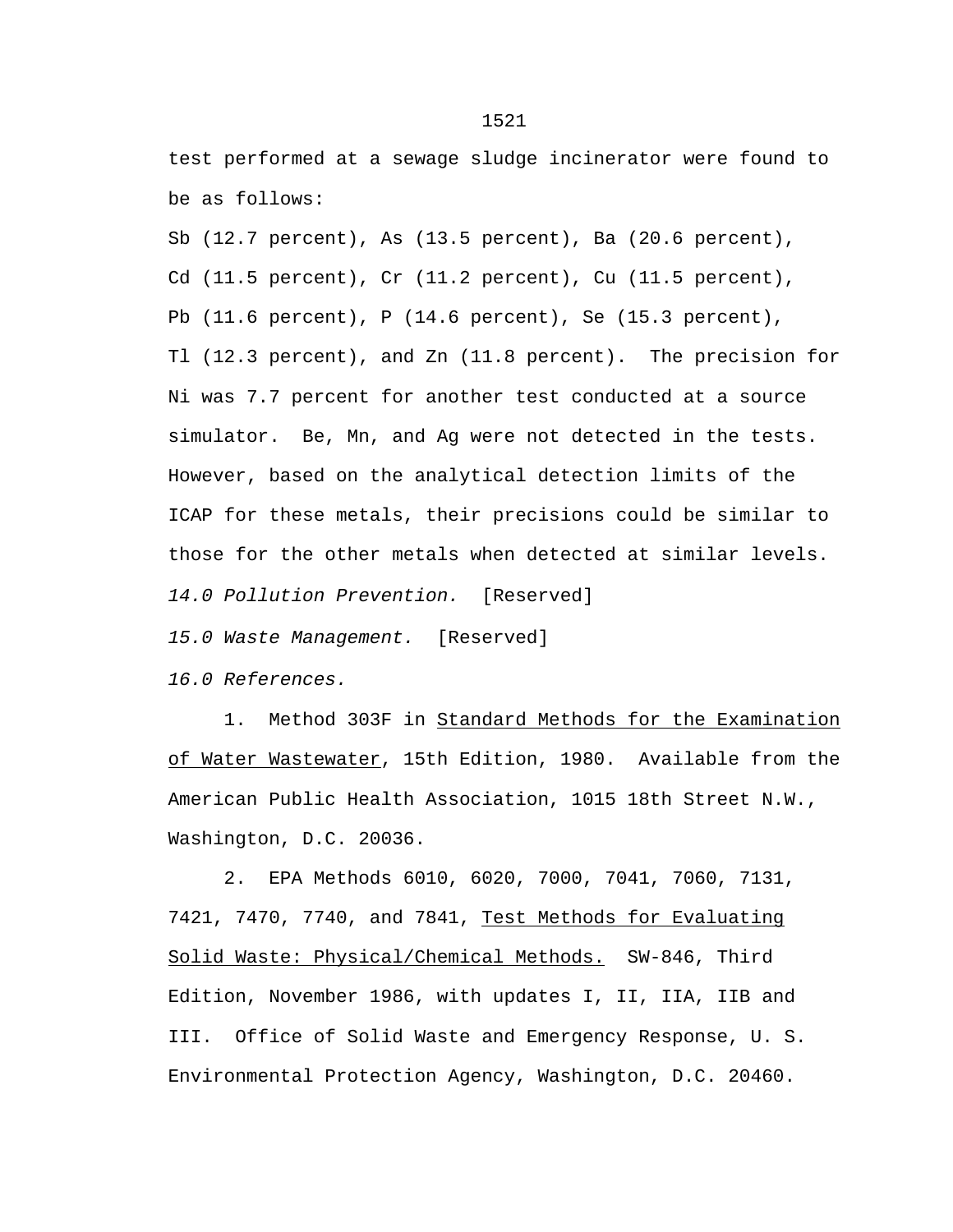3. EPA Method 200.7, Code of Federal Regulations, Title 40, Part 136, Appendix C. July 1, 1987.

4. EPA Methods 1 through 5, Code of Federal

Regulations, Title 40, Part 60, Appendix A, July 1, 1991.

5. EPA Method 101A, Code of Federal Regulations, Title 40, Part 61, Appendix B, July 1, 1991.

*17.0 Tables, Diagrams, Flowcharts, and Validation Data.*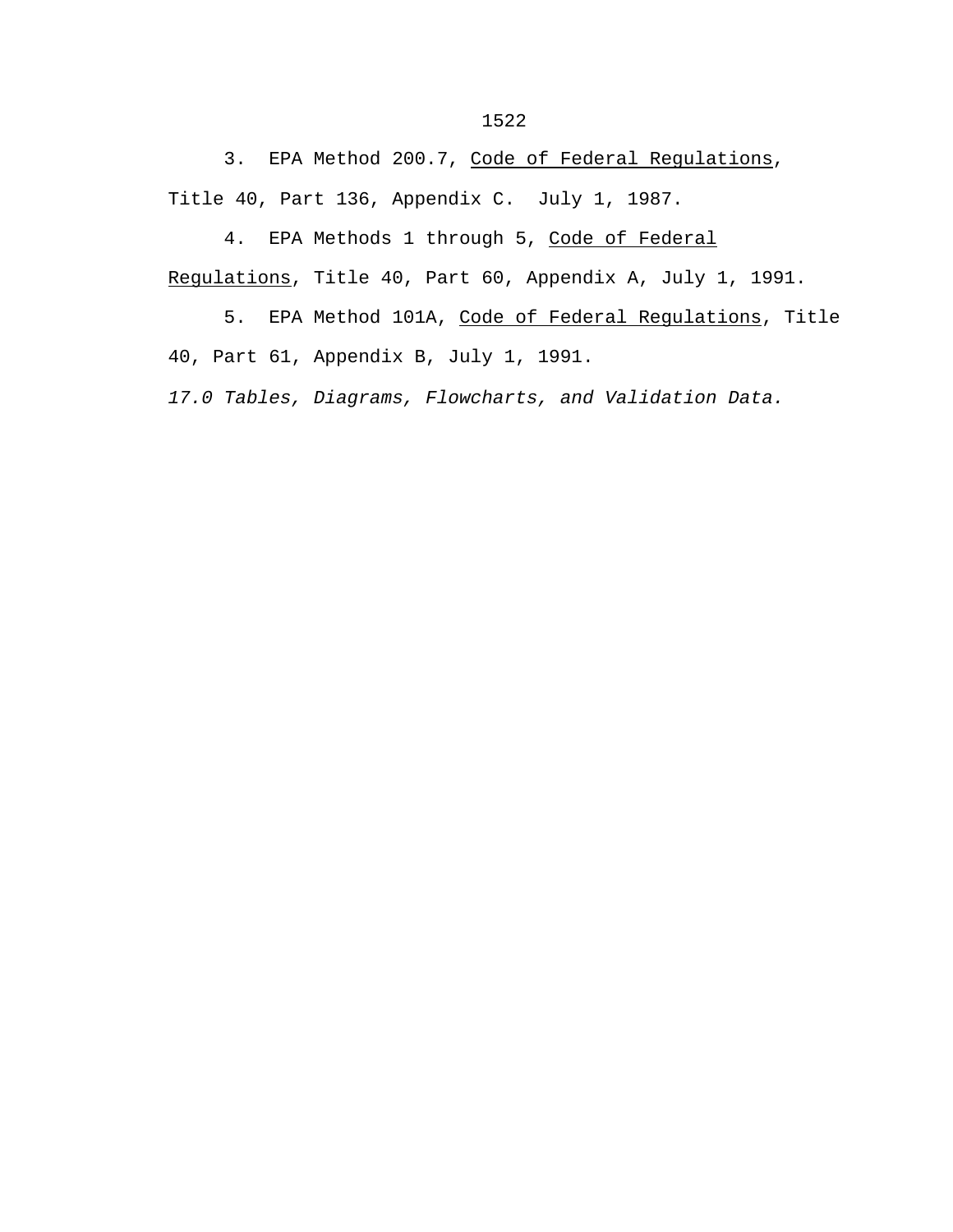| TOTAL SAMPLING TRAIN USING ICAP, GFAAS, AND CVAAS. |                                    |                                    |                                      |              |  |
|----------------------------------------------------|------------------------------------|------------------------------------|--------------------------------------|--------------|--|
| Metal                                              | Front-half:<br>Probe and<br>Filter | Back-half:<br>Impingers<br>$1 - 3$ | Back-half:<br>Impingers<br>$4 - 6^a$ | Total Train: |  |
| Antimony                                           | 17.7(0.7)                          | 13.8(0.4)                          |                                      | 111.5(1.1)   |  |
| Arsenic                                            | 112.7(0.3)                         | 16.4(0.1)                          |                                      | 119.1(0.4)   |  |
| Barium                                             | 0.5                                | 0.3                                |                                      | 0.8          |  |
| Beryllium                                          | 10.07<br>(0.05)                    | $10.04$ (0.03)                     |                                      | 10.11(0.08)  |  |
| Cadmium                                            | 11.0(0.02)                         | 10.5(0.01)                         |                                      | 11.5(0.03)   |  |
| Chromium                                           | 11.7(0.2)                          | 10.8(0.1)                          |                                      | 12.5(0.3)    |  |
| Cobalt                                             | 11.7(0.2)                          | 10.8(0.1)                          |                                      | 12.5(0.3)    |  |
| Copper                                             | 1.4                                | 0.7                                |                                      | 2.1          |  |
| Lead                                               | 110.1(0.2)                         | 15.0(0.1)                          |                                      | 115.1(0.3)   |  |
| Manganese                                          | 10.5(0.2)                          | 10.2(0.1)                          |                                      | 10.7(0.3)    |  |
| Mercury                                            | 20.06                              | 20.3                               | 20.2                                 | 20.56        |  |
| Nickel                                             | 3.6                                | 1.8                                |                                      | 5.4          |  |
| Phosphorus                                         | 18                                 | 9                                  |                                      | 27           |  |
| Selenium                                           | 118(0.5)                           | 19(0.3)                            |                                      | 127(0.8)     |  |
| Silver                                             | 1.7                                | 0.9(0.7)                           |                                      | 2.6          |  |
| Thallium                                           | (0.2)<br>19.6                      | 14.8(0.1)                          |                                      | 114.4(0.3)   |  |
| Zinc                                               | 0.5                                | 0.3                                |                                      | 0.8          |  |

**TABLE 29-1. IN-STACK METHOD DETECTION LIMITS**  $(\mu g/m^3)$ **FOR THE FRONT-HALF, THE BACK-HALF, AND THE**

aMercury analysis only.

<sup>1</sup>Detection limit when analyzed by ICAP or GFAAS as shown in parentheses (see Section 11.1.2).

2Detection limit when analyzed by CVAAS, estimated for Backhalf and Total Train. See Sections 13.2 and 11.1.3. Note: Actual method in-stack detection limits may vary from these values, as described in Section 13.3.3.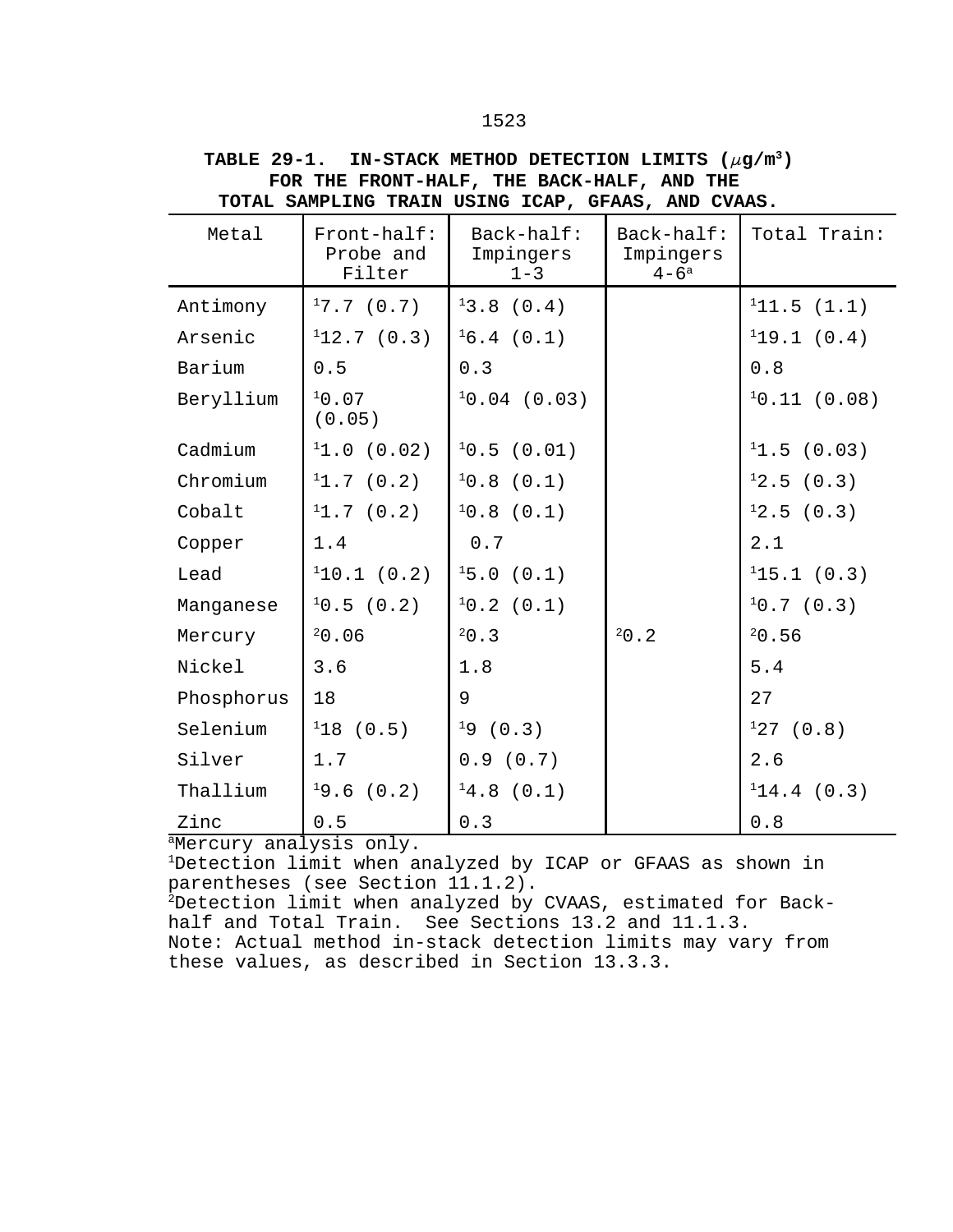| Analyte        | Wavelength<br>(nm) |
|----------------|--------------------|
| Aluminum (Al)  | 308.215            |
| Antimony (Sb)  | 206.833            |
| Arsenic (As)   | 193.696            |
| Barium (Ba)    | 455.403            |
| Beryllium (Be) | 313.042            |
| Cadmium (Cd)   | 226.502            |
| Chromium (Cr)  | 267.716            |
| Cobalt (Co)    | 228.616            |
| Copper (Cu)    | 328.754            |
| Iron (Fe)      | 259.940            |
| Lead (Pb)      | 220.353            |
| Manganese (Mn) | 257.610            |
| Nickel (Ni)    | 231.604            |
| Phosphorus (P) | 214.914            |
| Selenium (Se)  | 196.026            |
| Silver (Ag)    | 328.068            |
| Thallium (Tl)  | 190.864            |
| Zinc (Zn)      | 213.856            |

**TABLE 29-2. RECOMMENDED WAVELENGTHS FOR ICAP ANALYSIS**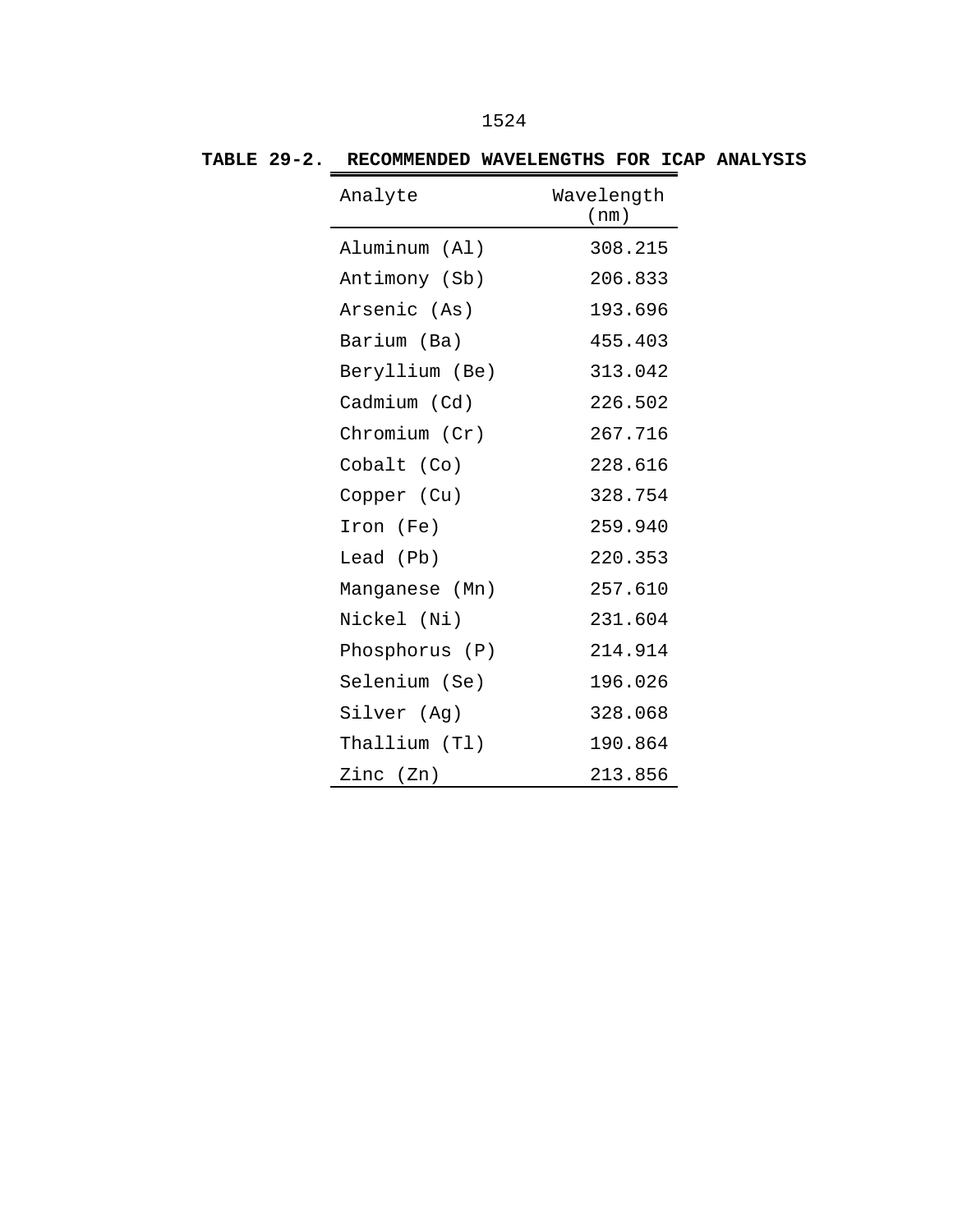| TABLE 29-3. APPLICABLE TECHNIQUES, METHODS AND MINIMIZATION OF INTERFERENCES FOR AAS ANALYSIS. |  |  |  |  |  |
|------------------------------------------------------------------------------------------------|--|--|--|--|--|
|------------------------------------------------------------------------------------------------|--|--|--|--|--|

 $\equiv$ 

|       |            |                            |                    | Interferences                          |                                                                                                                                                                                         |
|-------|------------|----------------------------|--------------------|----------------------------------------|-----------------------------------------------------------------------------------------------------------------------------------------------------------------------------------------|
| Metal | Technique  | $SW - 846^1$<br>Method No. | Wavelength<br>(nm) | Cause                                  | Minimization                                                                                                                                                                            |
| Fe    | Aspiration | 7380                       | 248.3              | Contamination                          | Great care taken to avoid<br>contamination                                                                                                                                              |
| Pb    | Aspiration | 7420                       | 283.3              | 217.0 nm alternate                     | Background correction required                                                                                                                                                          |
| Pb    | Furnace    | 7421                       | 283.3              | Poor recoveries                        | Matrix modifier, add 10 µl of<br>phosphorus acid to 1 ml of prepared<br>sample in sampler cup                                                                                           |
| Mn    | Aspiration | 7460                       | 279.5              | 403.1 nm alternate                     | Background correction required                                                                                                                                                          |
| Νi    | Aspiration | 7520                       | 232.0              | 352.4 nm alternate<br>Fe, Co, and Cr   | Background correction required<br>Matrix matching or nitrous-<br>oxide/acetylene flame                                                                                                  |
|       |            |                            |                    | Nonlinear response                     | Sample dilution or use 352.3 nm line                                                                                                                                                    |
| Se    | Furnace    | 7740                       | 196.0              | Volatility<br>Adsorption & scatter     | Spike samples and reference materials<br>and add nickel nitrate to minimize<br>volatilization<br>Background correction is required and<br>Zeeman background correction can be<br>useful |
| Ag    | Aspiration | 7760                       | 328.1              | Adsorption & scatter<br>AgCl insoluble | Background correction is required<br>Avoid hydrochloric acid unless silver<br>is in solution as a chloride complex<br>Sample and standards monitored for<br>aspiration rate             |
| Tl    | Aspiration | 7840                       | 276.8              |                                        | Background correction is required<br>Hydrochloric acid should not be used                                                                                                               |
| Tl    | Furnace    | 7841                       | 276.8              | Hydrochloric acid or<br>chloride       | Background correction is required<br>Verify that losses are not occurring<br>for volatilization by spiked samples<br>or standard addition; Palladium is a<br>suitable matrix modifier   |
| Zn    | Aspiration | 7950                       | 213.9              | High Si, Cu, & P<br>Contamination      | Strontium removes Cu and phosphate<br>Great care taken to avoid<br>contamination                                                                                                        |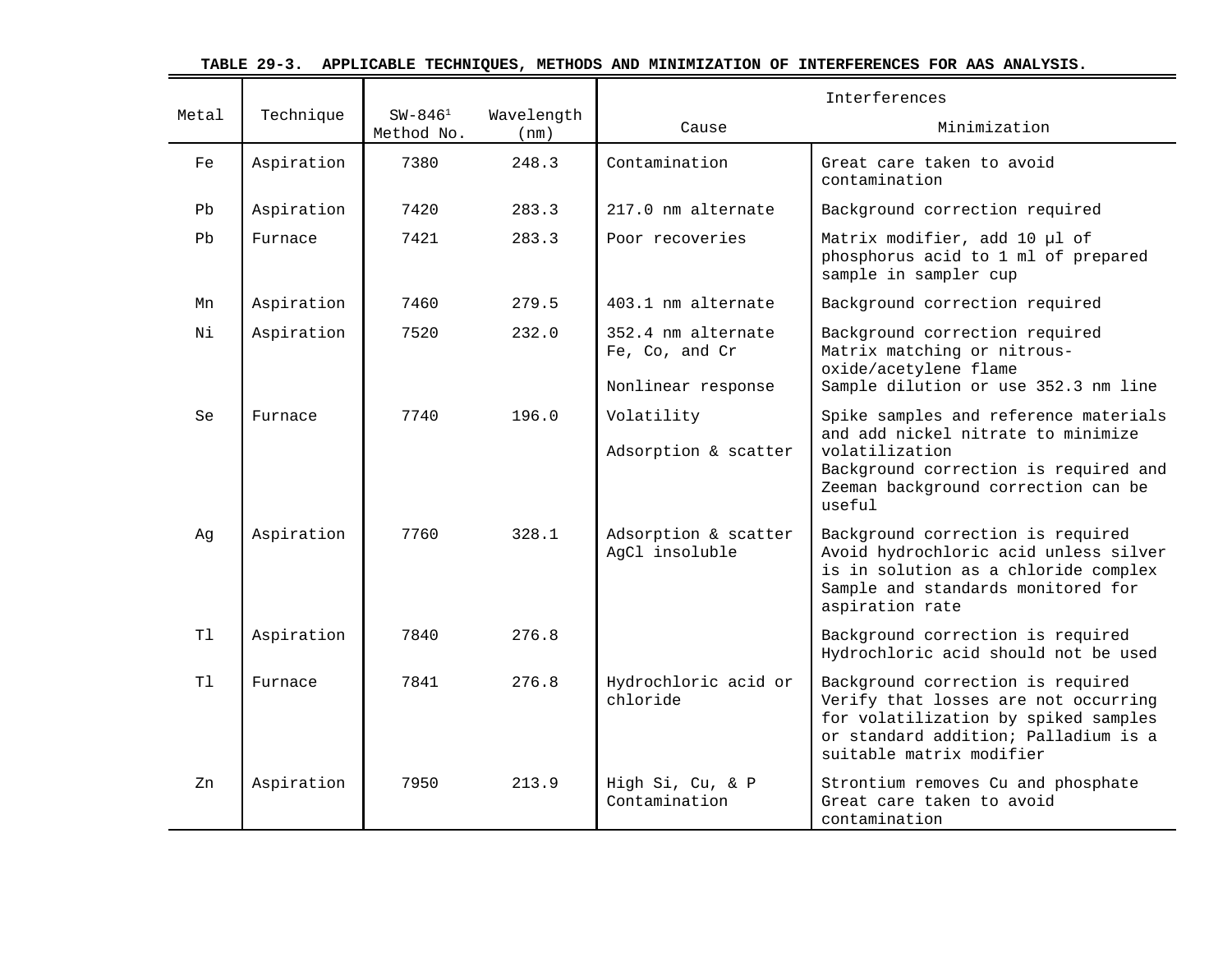|            |            |                            |                    | Interferences                                |                                                                                                                              |
|------------|------------|----------------------------|--------------------|----------------------------------------------|------------------------------------------------------------------------------------------------------------------------------|
| Metal      | Technique  | $SW - 846^1$<br>Method No. | Wavelength<br>(nm) | Cause                                        | Minimization                                                                                                                 |
| Sb         | Aspiration | 7040                       | 217.6              | 1000 mg/ml $Pb$ ,<br>Ni, Cu, or<br>acid      | Use secondary wavelength of 231.1 nm; match<br>sample & standards acid concentration or<br>use nitrous oxide/acetylene flame |
| ${\tt Sb}$ | Furnace    | 7041                       | 217.6              | High Pb                                      | Secondary wavelength or Zeeman correction                                                                                    |
| As         | Furnace    | 7060                       | 193.7              | Arsenic<br>Volatilization<br>Aluminum        | Spike samples and add nickel nitrate<br>solution to digestates prior to analysis<br>Use Zeeman background correction         |
| Ba         | Aspiration | 7080                       | 553.6              | Calcium                                      | High hollow cathode current and narrow band                                                                                  |
|            |            |                            |                    | Barium<br>Ionization                         | set<br>2 ml of KCl per 100 ml of sample                                                                                      |
| <b>Be</b>  | Aspiration | 7090                       | 234.9              | 500 ppm Al<br>High Mg and Si                 | Add 0.1% fluoride                                                                                                            |
| Be         | Furnace    | 7091                       | 234.9              | Be in optical<br>path                        | Optimize parameters to minimize effects                                                                                      |
| Cd         | Aspiration | 7130                       | 228.8              | Absorption and<br>light<br>scattering        | Background correction is required                                                                                            |
| Cd         | Furnace    | 7131                       | 228.8              | As above<br>Excess<br>Chloride<br>Pipet Tips | As above<br>Ammonium phosphate used as a matrix<br>modifier<br>Use cadmium-free tips                                         |
| Cr         | Aspiration | 7190                       | 357.9              | Alkali metal                                 | KCl ionization suppressant in samples and<br>standards-- Consult mfgs' literature                                            |
| Co         | Furnace    | 7201                       | 240.7              | Excess<br>chloride                           | Use Method of Standard Additions                                                                                             |
| Cr         | Furnace    | 7191                       | 357.9              | $200$ mg/L Ca<br>and P                       | All calcium nitrate for a known constant<br>effect and to eliminate effect of phosphate                                      |
| Cu         | Aspiration | 7210                       | 324.7              | Absorption and<br>Scatter                    | Consult manufacturer's manual                                                                                                |

**TABLE 29-3. Continued.**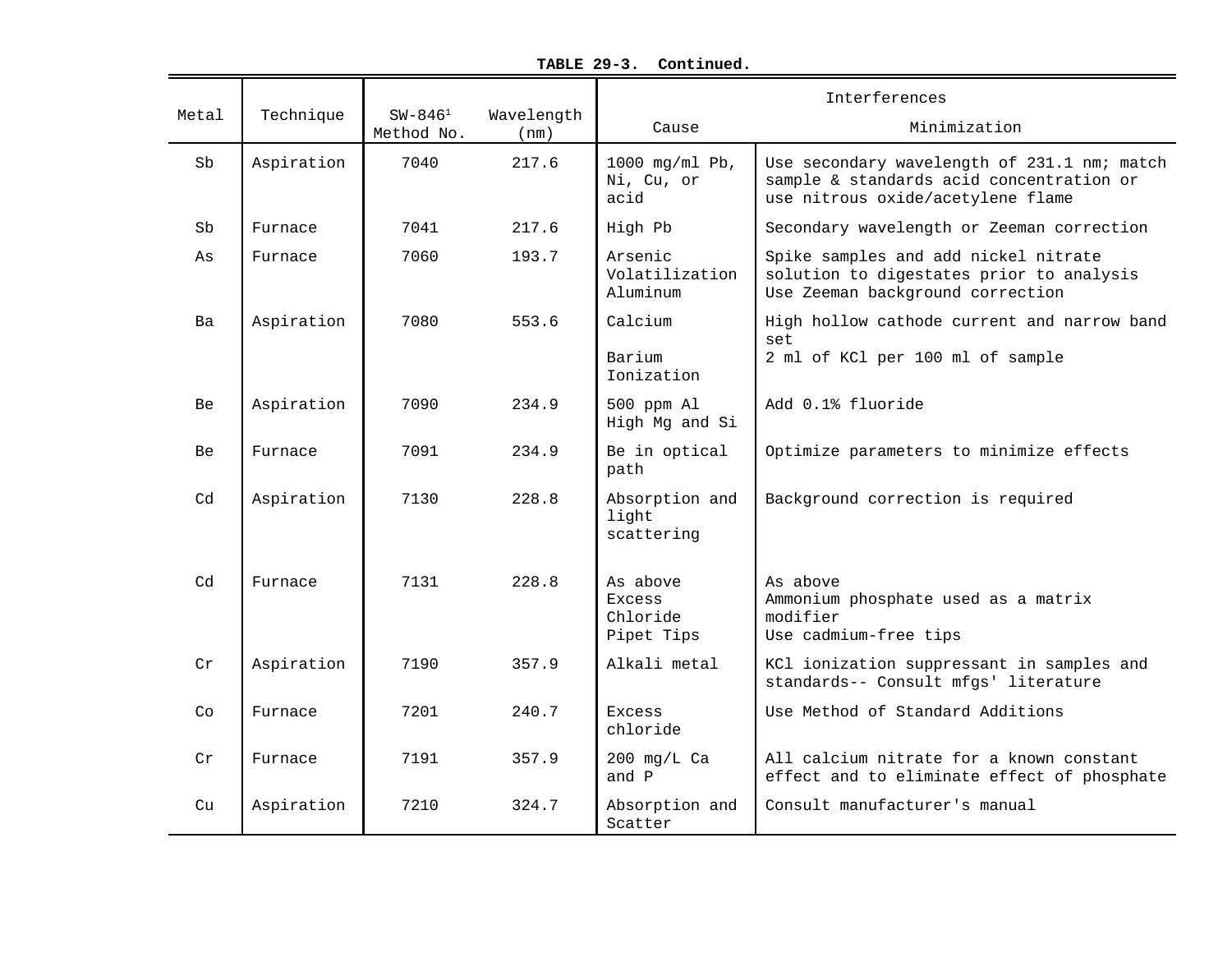

<sup>1</sup>Refer to EPA publication SW-846 (Reference 2 in Section 16.0).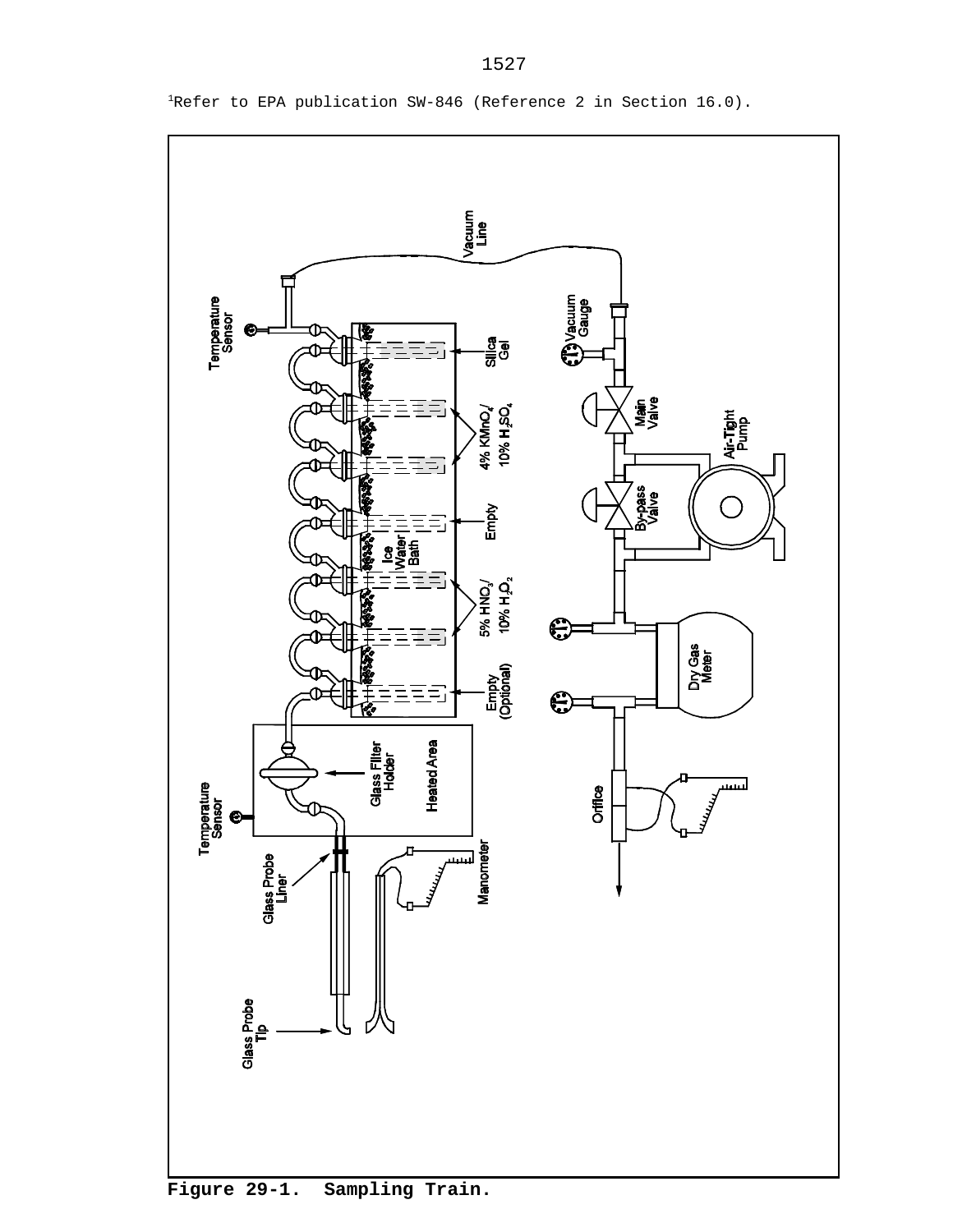

**Figure 29-2a. Sample Recovery Scheme.**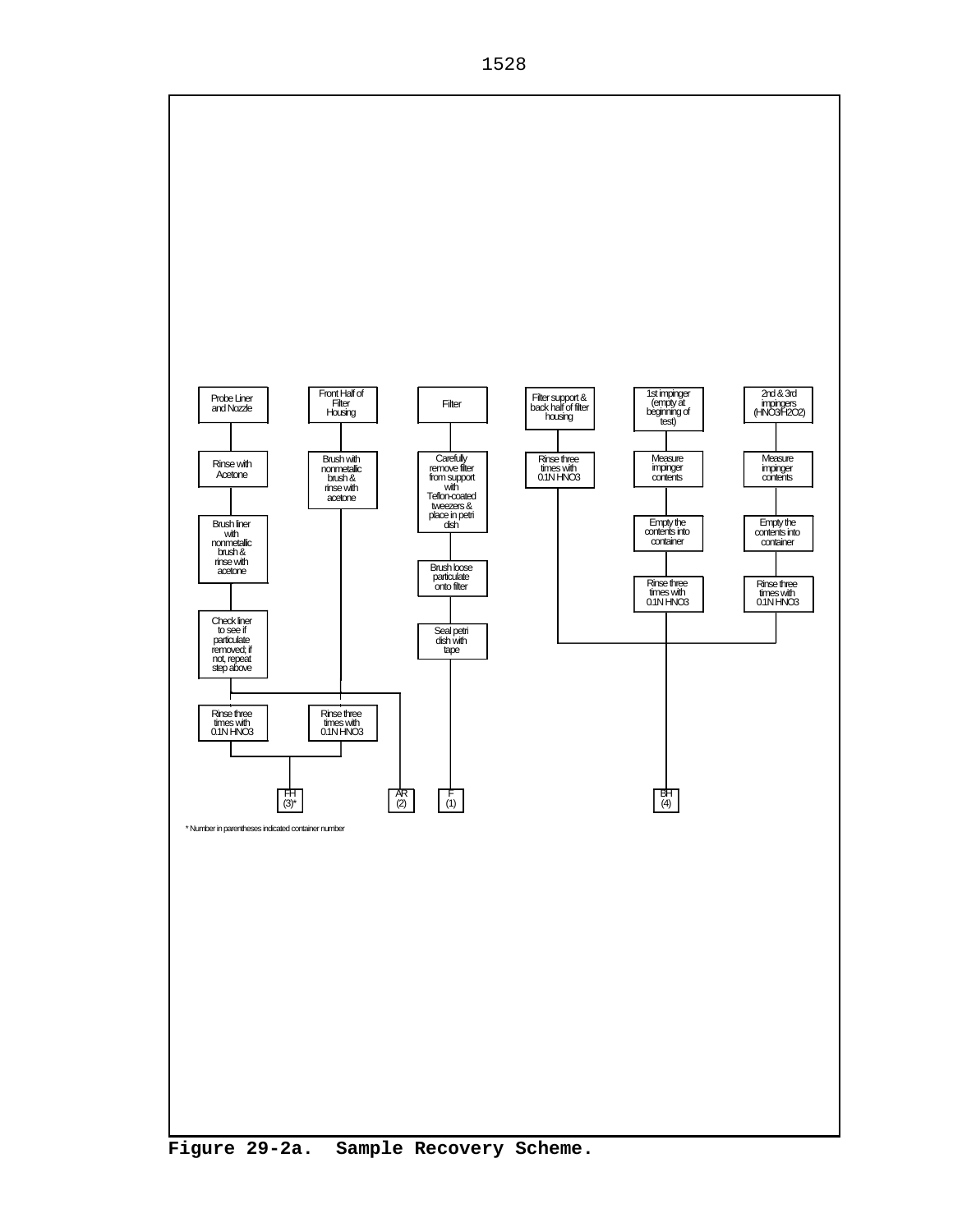

**Figure 29-2b. Sample Recovery Scheme.**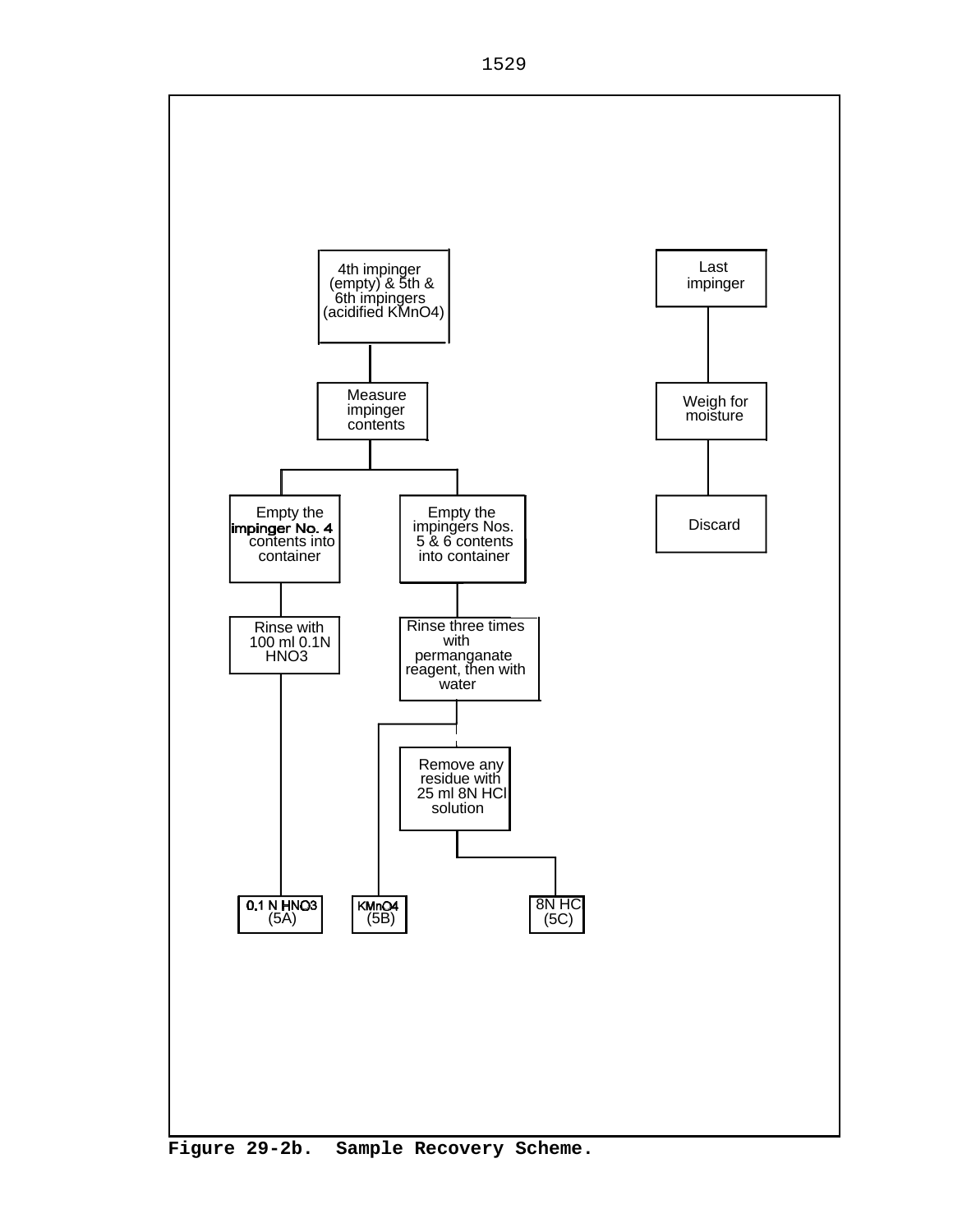

**Figure 29-3. Sample Preparation and Analysis Scheme.**